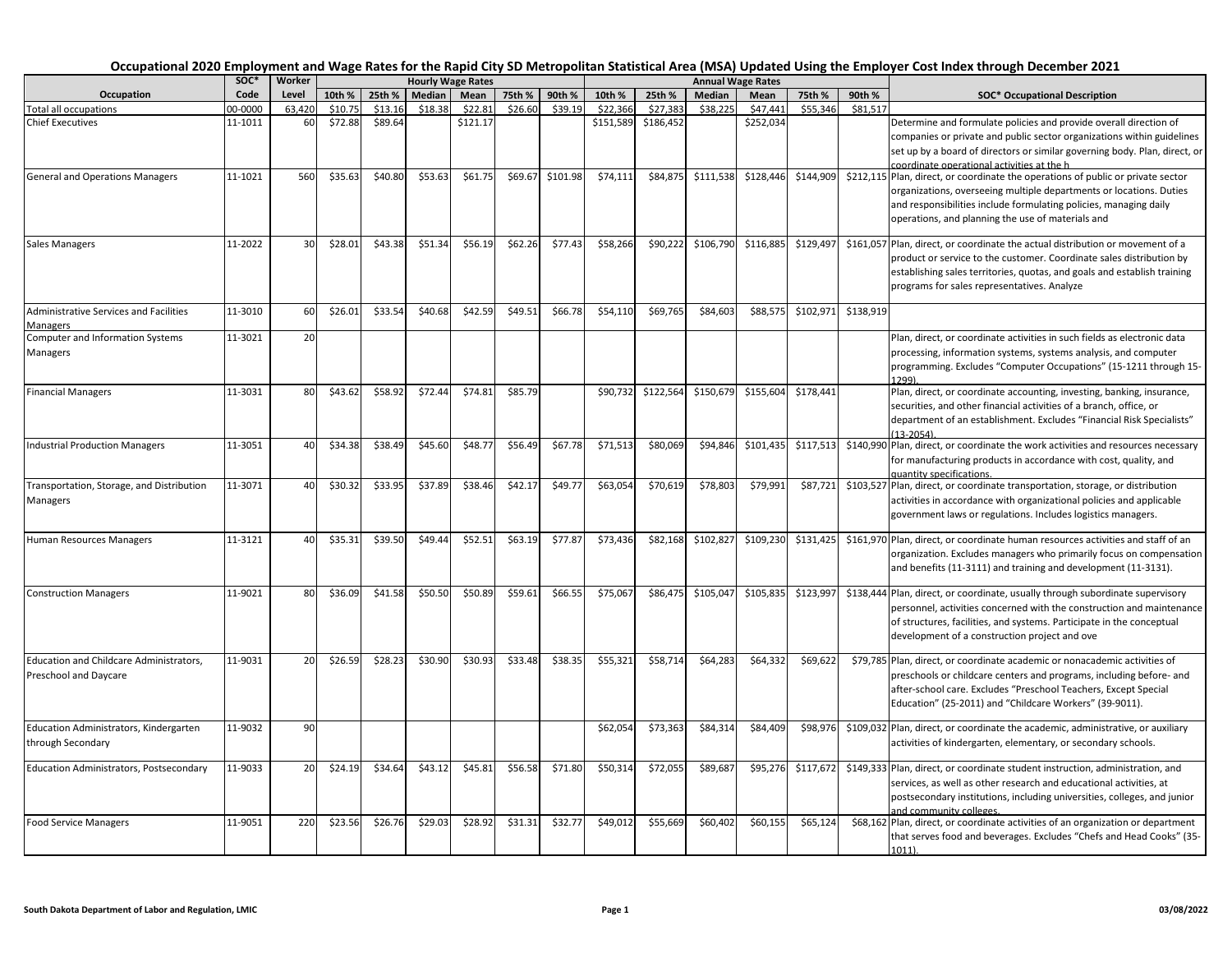|                                                                     | SOC*    | Worker |         |         |         | <b>Hourly Wage Rates</b> |         |         |          |          |           | <b>Annual Wage Rates</b> |           |           |                                                                                                                                                                                                                                                                                   |
|---------------------------------------------------------------------|---------|--------|---------|---------|---------|--------------------------|---------|---------|----------|----------|-----------|--------------------------|-----------|-----------|-----------------------------------------------------------------------------------------------------------------------------------------------------------------------------------------------------------------------------------------------------------------------------------|
| Occupation                                                          | Code    | Level  | 10th %  | 25th %  | Median  | Mean                     | 75th %  | 90th %  | 10th %   | 25th %   | Median    | Mean                     | 75th %    | 90th %    | <b>SOC* Occupational Description</b>                                                                                                                                                                                                                                              |
| <b>Lodging Managers</b>                                             | 11-9081 | 60     | \$21.37 | \$22.57 | \$24.56 | \$25.85                  | \$26.87 | \$31.58 | \$44,459 | \$46,948 | \$51,095  | \$53,779                 | \$55,879  |           | \$65,680 Plan, direct, or coordinate activities of an organization or department<br>that provides lodging and other accommodations. Excludes "Food<br>Service Managers" (11-9051) in lodging establishments.                                                                      |
| Medical and Health Services Managers                                | 11-9111 | 130    | \$33.57 | \$42.02 | \$54.47 | \$55.55                  | \$65.17 | \$76.28 | \$69,818 | \$87,404 | \$113,309 | \$115,533                | \$135,552 |           | \$158,657 Plan, direct, or coordinate medical and health services in hospitals,<br>clinics, managed care organizations, public health agencies, or similar<br>prganizations.                                                                                                      |
| Natural Sciences Managers                                           | 11-9121 | 10     | \$38.17 | \$42.30 | \$49.35 | \$49.04                  | \$54.88 | \$61.24 | \$79,387 | \$87,985 | \$102,654 | \$102,010                | \$114,136 |           | \$127,374 Plan, direct, or coordinate activities in such fields as life sciences,<br>physical sciences, mathematics, statistics, and research and<br>development in these fields. Excludes "Computer and Information<br>Systems Managers" (11-3021) and "Architecture and Enginee |
| Postmasters and Mail Superintendents                                | 11-9131 | 10     | \$18.82 | \$19.08 | \$36.25 | \$32.99                  | \$44.31 | \$45.11 | \$39,149 | \$39,672 | \$75,386  | \$68,609                 | \$92,164  |           | \$93,820 Plan, direct, or coordinate operational, administrative, management,<br>and support services of a U.S. post office; or coordinate activities of<br>workers engaged in postal and related work in assigned post office.                                                   |
| Property, Real Estate, and Community<br><b>Association Managers</b> | 11-9141 | 180    | \$14.38 | \$16.39 | \$18.84 | \$21.58                  | \$22.27 | \$25.46 | \$29,910 | \$34,084 | \$39,177  | \$44,879                 | \$46,317  |           | \$52,947 Plan, direct, or coordinate the selling, buying, leasing, or governance<br>activities of commercial, industrial, or residential real estate<br>properties. Includes managers of homeowner and condominium<br>associations, rented or leased housing units, buildings, o  |
| Social and Community Service Managers                               | 11-9151 | 70     | \$26.51 | \$29.62 | \$35.77 | \$37.29                  | \$45.95 | \$50.54 | \$55,144 | \$61,611 | \$74,409  | \$77,571                 | \$95,582  |           | \$105,124 Plan, direct, or coordinate the activities of a social service program or<br>community outreach organization. Oversee the program or<br>organization's budget and policies regarding participant involvement,<br>program requirements, and benefits. Work may involve d |
| <b>Emergency Management Directors</b>                               | 11-9161 | 10     | \$23.05 | \$25.55 | \$30.81 | \$31.67                  | \$36.10 | \$43.72 | \$47,944 | \$53,139 | \$64,080  | \$65,871                 | \$75,088  |           | \$90,948 Plan and direct disaster response or crisis management activities,<br>provide disaster preparedness training, and prepare emergency plans<br>and procedures for natural (e.g., hurricanes, floods, earthquakes),<br>wartime, or technological (e.g., nuclear power plan  |
| <b>Buyers and Purchasing Agents</b>                                 | 13-1020 | 130    | \$22.10 | \$26.80 | \$31.95 | \$33.70                  | \$39.74 | \$49.44 | \$45,980 | \$55,743 | \$66,459  | \$70,107                 | \$82,659  | \$102,829 |                                                                                                                                                                                                                                                                                   |
| Claims Adjusters, Examiners, and<br>Investigators                   | 13-1031 | 80     | \$29.08 | \$33.44 | \$38.50 | \$39.78                  | \$42.96 | \$50.89 | \$60,484 | \$69,556 | \$80,070  | \$82,744                 | \$89,356  |           | \$105,842 Review settled claims to determine that payments and settlements are<br>made in accordance with company practices and procedures. Confer<br>with legal counsel on claims requiring litigation. May also settle<br>insurance claims. Excludes "Fire Inspectors and Inves |
| <b>Compliance Officers</b>                                          | 13-1041 | 110    | \$19.18 | \$24.05 | \$31.71 | \$35.23                  | \$43.81 | \$57.84 | \$39,896 | \$50,035 | \$65,955  | \$73,279                 | \$91,121  |           | \$120,312 Examine, evaluate, and investigate eligibility for or conformity with<br>laws and regulations governing contract compliance of licenses and<br>permits, and perform other compliance and enforcement inspection<br>and analysis activities not classified elsewhere. Ex |
| Cost Estimators                                                     | 13-1051 | 190    | \$21.98 | \$26.74 | \$31.97 | \$31.91                  | \$37.38 | \$41.00 | \$45,707 | \$55,618 | \$66,511  | \$66,370                 | \$77,767  |           | \$85,276 Prepare cost estimates for product manufacturing, construction<br>projects, or services to aid management in bidding on or determining<br>price of product or service. May specialize according to particular<br>service performed or type of product manufactured.      |
| Human Resources Specialists                                         | 13-1071 | 200    | \$17.46 | \$20.84 | \$26.33 | \$28.77                  | \$36.35 | \$44.73 | \$36,317 | \$43,357 | \$54,779  | \$59,844                 | \$75,616  |           | \$93,056 Recruit, screen, interview, or place individuals within an organization.<br>May perform other activities in multiple human resources areas.<br>Excludes "Compensation, Benefits, and Job Analysis Specialists" (13-<br>1141) and "Training and Development Specialists"  |
| Logisticians                                                        | 13-1081 | 40     | \$28.26 | \$28.54 | \$31.27 | \$34.74                  | \$37.43 | \$48.72 | \$58,784 | \$59,373 | \$65,02   | \$72,244                 | \$77,848  |           | \$101,329 Analyze and coordinate the ongoing logistical functions of a firm or<br>organization. Responsible for the entire life cycle of a product,<br>including acquisition, distribution, internal allocation, delivery, and final<br>disposal of resources. Excludes "Transpor |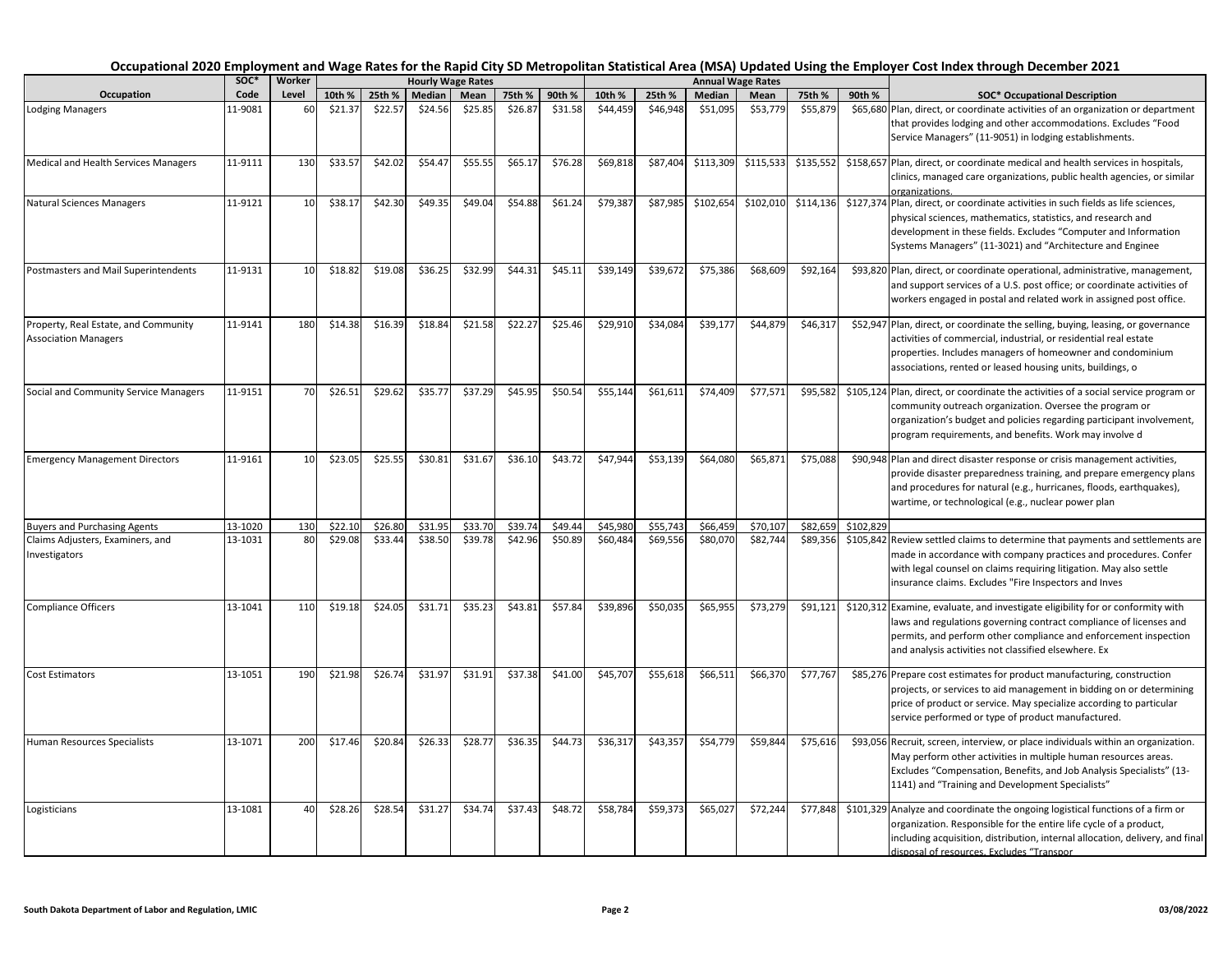|                                                                                  | soc*    | Worker |         |         | <b>Hourly Wage Rates</b> |         |         |         |          |          |          | <b>Annual Wage Rates</b> |           |          |                                                                                                                                                                                                                                                                                    |
|----------------------------------------------------------------------------------|---------|--------|---------|---------|--------------------------|---------|---------|---------|----------|----------|----------|--------------------------|-----------|----------|------------------------------------------------------------------------------------------------------------------------------------------------------------------------------------------------------------------------------------------------------------------------------------|
| Occupation                                                                       | Code    | Level  | 10th %  | 25th %  | Median                   | Mean    | 75th %  | 90th %  | 10th %   | 25th %   | Median   | Mean                     | 75th %    | 90th %   | <b>SOC* Occupational Description</b>                                                                                                                                                                                                                                               |
| <b>Management Analysts</b>                                                       | 13-1111 | 390    | \$24.79 | \$29.57 | \$38.54                  | \$42.06 | \$54.20 | \$64.87 | \$51,568 | \$61,488 | \$80,172 | \$87,478                 | \$112,747 |          | \$134,922 Conduct organizational studies and evaluations, design systems and<br>procedures, conduct work simplification and measurement studies,<br>and prepare operations and procedures manuals to assist management<br>in operating more efficiently and effectively. Includes  |
| Meeting, Convention, and Event Planners                                          | 13-1121 | 30     | \$14.15 | \$16.24 | \$18.79                  | \$20.95 | \$23.99 | \$33.13 | \$29,427 | \$33,785 | \$39,071 | \$43,584                 | \$49,894  |          | \$68,903 Coordinate activities of staff, convention personnel, or clients to make<br>arrangements for group meetings, events, or conventions.                                                                                                                                      |
| Compensation, Benefits, and Job Analysis<br><b>Specialists</b>                   | 13-1141 | 80     | \$20.29 | \$24.71 | \$30.98                  | \$31.04 | \$37.43 | \$41.30 | \$42,202 | \$51,387 | \$64,438 | \$64,553                 | \$77,843  |          | \$85,916 Conduct programs of compensation and benefits and job analysis for<br>employer. May specialize in specific areas, such as position<br>classification and pension programs.                                                                                                |
| Training and Development Specialists                                             | 13-1151 | 60     | \$17.57 | \$20.30 | \$24.87                  | \$27.18 | \$33.30 | \$41.54 | \$36,539 | \$42,217 | \$51,746 | \$56,539                 | \$69,264  |          | \$86,404 Design or conduct work-related training and development programs to<br>improve individual skills or organizational performance. May analyze<br>organizational training needs or evaluate training effectiveness.<br>Excludes "Career/Technical Education Teachers, Post   |
| Market Research Analysts and Marketing<br>Specialists                            | 13-1161 | 130    | \$19.40 | \$23.42 | \$28.09                  | \$28.40 | \$31.70 | \$38.98 | \$40,362 | \$48,695 | \$58,425 | \$59,074                 | \$65,946  |          | \$81,083 Research conditions in local, regional, national, or online markets.<br>Gather information to determine potential sales of a product or<br>service, or plan a marketing or advertising campaign. May gather<br>information on competitors, prices, sales, and methods o   |
| Project Management Specialists and<br>Business Operations Specialists, All Other | 13-1198 | 290    |         |         |                          |         |         |         |          |          |          |                          |           |          |                                                                                                                                                                                                                                                                                    |
| <b>Accountants and Auditors</b>                                                  | 13-2011 | 720    | \$24.76 | \$28.23 | \$32.51                  | \$34.25 | \$38.91 | \$47.80 | \$51,506 | \$58,732 | \$67,613 | \$71,229                 | \$80,923  |          | \$99,421 Examine, analyze, and interpret accounting records to prepare financial<br>statements, give advice, or audit and evaluate statements prepared by<br>others. Install or advise on systems of recording costs or other financial<br>and budgetary data. Excludes "Tax Exa   |
| Property Appraisers and Assessors                                                | 13-2020 | 60     | \$13.40 | \$14.68 | \$21.47                  | \$21.29 | \$25.51 | \$32.09 | \$27,860 | \$30,529 | \$44,649 | \$44,281                 | \$53,072  | \$66,744 |                                                                                                                                                                                                                                                                                    |
| <b>Budget Analysts</b>                                                           | 13-2031 | 30     | \$26.52 | \$29.16 | \$30.05                  | \$31.97 | \$36.35 | \$38.46 | \$55,161 | \$60,656 | \$62,503 | \$66,495                 | \$75,623  |          | \$79,991 Examine budget estimates for completeness, accuracy, and<br>conformance with procedures and regulations. Analyze budgeting and<br>accounting reports. Excludes "Financial and Investment Analysts" (13-<br>2051)                                                          |
| <b>Credit Analysts</b>                                                           | 13-2041 | 50     | \$22.62 | \$25.55 | \$31.88                  | \$32.64 | \$38.59 | \$42.73 | \$47,064 | \$53,150 | \$66,315 | \$67,896                 | \$80,268  |          | \$88,881 Analyze credit data and financial statements of individuals or firms to<br>determine the degree of risk involved in extending credit or lending<br>money. Prepare reports with credit information for use in<br>decisionmaking. Excludes "Financial Risk Specialists" (   |
| <b>Personal Financial Advisors</b>                                               | 13-2052 | 10     | \$33.20 | \$37.81 | \$45.17                  | \$46.57 | \$52.56 | \$66.55 | \$69,072 | \$78,641 | \$93,964 | \$96,873                 | \$109,341 |          | \$138,445 Advise clients on financial plans using knowledge of tax and investment<br>strategies, securities, insurance, pension plans, and real estate. Duties<br>include assessing clients' assets, liabilities, cash flow, insurance<br>coverage, tax status, and financial obi- |
| Loan Officers                                                                    | 13-2072 | 230    | \$25.35 | \$29.01 | \$35.95                  | \$38.58 | \$46.51 | \$54.78 | \$52,731 | \$60,350 | \$74,769 | \$80,260                 | \$96,742  |          | \$113,955 Evaluate, authorize, or recommend approval of commercial, real<br>estate, or credit loans. Advise borrowers on financial status and<br>payment methods. Includes mortgage loan officers and agents,<br>collection analysts, loan servicing officers, and loan underwrit  |
| <b>Tax Preparers</b>                                                             | 13-2082 | 100    | \$13.96 | \$15.92 | \$18.87                  | \$19.46 | \$22.76 | \$26.10 | \$29,030 | \$33,113 | \$39,250 | \$40,493                 | \$47,334  |          | \$54,297 Prepare tax returns for individuals or small businesses. Excludes<br>"Accountants and Auditors" (13-2011)                                                                                                                                                                 |
| <b>Computer Systems Analysts</b>                                                 | 15-1211 | 70     |         |         |                          |         |         |         |          |          |          |                          |           |          | Analyze science, engineering, business, and other data processing<br>problems to develop and implement solutions to complex applications<br>problems, system administration issues, or network concerns. Perform<br>systems management and integration functions, impro            |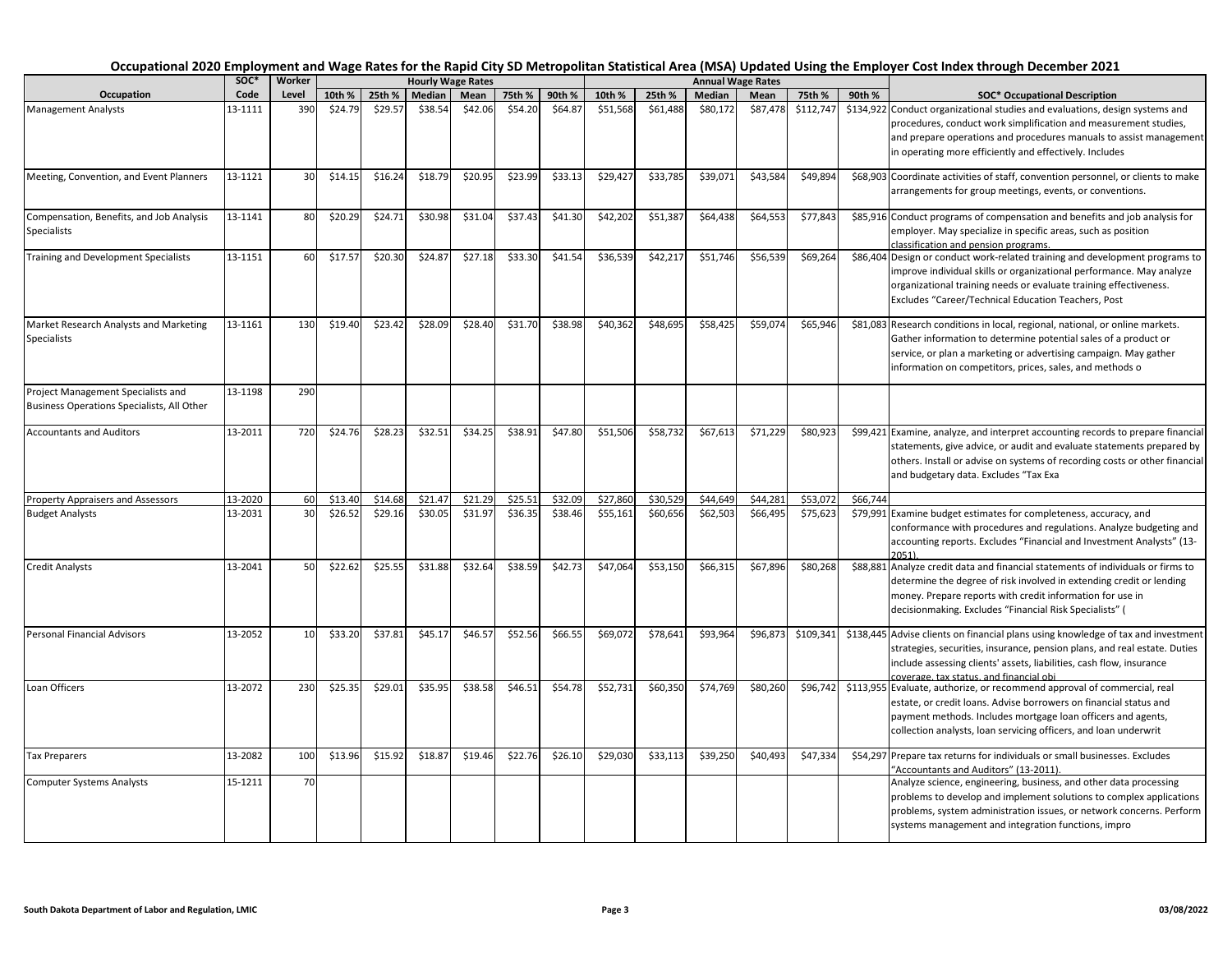|                                                                                   | soc*    | Worker |         |         |         | <b>Hourly Wage Rates</b> |         |         |           |           |           | <b>Annual Wage Rates</b> |           |           |                                                                                                                                                                                                                                                                                   |
|-----------------------------------------------------------------------------------|---------|--------|---------|---------|---------|--------------------------|---------|---------|-----------|-----------|-----------|--------------------------|-----------|-----------|-----------------------------------------------------------------------------------------------------------------------------------------------------------------------------------------------------------------------------------------------------------------------------------|
| Occupation                                                                        | Code    | Level  | 10th %  | 25th %  | Median  | Mean                     | 75th %  | 90th %  | 10th %    | 25th %    | Median    | Mean                     | 75th %    | 90th %    | <b>SOC* Occupational Description</b>                                                                                                                                                                                                                                              |
| <b>Information Security Analysts</b>                                              | 15-1212 | 70     | \$43.01 | \$50.46 | \$60.92 | \$58.39                  | \$67.87 | \$72.71 | \$89,452  | \$104,966 | \$126,719 | \$121,445                | \$141,169 |           | \$151,234 Plan, implement, upgrade, or monitor security measures for the<br>protection of computer networks and information. Assess system<br>vulnerabilities for security risks and propose and implement risk<br>mitigation strategies. May ensure appropriate security control |
| <b>Computer Network Support Specialists</b>                                       | 15-1231 | 80     | \$15.24 | \$17.84 | \$22.07 | \$23.01                  | \$27.37 | \$32.07 | \$31,701  | \$37,099  | \$45,907  | \$47,853                 | \$56,946  |           | \$66,698 Analyze, test, troubleshoot, and evaluate existing network systems,<br>such as local area networks (LAN), wide area networks (WAN), cloud<br>networks, servers, and other data communications networks. Perform<br>network maintenance to ensure networks operate corre  |
| <b>Computer User Support Specialists</b>                                          | 15-1232 | 170    | \$11.29 | \$13.77 | \$18.30 | \$19.32                  | \$24.48 | \$29.82 | \$23,469  | \$28,622  | \$38,062  | \$40,181                 | \$50,912  |           | \$62,019 Provide technical assistance to computer users. Answer questions or<br>resolve computer problems for clients in person, via telephone, or<br>electronically. May provide assistance concerning the use of computer<br>hardware and software, including printing, instal  |
| <b>Computer Network Architects</b>                                                | 15-1241 | 100    | \$54.10 | \$58.87 | \$65.16 | \$64.52                  | \$72.67 | \$80.91 | \$112,519 | \$122,455 | \$135,540 | \$134,207                | \$151,154 |           | \$168,308 Design and implement computer and information networks, such as<br>local area networks (LAN), wide area networks (WAN), intranets,<br>extranets, and other data communications networks. Perform network<br>modeling, analysis, and planning, including analysis of cap |
| Network and Computer Systems<br>Administrators                                    | 15-1244 | 280    | \$23.22 | \$27.64 | \$32.30 | \$35.22                  | \$41.61 | \$52.24 | \$48,292  | \$57,474  | \$67,176  | \$73,249                 | \$86,553  |           | \$108,653 Install, configure, and maintain an organization's local area network<br>(LAN), wide area network (WAN), data communications network,<br>operating systems, and physical and virtual servers. Perform system<br>monitoring and verify the integrity and availability of |
| Database Administrators and Architects                                            | 15-1245 | 10     | \$24.02 | \$27.12 | \$29.83 | \$35.41                  | \$32.72 | \$62.12 | \$49,965  | \$56,411  | \$62,038  | \$73,646                 | \$68,060  | \$129,214 |                                                                                                                                                                                                                                                                                   |
| <b>Computer Programmers</b>                                                       | 15-1251 | 80     | \$21.76 | \$23.71 | \$26.64 | \$27.07                  | \$30.32 | \$32.58 | \$45,258  | \$49,320  | \$55,398  | \$56,298                 | \$63,077  |           | \$67,769 Create, modify, and test the code and scripts that allow computer<br>applications to run. Work from specifications drawn up by software<br>and web developers or other individuals. May develop and write<br>computer programs to store, locate, and retrieve specific   |
| Software Developers and Software Quality<br><b>Assurance Analysts and Testers</b> | 15-1256 | 160    | \$27.02 | \$30.43 | \$36.29 | \$37.31                  | \$40.98 | \$49.44 | \$56,188  | \$63,284  | \$75,469  | \$77,588                 | \$85,237  | \$102,849 |                                                                                                                                                                                                                                                                                   |
| Web Developers and Digital Interface<br>Designers                                 | 15-1257 | 50     | \$17.26 | \$20.18 | \$23.02 | \$24.23                  | \$25.71 | \$36.1  | \$35,895  | \$41,981  | \$47,867  | \$50,398                 | \$53,486  | \$75,244  |                                                                                                                                                                                                                                                                                   |
| Computer Occupations, All Other                                                   | 15-1299 | 60     | \$30.94 | \$36.16 | \$40.29 | \$41.65                  | \$45.18 | \$56.24 | \$64,357  | \$75,220  | \$83,800  | \$86,647                 | \$93,989  |           | \$116,971 All computer occupations not listed separately. Excludes "Computer<br>and Information Systems Managers" (11-3021), "Computer Hardware<br>Engineers" (17-2061), "Electrical and Electronics Engineers" (17-2070),<br>"Computer Science Teachers, Postsecondary" (25-1021 |
| Architects, Except Landscape and Naval                                            | 17-1011 | 30     | \$37.94 | \$42.57 | \$46.69 | \$45.82                  | \$50.62 | \$53.27 | \$78,912  | \$88,538  | \$97,111  | \$95,307                 | \$105,294 |           | \$110,784 Plan and design structures, such as private residences, office buildings,<br>theaters, factories, and other structural property. Excludes "Landscape<br>Architects" (17-1012) and "Marine Engineers and Naval Architects" (17                                           |
| Landscape Architects                                                              | 17-1012 | 20     | \$24.41 | \$34.09 | \$39.05 | \$37.71                  | \$42.01 | \$49.45 | \$50,774  | \$70,921  | \$81,229  | \$78,428                 | \$87,380  |           | \$102,866 Plan and design land areas for projects such as parks and other<br>recreational facilities, airports, highways, hospitals, schools, land<br>subdivisions, and commercial, industrial, and residential sites.                                                            |
| Cartographers and Photogrammetrists                                               | 17-1021 | 50     | \$21.75 | \$25.45 | \$32.31 | \$34.28                  | \$39.44 | \$56.43 | \$45,229  | \$52,930  | \$67,208  | \$71,300                 | \$82,022  |           | \$117,370 Research, study, and prepare maps and other spatial data in digital or<br>graphic form for one or more purposes, such as legal, social, political,<br>educational, and design purposes. May work with Geographic<br>Information Systems (GIS). May design and evaluate  |
| Surveyors                                                                         | 17-1022 | 20     | \$22.78 | \$24.69 | \$29.82 | \$31.12                  | \$37.06 | \$42.61 | \$47,393  | \$51,356  | \$62,031  | \$64,740                 | \$77,097  |           | \$88,622 Make exact measurements and determine property boundaries.<br>Provide data relevant to the shape, contour, gravitation, location,<br>elevation, or dimension of land or land features on or near the earth's<br>surface for engineering, mapmaking, mining, land evalua  |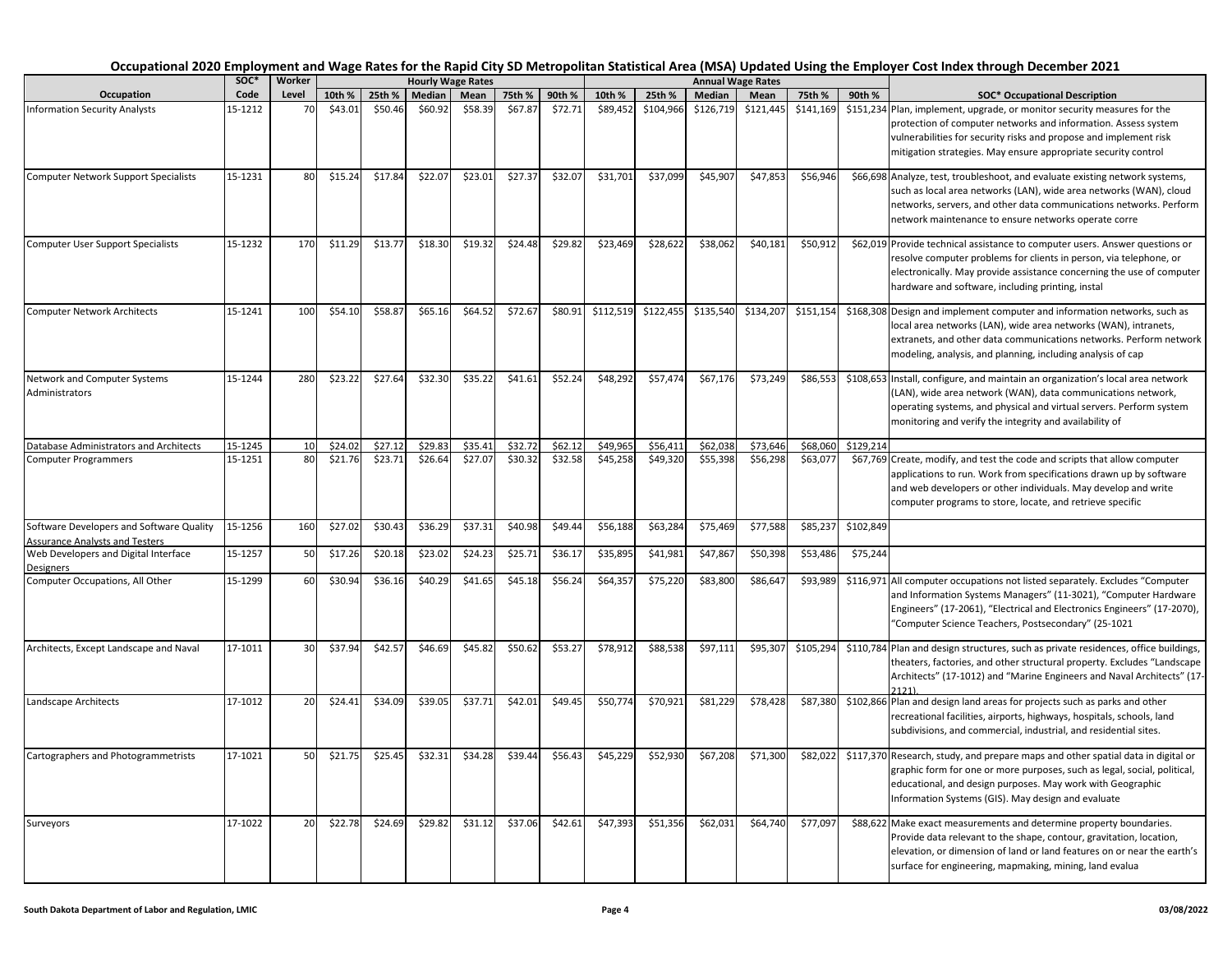| Occupation                                                                    | SOC <sup>*</sup> | Worker          |         |         |         | <b>Hourly Wage Rates</b> |         |         |          |          |          | <b>Annual Wage Rates</b> |           |        |                                                                                                                                                                                                                                                                                   |
|-------------------------------------------------------------------------------|------------------|-----------------|---------|---------|---------|--------------------------|---------|---------|----------|----------|----------|--------------------------|-----------|--------|-----------------------------------------------------------------------------------------------------------------------------------------------------------------------------------------------------------------------------------------------------------------------------------|
|                                                                               | Code             | Level           | 10th %  | 25th %  | Median  | Mean                     | 75th %  | 90th %  | 10th %   | 25th %   | Median   | Mean                     | 75th %    | 90th % | <b>SOC* Occupational Description</b>                                                                                                                                                                                                                                              |
| <b>Civil Engineers</b>                                                        | 17-2051          | 260             | \$27.88 | \$31.38 | \$39.07 | \$39.82                  | \$47.19 | \$52.41 | \$57,979 | \$65,275 | \$81,258 | \$82,818                 | \$98,138  |        | \$109,004 Perform engineering duties in planning, designing, and overseeing<br>construction and maintenance of building structures and facilities, such<br>as roads, railroads, airports, bridges, harbors, channels, dams,<br>irrigation projects, pipelines, power plants, and  |
| <b>Environmental Engineers</b>                                                | 17-2081          | 30              | \$31.67 | \$36.73 | \$41.71 | \$43.95                  | \$50.35 | \$60.32 | \$65,872 | \$76,402 | \$86,755 | \$91,430                 | \$104,725 |        | \$125,477 Research, design, plan, or perform engineering duties in the<br>prevention, control, and remediation of environmental hazards using<br>various engineering disciplines. Work may include waste treatment,<br>ite remediation, or pollution control technology.          |
| Health and Safety Engineers, Except Mining<br>Safety Engineers and Inspectors | 17-2111          | 10              | \$28.28 | \$30.55 | \$35.09 | \$36.25                  | \$41.76 | \$47.51 | \$58,815 | \$63,561 | \$72,987 | \$75,383                 | \$86,853  |        | \$98,831 Promote worksite or product safety by applying knowledge of<br>industrial processes, mechanics, chemistry, psychology, and industrial<br>health and safety laws. Includes industrial product safety engineers.                                                           |
| <b>Industrial Engineers</b>                                                   | 17-2112          |                 | \$34.98 | \$37.11 | \$40.66 | \$42.01                  | \$47.66 | \$52.98 | \$72,743 | \$77,172 | \$84,555 | \$87,390                 | \$99,139  |        | \$110,215 Design, develop, test, and evaluate integrated systems for managing<br>industrial production processes, including human work factors, quality<br>control, inventory control, logistics and material flow, cost analysis,<br>and production coordination. Excludes "Heal |
| <b>Mechanical Engineers</b>                                                   | 17-2141          | 70              | \$28.90 | \$35.30 | \$45.13 | \$44.76                  | \$53.61 | \$63.80 | \$60,096 | \$73,424 | \$93,865 | \$93,107                 | \$111,515 |        | \$132,697 Perform engineering duties in planning and designing tools, engines,<br>machines, and other mechanically functioning equipment. Oversee<br>installation, operation, maintenance, and repair of equipment such as<br>centralized heat, gas, water, and steam systems.    |
| Engineers, All Other                                                          | 17-2199          | 40              | \$28.51 | \$32.98 | \$45.83 | \$45.81                  | \$59.20 | \$65.15 | \$59,288 | \$68,603 | \$95,332 | \$95,294                 | \$123,134 |        | \$135,524 All engineers not listed separately. Excludes "Sales Engineers" (41-<br>9031), "Locomotive Engineers" (53-4011), and "Ship Engineers" (53-<br>5031)                                                                                                                     |
| Architectural and Civil Drafters                                              | 17-3011          | 50              | \$18.10 | \$21.30 | \$27.21 | \$25.90                  | \$30.41 | \$32.32 | \$37,641 | \$44,307 | \$56,590 | \$53,884                 | \$63,240  |        | \$67,232 Prepare detailed drawings of architectural and structural features of<br>buildings or drawings and topographical relief maps used in civil<br>engineering projects, such as highways, bridges, and public works. Use<br>knowledge of building materials, engineering pr  |
| Civil Engineering Technologists and<br>Technicians                            | 17-3022          | 80              | \$18.71 | \$20.77 | \$23.64 | \$23.73                  | \$26.52 | \$30.80 | \$38,919 | \$43,202 | \$49,163 | \$49,364                 | \$55,178  |        | \$64,056 Apply theory and principles of civil engineering in planning, designing,<br>and overseeing construction and maintenance of structures and<br>facilities under the direction of engineering staff or physical scientists.                                                 |
| Industrial Engineering Technologists and<br>Technicians                       | 17-3026          | 10              | \$17.50 | \$19.13 | \$21.81 | \$22.39                  | \$24.80 | \$26.61 | \$36,410 | \$39,782 | \$45,352 | \$46,561                 | \$51,593  |        | \$55,337 Apply engineering theory and principles to problems of industrial<br>layout or manufacturing production, usually under the direction of<br>engineering staff. May perform time and motion studies on worker<br>operations in a variety of industries for purposes such   |
| Mechanical Engineering Technologists and<br>Technicians                       | 17-3027          |                 | \$17.16 | \$18.23 | \$20.00 | \$22.61                  | \$28.66 | \$32.31 | \$35,681 | \$37,905 | \$41,610 | \$47,012                 | \$59,616  |        | \$67,202 Apply theory and principles of mechanical engineering to modify,<br>develop, test, or adjust machinery and equipment under direction of<br>engineering staff or physical scientists.                                                                                     |
| Surveying and Mapping Technicians                                             | 17-3031          | 50              | \$17.36 | \$19.26 | \$22.14 | \$22.05                  | \$24.91 | \$26.70 | \$36,097 | \$40,058 | \$46,051 | \$45,864                 | \$51,803  |        | \$55,548 Perform surveying and mapping duties, usually under the direction of<br>an engineer, surveyor, cartographer, or photogrammetrist, to obtain<br>data used for construction, mapmaking, boundary location, mining, or<br>other purposes. May calculate mapmaking informat  |
| Soil and Plant Scientists                                                     | 19-1013          | 20              | \$22.06 | \$31.15 | \$34.40 | \$35.16                  | \$42.00 | \$50.35 | \$45,890 | \$64,800 | \$71,554 | \$73,131                 | \$87,366  |        | \$104,723 Conduct research in breeding, physiology, production, yield, and<br>management of crops and agricultural plants or trees, shrubs, and<br>nursery stock, their growth in soils, and control of pests; or study the<br>chemical, physical, biological, and mineralogical  |
| Biological Scientists, All Other                                              | 19-1029          | 30 <sup>°</sup> | \$21.22 | \$25.60 | \$32.32 | \$31.06                  | \$37.69 | \$40.93 | \$44.137 | \$53.242 | \$67.219 | \$64,603                 | \$78,411  |        | \$85,126 All biological scientists not listed separately.                                                                                                                                                                                                                         |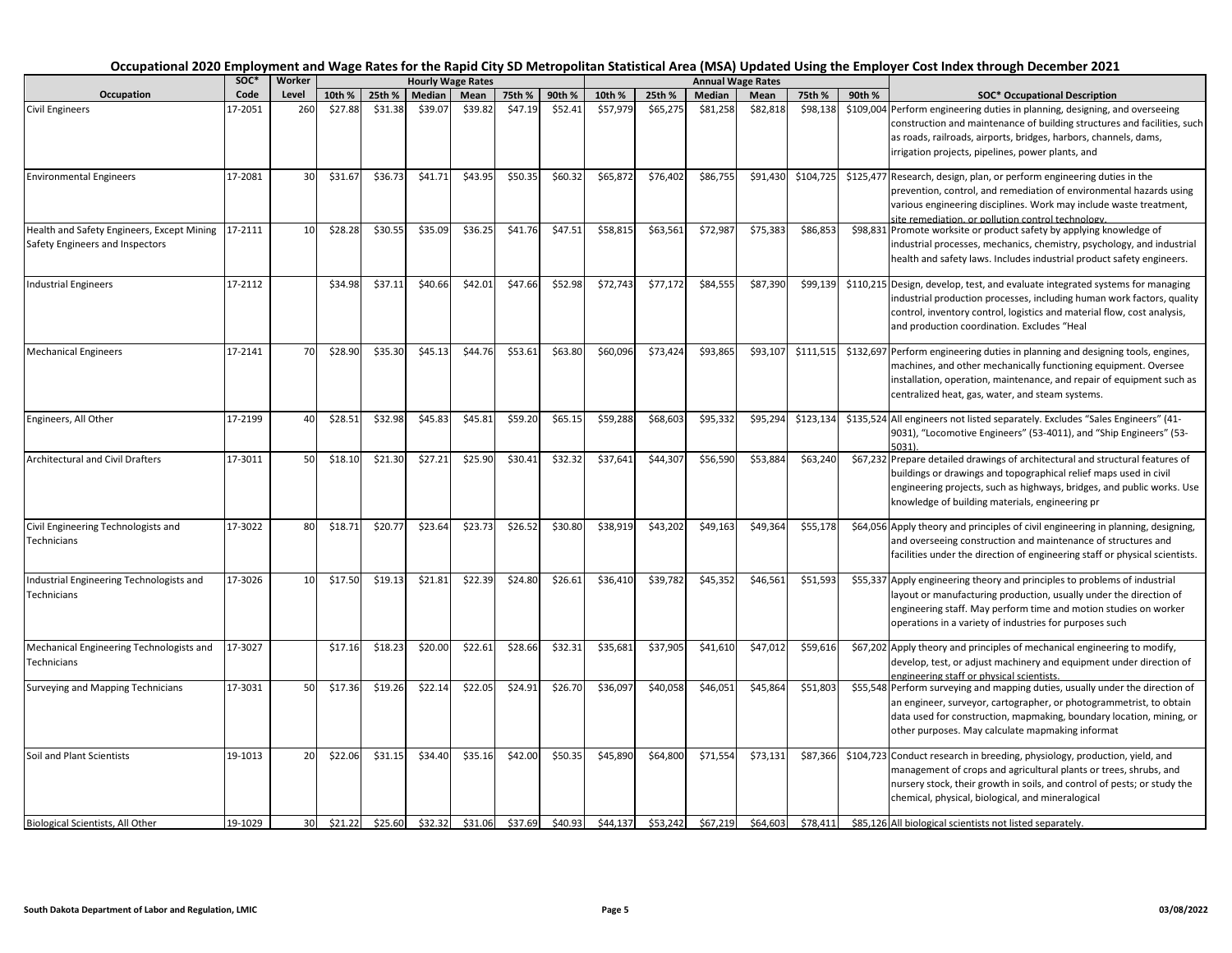|                                                                              | SOC <sup>*</sup> | Worker |         |         |         | <b>Hourly Wage Rates</b> |         |         |          |          |           | <b>Annual Wage Rates</b> |           |        |                                                                                                                                                                                                                                                                                   |
|------------------------------------------------------------------------------|------------------|--------|---------|---------|---------|--------------------------|---------|---------|----------|----------|-----------|--------------------------|-----------|--------|-----------------------------------------------------------------------------------------------------------------------------------------------------------------------------------------------------------------------------------------------------------------------------------|
| Occupation                                                                   | Code             | Level  | 10th %  | 25th %  | Median  | Mean                     | 75th %  | 90th %  | 10th %   | 25th %   | Median    | Mean                     | 75th %    | 90th % | <b>SOC* Occupational Description</b>                                                                                                                                                                                                                                              |
| <b>Conservation Scientists</b>                                               | 19-1031          | 20     | \$23.17 | \$26.70 | \$33.39 | \$33.94                  | \$42.00 | \$45.18 | \$48,207 | \$55,545 | \$69,441  | \$70,598                 | \$87,365  |        | \$93,989 Manage, improve, and protect natural resources to maximize their use<br>without damaging the environment. May conduct soil surveys and<br>develop plans to eliminate soil erosion or to protect rangelands. May<br>instruct farmers, agricultural production managers,   |
| Foresters                                                                    | 19-1032          | 30     | \$21.76 | \$23.18 | \$25.57 | \$26.93                  | \$30.74 | \$34.71 | \$45,251 | \$48,215 | \$53,179  | \$56,024                 | \$63,951  |        | \$72,214 Manage public and private forested lands for economic, recreational,<br>and conservation purposes. May inventory the type, amount, and<br>location of standing timber, appraise the timber's worth, negotiate the<br>purchase, and draw up contracts for procurement. M  |
| Medical Scientists, Except Epidemiologists                                   | 19-1042          | 40     | \$26.72 | \$32.99 | \$37.97 | \$47.13                  | \$42.46 | \$79.69 | \$55,586 | \$68,628 | \$78,984  | \$98,048                 | \$88,310  |        | \$165,757 Conduct research dealing with the understanding of human diseases<br>and the improvement of human health. Engage in clinical investigation,<br>research and development, or other related activities. Includes<br>physicians, dentists, public health specialists, phar |
| Atmospheric and Space Scientists                                             | 19-2021          | 30     | \$29.58 | \$38.72 | \$49.07 | \$48.13                  | \$59.87 | \$64.81 | \$61,529 | \$80,553 | \$102,048 | \$100,106                | \$124,534 |        | \$134,802 Investigate atmospheric phenomena and interpret meteorological<br>data, gathered by surface and air stations, satellites, and radar to<br>prepare reports and forecasts for public and other uses. Includes<br>weather analysts and forecasters whose functions require |
| Chemists                                                                     | 19-2031          | 10     | \$22.63 | \$25.15 | \$32.58 | \$31.15                  | \$37.09 | \$40.08 | \$47,069 | \$52,308 | \$67,771  | \$64,793                 | \$77,136  |        | \$83,361 Conduct qualitative and quantitative chemical analyses or experiments<br>in laboratories for quality or process control or to develop new<br>products or knowledge. Excludes "Biochemists and Biophysicists" (19-<br>1021) and "Geoscientists, Except Hydrologists and G |
| <b>Environmental Scientists and Specialists,</b><br><b>Including Health</b>  | 19-2041          | 30     | \$22.04 | \$23.94 | \$26.21 | \$28.53                  | \$33.73 | \$36.89 | \$45,842 | \$49,789 | \$54,521  | \$59,344                 | \$70,147  |        | \$76,721 Conduct research or perform investigation for the purpose of<br>identifying, abating, or eliminating sources of pollutants or hazards that<br>affect either the environment or public health. Using knowledge of<br>various scientific disciplines, may collect, synthe  |
| Geoscientists, Except Hydrologists and<br>Geographers                        | 19-2042          | 20     | \$27.07 | \$30.25 | \$37.38 | \$36.68                  | \$43.22 | \$48.51 | \$56,309 | \$62,914 | \$77,744  | \$76,294                 | \$89,890  |        | \$100,910 Study the composition, structure, and other physical aspects of the<br>Earth. May use geological, physics, and mathematics knowledge in<br>exploration for oil, gas, minerals, or underground water; or in waste<br>disposal, land reclamation, or other environmental  |
| Clinical, Counseling, and School<br>Psychologists                            | 19-3031          | 60     | \$28.66 | \$31.48 | \$36.66 | \$40.98                  | \$42.36 | \$73.89 | \$59,614 | \$65,486 | \$76,233  | \$85,253                 | \$88,099  |        | \$153,688 Diagnose and treat mental disorders; learning disabilities; and<br>cognitive, behavioral, and emotional problems, using individual, child,<br>family, and group therapies. May design and implement behavior<br>modification programs.                                  |
| <b>Urban and Regional Planners</b>                                           | 19-3051          | 30     | \$19.23 | \$24.48 | \$29.33 | \$30.12                  | \$36.88 | \$41.66 | \$39,991 | \$50,918 | \$61,001  | \$62,651                 | \$76,704  |        | \$86,663 Develop comprehensive plans and programs for use of land and<br>physical facilities of jurisdictions, such as towns, cities, counties, and<br>metropolitan areas.                                                                                                        |
| Anthropologists and Archeologists                                            | 19-3091          | 30     | \$19.57 | \$22.62 | \$23.70 | \$25.07                  | \$26.71 | \$32.14 | \$40,719 | \$47,041 | \$49,289  | \$52,163                 | \$55,554  |        | \$66,855 Study the origin, development, and behavior of human beings. May<br>study the way of life, language, or physical characteristics of people in<br>various parts of the world. May engage in systematic recovery and<br>examination of material evidence, such as tools o  |
| <b>Biological Technicians</b>                                                | 19-4021          | 30     | \$16.68 | \$17.62 | \$19.60 | \$19.72                  | \$21.62 | \$24.52 | \$34,697 | \$36,657 | \$40,778  | \$41,007                 | \$44,964  |        | \$50,988 Assist biological and medical scientists. Set up, operate, and maintain<br>laboratory instruments and equipment, monitor experiments, collect<br>data and samples, make observations, and calculate and record results.<br>May analyze organic substances, such as bloo  |
| <b>Environmental Science and Protection</b><br>Technicians, Including Health | 19-4042          |        | \$16.29 | \$16.99 | \$18.18 | \$18.29                  | \$19.36 | \$20.08 | \$33,867 | \$35,345 | \$37,810  | \$38,053                 | \$40,275  |        | \$41,753 Perform laboratory and field tests to monitor the environment and<br>investigate sources of pollution, including those that affect health,<br>under the direction of an environmental scientist, engineer, or other<br>specialist. May collect samples of gases, soil.   |
| Geological and Hydrologic Technicians                                        | 19-4045          | 30     |         |         |         |                          |         |         |          |          |           |                          |           |        |                                                                                                                                                                                                                                                                                   |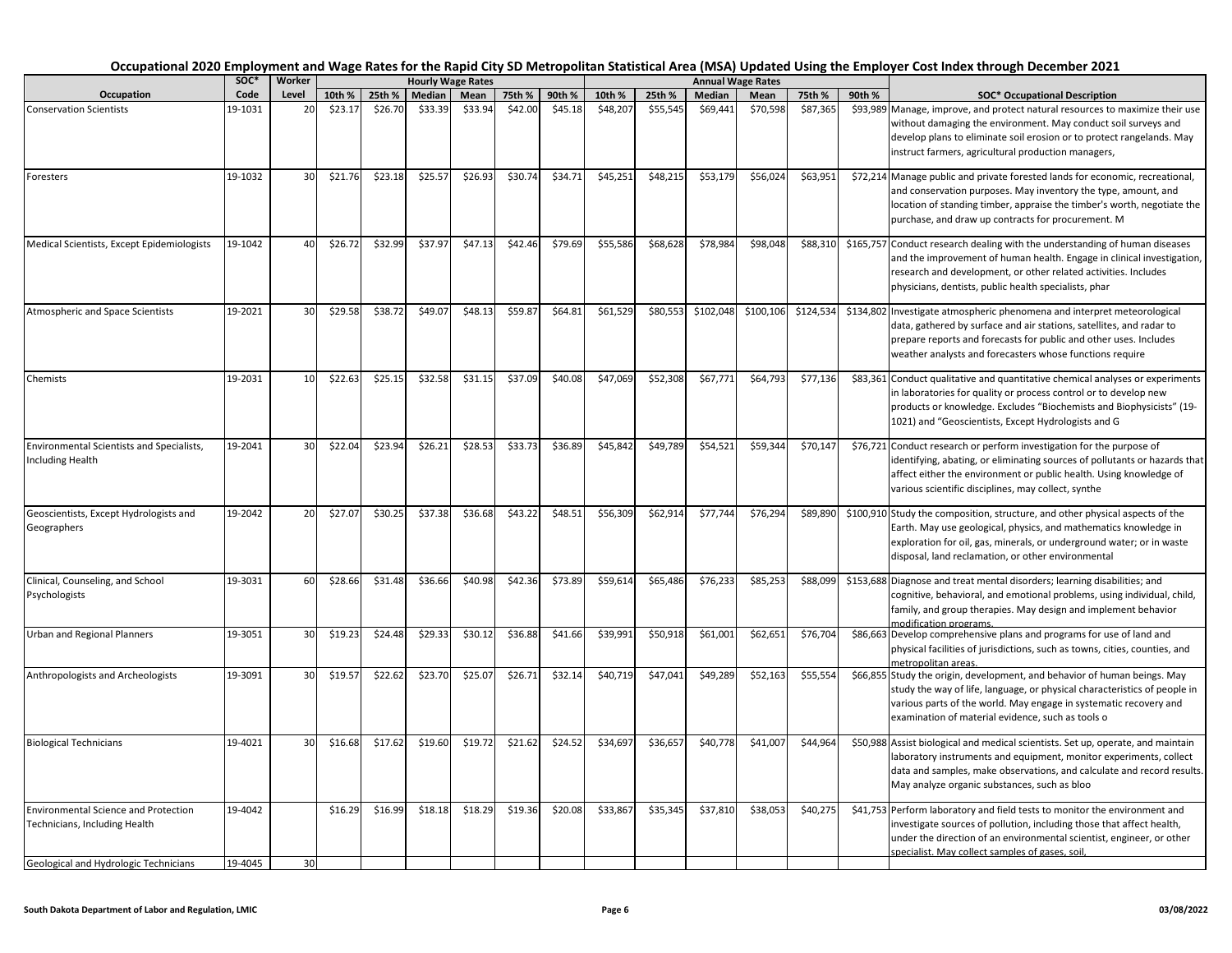|                                                                       | SOC*    | Worker |         |         |         | <b>Hourly Wage Rates</b> |         |         |          |          |           | <b>Annual Wage Rates</b> |           |          |                                                                                                                                                                                                                                                                                                        |
|-----------------------------------------------------------------------|---------|--------|---------|---------|---------|--------------------------|---------|---------|----------|----------|-----------|--------------------------|-----------|----------|--------------------------------------------------------------------------------------------------------------------------------------------------------------------------------------------------------------------------------------------------------------------------------------------------------|
| Occupation                                                            | Code    | Level  | 10th %  | 25th %  | Median  | Mean                     | 75th %  | 90th %  | 10th %   | 25th %   | Median    | Mean                     | 75th %    | 90th %   | <b>SOC* Occupational Description</b>                                                                                                                                                                                                                                                                   |
| <b>Forest and Conservation Technicians</b>                            | 19-4071 | 130    | \$15.75 | \$15.76 | \$17.63 | \$20.80                  | \$24.86 | \$29.02 | \$32,762 | \$32,780 | \$36,667  | \$43,262                 | \$51,717  |          | \$60,361 Provide technical assistance regarding the conservation of soil, water,<br>forests, or related natural resources. May compile data pertaining to<br>size, content, condition, and other characteristics of forest tracts under<br>the direction of foresters, or train                        |
| Life, Physical, and Social Science<br>Technicians. All Other          | 19-4099 | 10     | \$17.63 | \$21.83 | \$24.74 | \$26.49                  | \$28.50 | \$40.03 | \$36,662 | \$45,415 | \$51,460  | \$55,098                 | \$59,268  |          | \$83,247 All life, physical, and social science technicians not listed separately.                                                                                                                                                                                                                     |
| Educational, Guidance, and Career                                     | 21-1012 | 90     | \$16.87 | \$20.57 | \$23.41 | \$23.50                  | \$26.34 | \$31.16 | \$35,099 | \$42,784 | \$48,714  | \$48,885                 | \$54,795  |          | \$64,816 Advise and assist students and provide educational and vocational                                                                                                                                                                                                                             |
| <b>Counselors and Advisors</b><br>Marriage and Family Therapists      | 21-1013 |        | \$18.86 | \$21.52 | \$24.48 | \$26.82                  | \$32.11 | \$40.49 | \$39,233 | \$44,774 | \$50,913  | \$55,788                 | \$66,789  |          | guidance services.<br>\$84,218 Diagnose and treat mental and emotional disorders, whether cognitive,<br>affective, or behavioral, within the context of marriage and family<br>systems. Apply psychotherapeutic and family systems theories and<br>techniques in the delivery of services to individua |
| <b>Rehabilitation Counselors</b>                                      | 21-1015 | 20     | \$20.20 | \$21.22 | \$23.20 | \$23.56                  | \$25.85 | \$28.98 | \$42,024 | \$44,133 | \$48,259  | \$49,012                 | \$53,781  |          | \$60,282 Counsel individuals to maximize the independence and employability<br>of persons coping with personal, social, and vocational difficulties that<br>result from birth defects, illness, disease, accidents, aging, or the stress<br>of daily life. Coordinate activities                       |
| Substance abuse, behavioral disorder, and<br>mental health counselors | 21-1018 | 230    | \$16.52 | \$18.23 | \$21.36 | \$22.36                  | \$25.57 | \$31.41 | \$34,344 | \$37,912 | \$44,427  | \$46,515                 | \$53,178  | \$65,327 |                                                                                                                                                                                                                                                                                                        |
| Child, Family, and School Social Workers                              | 21-1021 | 350    | \$16.32 | \$17.97 | \$20.51 | \$21.10                  | \$23.80 | \$28.03 | \$33,935 | \$37,374 | \$42,648  | \$43,890                 | \$49,503  |          | \$58,304 Provide social services and assistance to improve the social and<br>psychological functioning of children and their families and to<br>maximize the family well-being and the academic functioning of<br>children. May assist parents, arrange adoptions, and find fost                       |
| <b>Healthcare Social Workers</b>                                      | 21-1022 | 60     | \$17.32 | \$18.90 | \$23.17 | \$24.06                  | \$29.31 | \$32.30 | \$36,044 | \$39,309 | \$48,210  | \$50,044                 | \$60,957  |          | \$67,190 Provide individuals, families, and groups with the psychosocial support<br>needed to cope with chronic, acute, or terminal illnesses. Services<br>include advising family caregivers. Provide patients with information<br>and counseling, and make referrals for other                       |
| Social and Human Service Assistants                                   | 21-1093 | 160    | \$10.73 | \$11.72 | \$13.23 | \$13.31                  | \$14.83 | \$15.78 | \$22,325 | \$24,363 | \$27,509  | \$27,690                 | \$30,837  |          | \$32,835 Assist other social and human service providers in providing client<br>services in a wide variety of fields, such as psychology, rehabilitation,<br>or social work, including support for families. May assist clients in<br>identifying and obtaining available benefi                       |
| Clergy                                                                | 21-2011 | 20     | \$14.96 | \$18.24 | \$23.20 | \$26.56                  | \$33.77 | \$45.19 | \$31,117 | \$37,935 | \$48,275  | \$55,258                 | \$70,239  |          | \$93,999 Conduct religious worship and perform other spiritual functions<br>associated with beliefs and practices of religious faith or denomination.<br>Provide spiritual and moral guidance and assistance to members.                                                                               |
| Lawyers                                                               | 23-1011 | 180    | \$28.79 | \$32.37 | \$45.50 | \$52.44                  | \$63.20 | \$94.53 | \$59,887 | \$67,339 | \$94,622  | \$109,075                | \$131,451 |          | \$196,631 Represent clients in criminal and civil litigation and other legal<br>proceedings, draw up legal documents, or manage or advise clients on<br>legal transactions. May specialize in a single area or may practice<br>broadly in many areas of law.                                           |
| Paralegals and Legal Assistants                                       | 23-2011 | 60     | \$17.69 | \$19.61 | \$22.30 | \$23.79                  | \$25.50 | \$30.93 | \$36,811 | \$40,806 | \$46,397  | \$49,485                 | \$53,044  |          | \$64,341 Assist lawyers by investigating facts, preparing legal documents, or<br>researching legal precedent. Conduct research to support a legal<br>proceeding, to formulate a defense, or to initiate legal action. Excludes<br>"Legal Secretaries" (43-6012).                                       |
| Computer Science Teachers, Postsecondary 25-1021                      |         | 30     |         |         |         |                          |         |         | \$73,471 | \$95,180 | \$103,169 | \$98,876                 | \$111,157 |          | \$115,949 Teach courses in computer science. May specialize in a field of<br>computer science, such as the design and function of computers or<br>operations and research analysis. Includes both teachers primarily<br>engaged in teaching and those who do a combination of tea                      |
| Mathematical Science Teachers,<br>Postsecondary                       | 25-1022 | 10     |         |         |         |                          |         |         | \$47,738 | \$53,881 | \$67,858  | \$70,944                 | \$84,826  |          | \$105,091 Teach courses pertaining to mathematical concepts, statistics, and<br>actuarial science and to the application of original and standardized<br>mathematical techniques in solving specific problems and situations.<br>Includes both teachers primarily engaged in teac                      |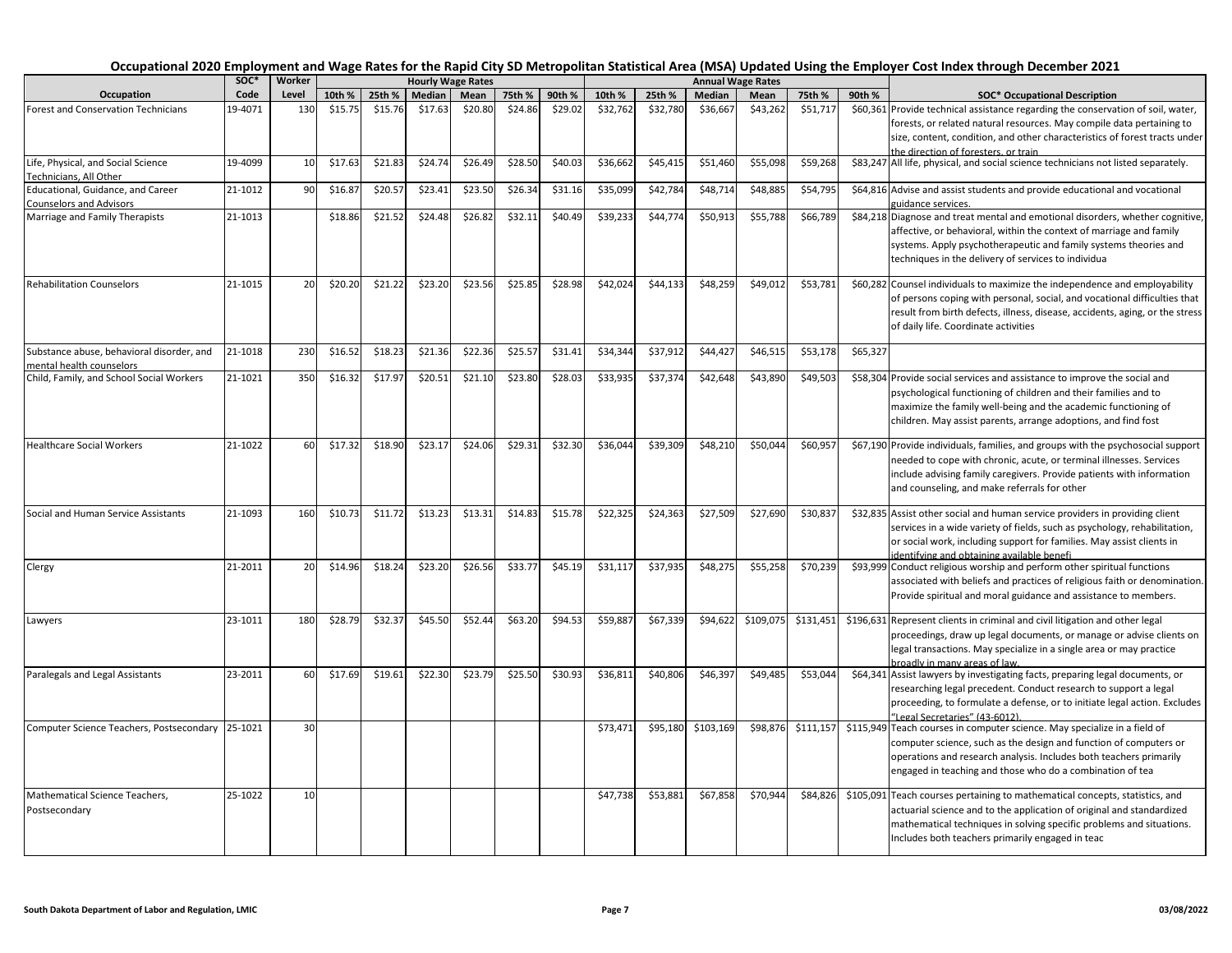|                                                                                                      | soc*    | Worker |         |         |         | <b>Hourly Wage Rates</b> |         |         |          |          |          | <b>Annual Wage Rates</b> |          |          |                                                                                                                                                                                                                                                                                                                                                                        |
|------------------------------------------------------------------------------------------------------|---------|--------|---------|---------|---------|--------------------------|---------|---------|----------|----------|----------|--------------------------|----------|----------|------------------------------------------------------------------------------------------------------------------------------------------------------------------------------------------------------------------------------------------------------------------------------------------------------------------------------------------------------------------------|
| Occupation                                                                                           | Code    | Level  | 10th %  | 25th %  | Median  | Mean                     | 75th %  | 90th %  | 10th %   | 25th %   | Median   | Mean                     | 75th %   | 90th %   | <b>SOC* Occupational Description</b>                                                                                                                                                                                                                                                                                                                                   |
| Career/Technical Education Teachers,<br>Postsecondary                                                | 25-1194 | 30     | \$13.70 | \$15.16 | \$18.12 | \$18.67                  | \$22.36 | \$25.34 | \$28,508 | \$31,538 | \$37,701 | \$38,831                 | \$46,518 |          | \$52,700 Teach vocational courses intended to provide occupational training<br>below the baccalaureate level in subjects such as construction,<br>mechanics/repair, manufacturing, transportation, or cosmetology,<br>primarily to students who have graduated from or left high<br>\$47,711 Instruct preschool-aged students, following curricula or lesson plans, in |
| Preschool Teachers, Except Special<br>Education                                                      | 25-2011 | 230    | \$12.26 | \$14.68 | \$17.49 | \$17.44                  | \$19.71 | \$22.94 | \$25,516 | \$30,533 | \$36,378 | \$36,273                 | \$40,994 |          | activities designed to promote social, physical, and intellectual growth.<br>Excludes "Special Education Teachers" (25-2050), "Substitute Teachers,<br>Short-Term" (25-3031), and "Childca                                                                                                                                                                             |
| Kindergarten Teachers, Except Special<br>Education                                                   | 25-2012 | 90     |         |         |         |                          |         |         | \$34,020 | \$41,042 | \$48,051 | \$47,470                 | \$53,858 |          | \$62,544 Teach academic and social skills to kindergarten students. Excludes<br>"Special Education Teachers" (25-2050) and "Substitute Teachers,<br>Short-Term" (25-3031).                                                                                                                                                                                             |
| Elementary School Teachers, Except Special<br>Education                                              | 25-2021 | 520    |         |         |         |                          |         |         | \$36,712 | \$41,893 | \$48,149 | \$48,120                 | \$53,837 |          | \$62,342 Teach academic and social skills to students at the elementary school<br>level. Excludes "Special Education Teachers" (25-2050) and "Substitute<br>Teachers, Short-Term" (25-3031).                                                                                                                                                                           |
| Middle School Teachers, Except Special and 25-2022<br>Career/Technical Education                     |         | 300    |         |         |         |                          |         |         | \$35,314 | \$40,045 | \$47,685 | \$47,937                 | \$55,095 |          | \$64,601 Teach one or more subjects to students at the middle, intermediate, or<br>junior high school level. Excludes "Career/Technical Education<br>Teachers, Middle School" (25-2023), "Special Education Teachers" (25-<br>2050), and "Substitute Teachers, Short Term" (25-30                                                                                      |
| Secondary School Teachers, Except Special<br>and Career/Technical Education                          | 25-2031 | 420    |         |         |         |                          |         |         | \$36,669 | \$43,426 | \$49,251 | \$49,364                 | \$55,573 |          | \$64,918 Teach one or more subjects to students at the secondary school level.<br>Excludes "Career/Technical Education Teachers, Secondary School" (25-<br>2032), "Special Education Teachers" (25-2050), and "Substitute<br>Teachers. Short-Term" (25-3031).                                                                                                          |
| Special Education Teachers, Kindergarten<br>and Elementary School                                    | 25-2052 | 150    |         |         |         |                          |         |         | \$39,005 | \$44,743 | \$49,506 | \$49,466                 | \$54,307 |          | \$62,679 Teach elementary school subjects to educationally and physically<br>handicapped students. Includes teachers who specialize and work with<br>audibly and visually handicapped students and those who teach basic<br>academic and life processes skills to the mentally i                                                                                       |
| Special Education Teachers, Middle School                                                            | 25-2057 | 40     |         |         |         |                          |         |         | \$38,250 | \$44,764 | \$50,878 | \$51,004                 | \$58,712 |          | \$65,998 Teach academic, social, and life skills to middle school students with<br>learning, emotional, or physical disabilities. Includes teachers who<br>specialize and work with students who are blind or have visual<br>impairments; students who are deaf or have hearing                                                                                        |
| Special Education Teachers, Secondary<br>School                                                      | 25-2058 | 90     |         |         |         |                          |         |         | \$38,067 | \$44,765 | \$52,242 | \$52,749                 | \$61,307 |          | \$68,061 Teach academic, social, and life skills to secondary school students<br>with learning, emotional, or physical disabilities. Includes teachers who<br>specialize and work with students who are blind or have visual<br>impairments; students who are deaf or have heari                                                                                       |
| Adult Basic Education, Adult Secondary<br>Education, and English as a Second<br>Language Instructors | 25-3011 |        | \$21.51 | \$30.68 | \$36.39 | \$33.79                  | \$39.63 | \$41.56 | \$44,752 | \$63,823 | \$75,707 | \$70,281                 | \$82,414 |          | \$86,438 Teach or instruct out-of-school youths and adults in basic education,<br>literacy, or English as a Second Language classes, or in classes for<br>earning a high school equivalency credential.                                                                                                                                                                |
| Self-Enrichment Teachers                                                                             | 25-3021 | 40     | \$12.16 | \$13.91 | \$16.47 | \$16.46                  | \$18.90 | \$20.37 | \$25,285 | \$28,943 | \$34,269 | \$34,251                 | \$39,315 |          | \$42,372 Teach or instruct individuals or groups for the primary purpose of self-<br>enrichment or recreation, rather than for an occupational objective,<br>educational attainment, competition, or fitness. Excludes "Coaches and<br>Scouts" (27-2022) and "Exercise Trainers a                                                                                      |
| Substitute Teachers, Short-Term                                                                      | 25-3031 | 120    | \$10.98 | \$12.20 | \$13.83 | \$13.78                  | \$15.26 | \$16.20 | \$22,840 | \$25,378 | \$28,764 | \$28,656                 | \$31,725 |          | \$33,709 Teach students on a short-term basis as a temporary replacement for a<br>regular classroom teacher, typically using the regular teacher's lesson<br>plan. Excludes long-term substitute teachers who perform all the<br>duties of a regular teacher; these teachers are                                                                                       |
| Tutors and Teachers and Instructors, All<br>Other                                                    | 25-3097 | 20     |         |         |         |                          |         |         | \$30,048 | \$41,516 | \$59,255 | \$54,934                 | \$67,214 | \$72,212 |                                                                                                                                                                                                                                                                                                                                                                        |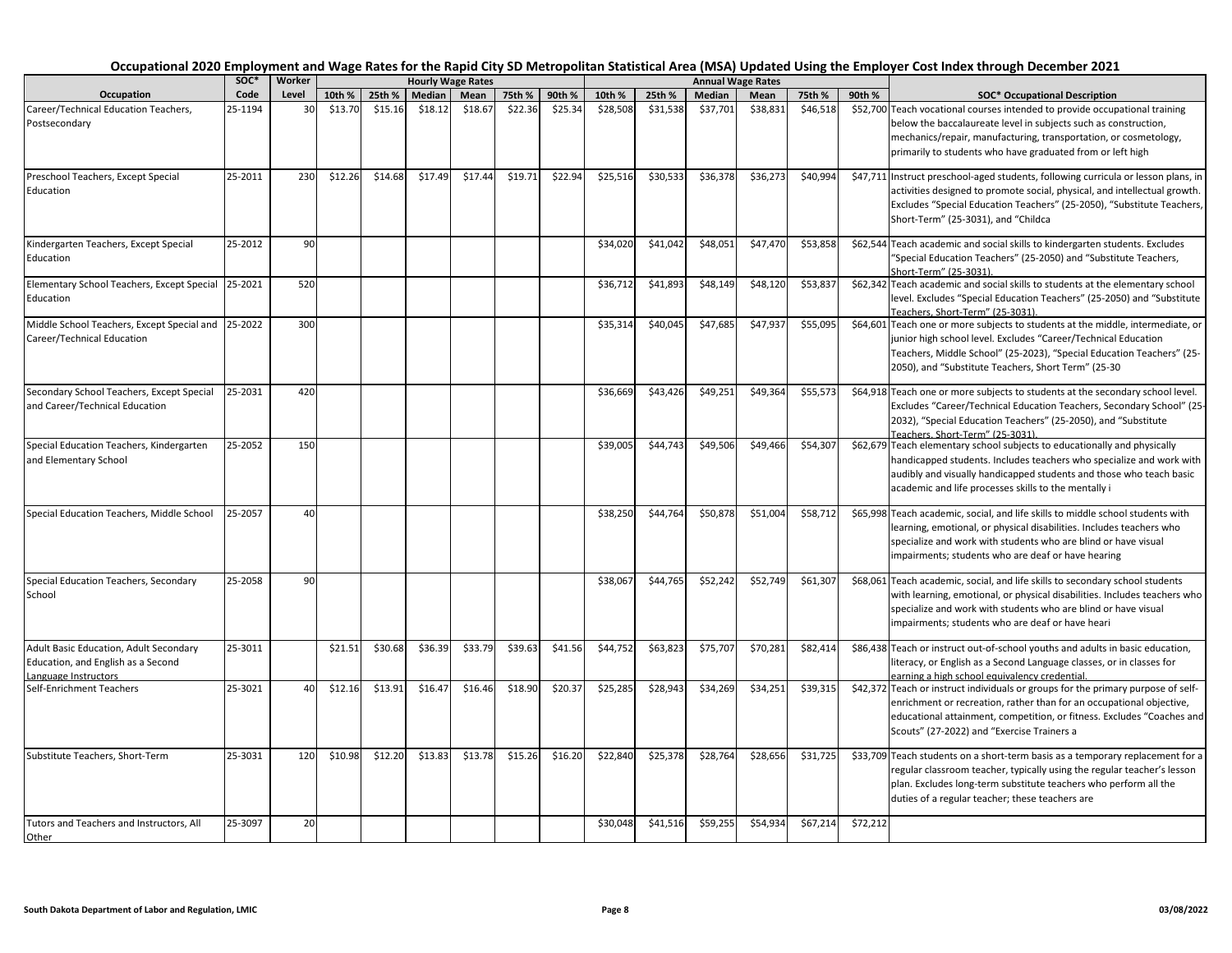|                                                       | soc*    | Worker |         |         | <b>Hourly Wage Rates</b> |         |         |         |          |          | <b>Annual Wage Rates</b> |          |          |          |                                                                                                                                                                                                                                                                                  |
|-------------------------------------------------------|---------|--------|---------|---------|--------------------------|---------|---------|---------|----------|----------|--------------------------|----------|----------|----------|----------------------------------------------------------------------------------------------------------------------------------------------------------------------------------------------------------------------------------------------------------------------------------|
| Occupation                                            | Code    | Level  | 10th %  | 25th %  | Median                   | Mean    | 75th %  | 90th %  | 10th %   | 25th %   | Median                   | Mean     | 75th %   | 90th %   | <b>SOC* Occupational Description</b>                                                                                                                                                                                                                                             |
| Curators                                              | 25-4012 | 10     | \$17.81 | \$19.84 | \$25.45                  | \$25.72 | \$31.44 | \$34.41 | \$37,034 | \$41,285 | \$52,942                 | \$53,518 | \$65,378 |          | \$71,560 Administer collections, such as artwork, collectibles, historic items, or<br>scientific specimens of museums or other institutions. May conduct<br>instructional, research, or public service activities of institution.                                                |
| Librarians and Media Collections Specialists          | 25-4022 | 60     | \$12.53 | \$17.27 | \$21.14                  | \$21.31 | \$25.14 | \$29.96 | \$26,055 | \$35,937 | \$43,962                 | \$44,325 | \$52,283 |          | \$62,310 Administer and maintain libraries or collections of information, for<br>public or private access through reference or borrowing. Work in a<br>variety of settings, such as educational institutions, museums, and<br>corporations, and with various types of informatio |
| Library Technicians                                   | 25-4031 | 50     | \$10.75 | \$12.19 | \$14.09                  | \$14.24 | \$15.91 | \$18.61 | \$22,356 | \$25,354 | \$29,314                 | \$29,605 | \$33,089 |          | \$38,696 Assist librarians by helping readers in the use of library catalogs,<br>databases, and indexes to locate books and other materials; and by<br>answering questions that require only brief consultation of standard<br>reference. Compile records; sort and shelve books |
| <b>Instructional Coordinators</b>                     | 25-9031 | 80     | \$20.46 | \$22.73 | \$26.26                  | \$28.20 | \$34.24 | \$39.75 | \$42,563 | \$47,287 | \$54,627                 | \$58,660 | \$71,229 |          | \$82,686 Develop instructional material, coordinate educational content, and<br>incorporate current technology into instruction in order to provide<br>guidelines to educators and instructors for developing curricula and<br>conducting courses. May train and coach teachers. |
| Teaching Assistants, Except Postsecondary             | 25-9045 | 500    |         |         |                          |         |         |         | \$22,796 | \$26,400 | \$30,190                 | \$30,460 | \$34,478 | \$39,658 |                                                                                                                                                                                                                                                                                  |
| <b>Floral Designers</b>                               | 27-1023 | 40     | \$11.38 | \$13.05 | \$14.97                  | \$16.34 | \$20.09 | \$24.40 | \$23,670 | \$27,148 | \$31,152                 | \$33,981 | \$41,782 |          | \$50,759 Design, cut, and arrange live, dried, or artificial flowers and foliage.                                                                                                                                                                                                |
| <b>Graphic Designers</b>                              | 27-1024 | 140    | \$11.16 | \$12.65 | \$17.17                  | \$17.89 | \$22.34 | \$25.68 | \$23,210 | \$26,312 | \$35,717                 | \$37,220 | \$46,471 |          | \$53,417 Design or create graphics to meet specific commercial or promotional<br>needs, such as packaging, displays, or logos. May use a variety of<br>mediums to achieve artistic or decorative effects. Excludes "Web and<br>Digital Interface Designers" (15-1255).           |
| Merchandise Displayers and Window<br>Trimmers         | 27-1026 |        | \$10.97 | \$12.03 | \$13.69                  | \$13.96 | \$15.69 | \$17.60 | \$22,815 | \$25,030 | \$28,488                 | \$29,051 | \$32,637 |          | \$36,610 Plan and erect commercial displays, such as those in windows and<br>interiors of retail stores and at trade exhibitions.                                                                                                                                                |
| <b>Producers and Directors</b>                        | 27-2012 | 30     | \$14.23 | \$17.13 | \$26.08                  | \$24.80 | \$31.29 | \$36.39 | \$29,585 | \$35,617 | \$54,246                 | \$51,597 | \$65,077 |          | \$75,701 Produce or direct stage, television, radio, video, or film productions for<br>entertainment, information, or instruction. Responsible for creative<br>decisions, such as interpretation of script, choice of actors or guests,<br>set design, sound, special effects, a |
| <b>Coaches and Scouts</b>                             | 27-2022 | 160    |         |         |                          |         |         |         | \$27,206 | \$29,072 | \$32,182                 | \$37,695 | \$40,406 |          | \$60,216 Instruct or coach groups or individuals in the fundamentals of sports<br>for the primary purpose of competition. Demonstrate techniques and<br>methods of participation. May evaluate athletes' strengths and<br>weaknesses as possible recruits or to improve the athl |
| <b>Broadcast Announcers and Radio Disc</b><br>Jockeys | 27-3011 | 50     | \$10.73 | \$11.98 | \$14.37                  | \$14.86 | \$17.59 | \$19.98 | \$22,318 | \$24,918 | \$29,898                 | \$30,895 | \$36,580 |          | \$41,561 Speak or read from scripted materials, such as news reports or<br>commercial messages, on radio, television, or other communications<br>media. May play and queue music, announce artist or title of<br>performance, identify station, or interview guests. Excludes "N |
| News Analysts, Reporters, and Journalists             | 27-3023 | 40     | \$13.51 | \$14.99 | \$17.87                  | \$19.63 | \$22.70 | \$30.40 | \$28,103 | \$31,198 | \$37,179                 | \$40,840 | \$47,218 |          | \$63,231 Narrate or write news stories, reviews, or commentary for print,<br>broadcast, or other communications media such as newspapers,<br>magazines, radio, or television. May collect and analyze information<br>through interview, investigation, or observation.           |
| <b>Public Relations Specialists</b>                   | 27-3031 | 80     | \$18.29 | \$20.86 | \$28.28                  | \$29.79 | \$36.69 | \$41.68 | \$38,053 | \$43,392 | \$58,814                 | \$61,967 | \$76,310 |          | \$86,702 Promote or create an intended public image for individuals, groups, or<br>organizations. May write or select material for release to various<br>communications media. May specialize in using social media.                                                             |
| Editors                                               | 27-3041 | 20     | \$14.89 | \$17.77 | \$21.88                  | \$23.46 | \$29.20 | \$33.83 | \$30.972 | \$36.962 | \$45.520                 | \$48.780 | \$60.741 |          | \$70,367 Plan, coordinate, revise, or edit written material. May review proposals                                                                                                                                                                                                |

and drafts for possible publication.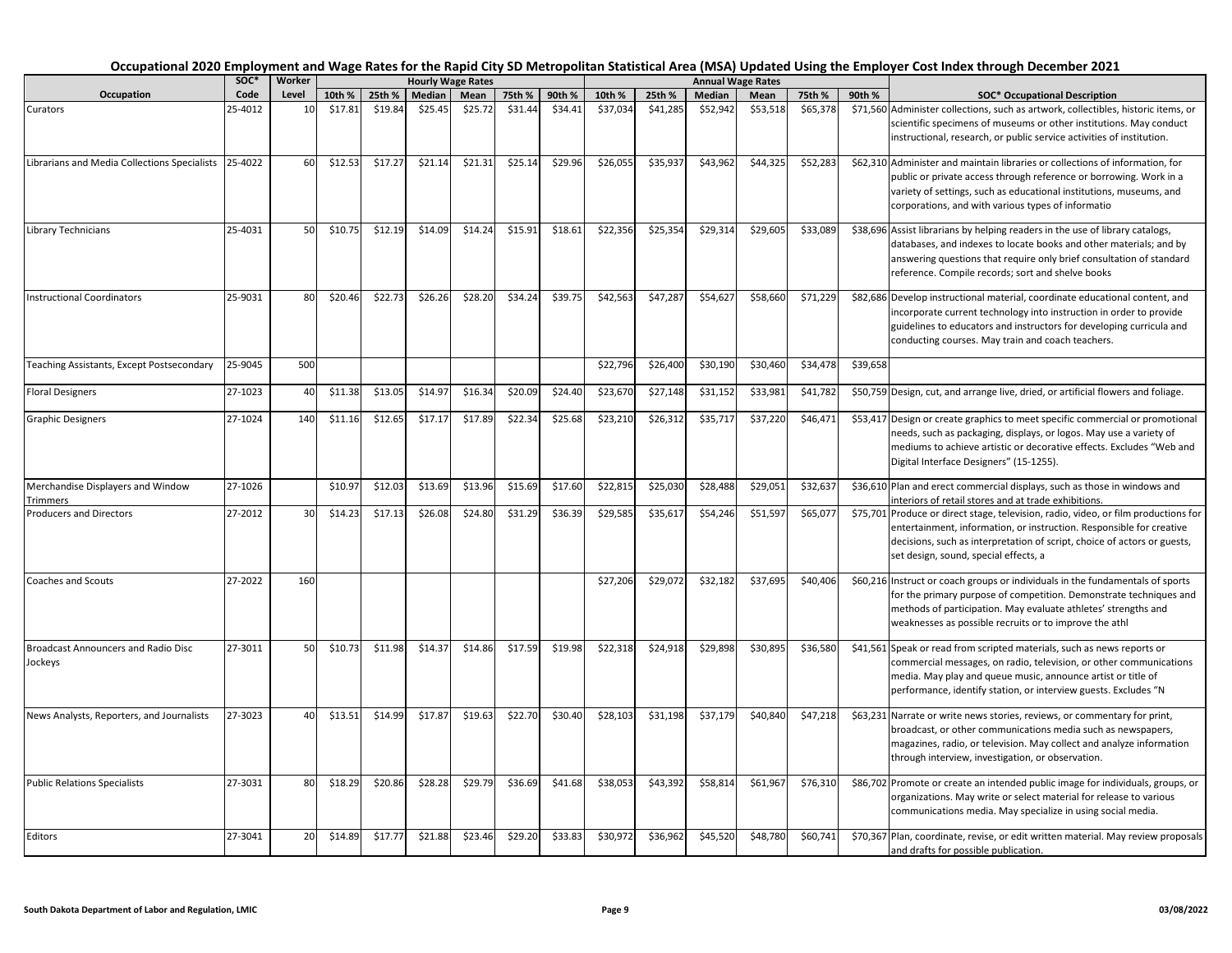|                                      | SOC*    | Worker |         |         |         | <b>Hourly Wage Rates</b> |         |         |           |           |           | <b>Annual Wage Rates</b> |           |          |                                                                                   |
|--------------------------------------|---------|--------|---------|---------|---------|--------------------------|---------|---------|-----------|-----------|-----------|--------------------------|-----------|----------|-----------------------------------------------------------------------------------|
| Occupation                           | Code    | Level  | 10th %  | 25th %  | Median  | Mean                     | 75th %  | 90th %  | 10th %    | 25th %    | Median    | Mean                     | 75th %    | 90th %   | <b>SOC* Occupational Description</b>                                              |
| <b>Technical Writers</b>             | 27-3042 | 10     | \$13.91 | \$15.46 | \$23.02 | \$22.18                  | \$27.19 | \$30.97 | \$28,943  | \$32,147  | \$47,868  | \$46,116                 | \$56,568  |          | \$64,436 Write technical materials, such as equipment manuals, appendices, or     |
|                                      |         |        |         |         |         |                          |         |         |           |           |           |                          |           |          | operating and maintenance instructions. May assist in layout work.                |
| <b>Interpreters and Translators</b>  | 27-3091 | 10     | \$18.41 | \$21.44 | \$27.04 | \$25.77                  | \$30.71 | \$32.92 | \$38,278  | \$44,598  | \$56,247  | \$53,600                 | \$63,886  |          | \$68,470 Interpret oral or sign language, or translate written text from one      |
|                                      |         |        |         |         |         |                          |         |         |           |           |           |                          |           |          | language into another.                                                            |
| Photographers                        | 27-4021 | 20     | \$13.25 | \$14.17 | \$15.73 | \$16.31                  | \$18.45 | \$20.29 | \$27,558  | \$29,493  | \$32,719  | \$33,923                 | \$38,373  |          | \$42,195 Photograph people, landscapes, merchandise, or other subjects. May       |
|                                      |         |        |         |         |         |                          |         |         |           |           |           |                          |           |          | use lighting equipment to enhance a subject's appearance. May use                 |
|                                      |         |        |         |         |         |                          |         |         |           |           |           |                          |           |          | editing software to produce finished images and prints. Includes                  |
|                                      |         |        |         |         |         |                          |         |         |           |           |           |                          |           |          | commercial and industrial photographers, scientific phot                          |
| Lighting Technicians and Media and   | 27-4098 | 30     | \$16.64 | \$18.32 | \$21.07 | \$21.81                  | \$23.70 | \$25.28 | \$34,618  | \$38,121  | \$43,825  | \$45,361                 | \$49,299  | \$52,582 |                                                                                   |
| Communication Equipment Workers, All |         |        |         |         |         |                          |         |         |           |           |           |                          |           |          |                                                                                   |
| Other                                |         |        |         |         |         |                          |         |         |           |           |           |                          |           |          |                                                                                   |
| Chiropractors                        | 29-1011 | 40     | \$27.24 | \$32.56 | \$44.83 | \$54.98                  | \$64.67 | \$84.60 | \$56,662  | \$67,721  | \$93,267  | \$114,344                | \$134,506 |          | \$175,961 Assess, treat, and care for patients by manipulation of spine and       |
|                                      |         |        |         |         |         |                          |         |         |           |           |           |                          |           |          | musculoskeletal system. May provide spinal adjustment or address                  |
|                                      |         |        |         |         |         |                          |         |         |           |           |           |                          |           |          | sacral or pelvic misalignment.                                                    |
| Dentists, General                    | 29-1021 |        | \$76.12 | \$94.57 |         | \$132.30                 |         |         | \$158,339 | \$196,721 |           | \$275,177                |           |          | Examine, diagnose, and treat diseases, injuries, and malformations of             |
|                                      |         |        |         |         |         |                          |         |         |           |           |           |                          |           |          | teeth and gums. May treat diseases of nerve, pulp, and other dental               |
|                                      |         |        |         |         |         |                          |         |         |           |           |           |                          |           |          | tissues affecting oral hygiene and retention of teeth. May fit dental             |
|                                      |         |        |         |         |         |                          |         |         |           |           |           |                          |           |          | appliances or provide preventive care. Exclude                                    |
| <b>Dietitians and Nutritionists</b>  | 29-1031 | 30     | \$23.87 | \$28.20 | \$31.58 | \$32.74                  | \$37.71 | \$42.00 | \$49,649  | \$58,657  | \$65,690  | \$68,087                 | \$78,426  |          | \$87,368 Plan and conduct food service or nutritional programs to assist in the   |
|                                      |         |        |         |         |         |                          |         |         |           |           |           |                          |           |          | promotion of health and control of disease. May supervise activities of           |
|                                      |         |        |         |         |         |                          |         |         |           |           |           |                          |           |          | a department providing quantity food services, counsel individuals, or            |
|                                      |         |        |         |         |         |                          |         |         |           |           |           |                          |           |          | conduct nutritional research.                                                     |
| Optometrists                         | 29-1041 | 20     | \$34.56 | \$37.22 | \$41.65 | \$51.20                  | \$66.91 | \$76.82 | \$71,882  | \$77,418  | \$86,645  | \$106,491                | \$139,159 |          | \$159,782 Diagnose, manage, and treat conditions and diseases of the human eye    |
|                                      |         |        |         |         |         |                          |         |         |           |           |           |                          |           |          | and visual system. Examine eyes and visual system, diagnose problems              |
|                                      |         |        |         |         |         |                          |         |         |           |           |           |                          |           |          | or impairments, prescribe corrective lenses, and provide treatment.               |
|                                      |         |        |         |         |         |                          |         |         |           |           |           |                          |           |          | May prescribe therapeutic drugs to treat specifi                                  |
| Pharmacists                          | 29-1051 | 160    | \$37.65 | \$60.51 | \$69.96 | \$65.39                  | \$77.65 | \$82.47 | \$78,324  | \$125,866 | \$145,510 | \$136,014                | \$161,497 |          | \$171,529 Dispense drugs prescribed by physicians and other health practitioners  |
|                                      |         |        |         |         |         |                          |         |         |           |           |           |                          |           |          | and provide information to patients about medications and their use.              |
|                                      |         |        |         |         |         |                          |         |         |           |           |           |                          |           |          | May advise physicians and other health practitioners on the selection,            |
|                                      |         |        |         |         |         |                          |         |         |           |           |           |                          |           |          | dosage, interactions, and side effects of m                                       |
| <b>Physician Assistants</b>          | 29-1071 | 90     | \$43.66 | \$47.09 | \$51.82 | \$52.53                  | \$58.18 | \$65.14 | \$90,818  | \$97,960  | \$107,776 | \$109,275                | \$121,021 |          | \$135,486 Provide healthcare services typically performed by a physician, under   |
|                                      |         |        |         |         |         |                          |         |         |           |           |           |                          |           |          | the supervision of a physician. Conduct complete physicals, provide               |
|                                      |         |        |         |         |         |                          |         |         |           |           |           |                          |           |          | treatment, and counsel patients. May, in some cases, prescribe                    |
|                                      |         |        |         |         |         |                          |         |         |           |           |           |                          |           |          | medication. Must graduate from an accredited educatio                             |
| <b>Occupational Therapists</b>       | 29-1122 | 60     | \$28.27 | \$31.50 | \$37.74 | \$38.31                  | \$45.70 | \$50.98 | \$58,787  | \$65,519  | \$78,498  | \$79,695                 | \$95,053  |          | \$106,024 Assess, plan, and organize rehabilitative programs that help build or   |
|                                      |         |        |         |         |         |                          |         |         |           |           |           |                          |           |          | restore vocational, homemaking, and daily living skills, as well as               |
|                                      |         |        |         |         |         |                          |         |         |           |           |           |                          |           |          | general independence, to persons with disabilities or developmental               |
|                                      |         |        |         |         |         |                          |         |         |           |           |           |                          |           |          | delays. Use therapeutic techniques, adapt the in                                  |
| <b>Physical Therapists</b>           | 29-1123 | 150    | \$34.72 | \$37.76 | \$42.54 | \$42.36                  | \$48.00 | \$51.64 | \$72,228  | \$78,533  | \$88,473  | \$88,111                 | \$99,838  |          | \$107,402 Assess, plan, organize, and participate in rehabilitative programs that |
|                                      |         |        |         |         |         |                          |         |         |           |           |           |                          |           |          | improve mobility, relieve pain, increase strength, and improve or                 |
|                                      |         |        |         |         |         |                          |         |         |           |           |           |                          |           |          | correct disabling conditions resulting from disease or injury.                    |
| Speech-Language Pathologists         | 29-1127 | 90     | \$20.81 | \$23.43 | \$27.71 | \$29.81                  | \$34.47 | \$45.23 | \$43,280  | \$48,720  | \$57,626  | \$62,008                 | \$71,701  |          | \$94,088 Assess and treat persons with speech, language, voice, and fluency       |
|                                      |         |        |         |         |         |                          |         |         |           |           |           |                          |           |          | disorders. May select alternative communication systems and teach                 |
|                                      |         |        |         |         |         |                          |         |         |           |           |           |                          |           |          | their use. May perform research related to speech and language                    |
|                                      |         |        |         |         |         |                          |         |         |           |           |           |                          |           |          | problems.                                                                         |
| Veterinarians                        | 29-1131 | 60     | \$23.11 | \$26.29 | \$35.36 | \$39.83                  | \$49.79 | \$67.60 | \$48,074  | \$54,686  | \$73,554  | \$82,848                 | \$103,565 |          | \$140,607 Diagnose, treat, or research diseases and injuries of animals. Includes |
|                                      |         |        |         |         |         |                          |         |         |           |           |           |                          |           |          | veterinarians who conduct research and development, inspect                       |
|                                      |         |        |         |         |         |                          |         |         |           |           |           |                          |           |          | livestock, or care for pets and companion animals.                                |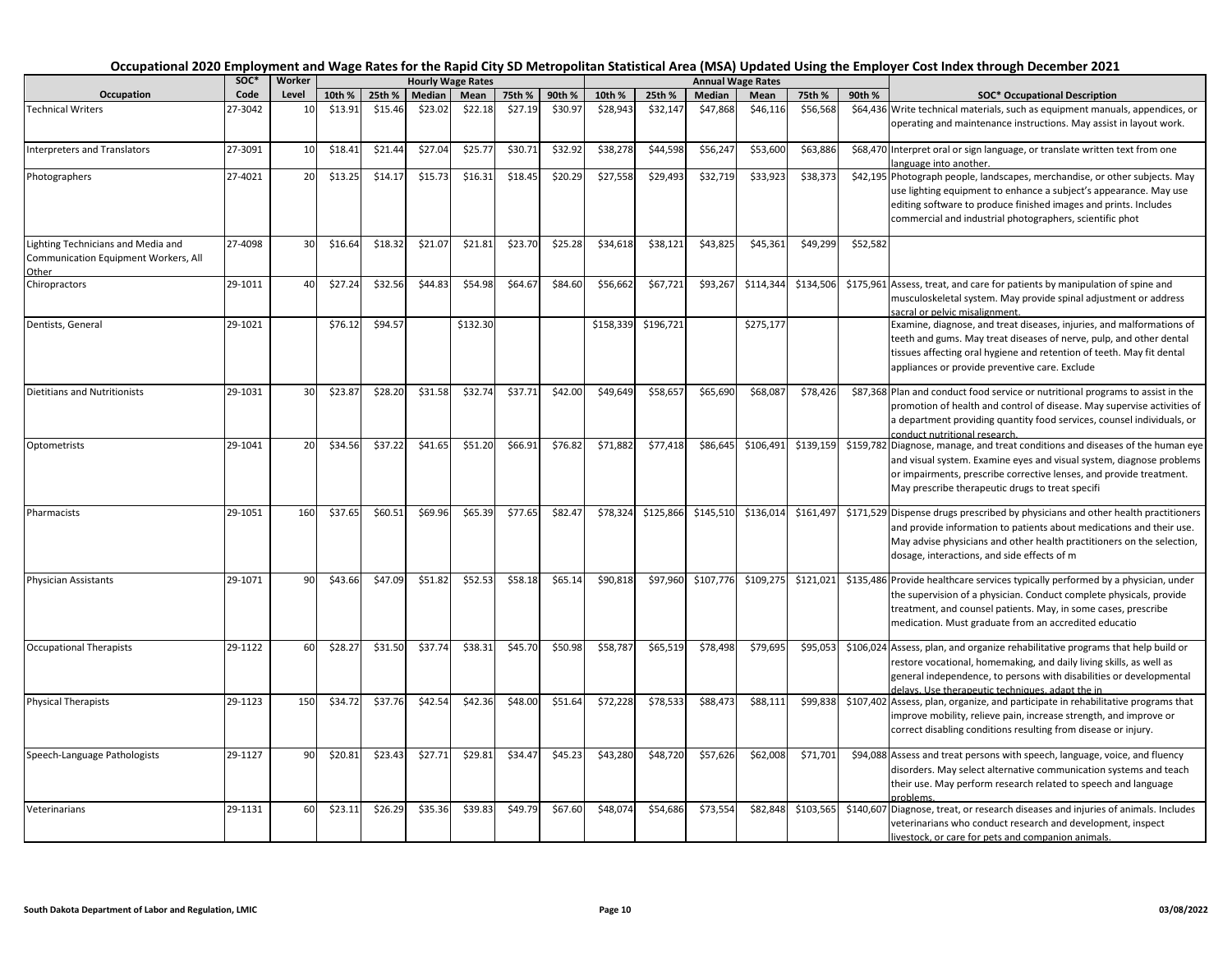|                                                                        | SOC*    | Worker |         |         |         | <b>Hourly Wage Rates</b> |         |         |           |                     |           | <b>Annual Wage Rates</b> |           |          |                                                                                                                                                                                                                                                                                   |
|------------------------------------------------------------------------|---------|--------|---------|---------|---------|--------------------------|---------|---------|-----------|---------------------|-----------|--------------------------|-----------|----------|-----------------------------------------------------------------------------------------------------------------------------------------------------------------------------------------------------------------------------------------------------------------------------------|
| Occupation                                                             | Code    | Level  | 10th %  | 25th %  | Median  | Mean                     | 75th %  | 90th %  | 10th %    | 25th %              | Median    | Mean                     | 75th %    | 90th %   | <b>SOC* Occupational Description</b>                                                                                                                                                                                                                                              |
| <b>Registered Nurses</b>                                               | 29-1141 | 2,270  | \$22.67 | \$26.35 | \$30.50 | \$31.06                  | \$35.88 | \$40.31 | \$47,145  | \$54,816            | \$63,447  | \$64,611                 | \$74,622  |          | \$83,846 Assess patient health problems and needs, develop and implement<br>nursing care plans, and maintain medical records. Administer nursing<br>care to ill, injured, convalescent, or disabled patients. May advise<br>patients on health maintenance and disease preventio  |
| <b>Nurse Practitioners</b>                                             | 29-1171 | 100    | \$38.57 | \$44.32 | \$50.58 | \$50.34                  | \$57.61 | \$64.00 | \$80,214  | \$92,178            | \$105,197 | \$104,701                | \$119,827 |          | \$133,107 Diagnose and treat acute, episodic, or chronic illness, independently or<br>as part of a healthcare team. May focus on health promotion and<br>disease prevention. May order, perform, or interpret diagnostic tests<br>such as lab work and x rays. May prescribe medi |
| Family Medicine Physicians                                             | 29-1215 | 80     | \$70.78 | \$95.00 |         | \$125.87                 |         |         |           | \$147,227 \$197,617 |           | \$261,828                |           |          | Diagnose, treat, and provide preventive care to individuals and families<br>across the lifespan. May refer patients to specialists when needed for<br>further diagnosis or treatment. Excludes "General Internal Medicine<br>Physicians" (29-1216) and "Pediatricians,            |
| Physicians, All Other and Ophthalmologists,<br><b>Except Pediatric</b> | 29-1228 | 80     | \$98.84 |         |         | \$140.29                 |         |         | \$205,591 |                     |           | \$291,799                |           |          |                                                                                                                                                                                                                                                                                   |
| Surgeons, Except Ophthalmologists                                      | 29-1248 | 40     |         |         |         | \$152.26                 |         |         |           |                     |           | \$316,696                |           |          |                                                                                                                                                                                                                                                                                   |
| Dental Hygienists                                                      | 29-1292 |        | \$38.15 | \$42.29 | \$45.42 | \$44.48                  | \$48.97 | \$51.09 | \$79,346  | \$87,975            | \$94,479  | \$92,517                 | \$101,855 |          | \$106,282 Administer oral hygiene care to patients. Assess patient oral hygiene<br>problems or needs and maintain health records. Advise patients on<br>oral health maintenance and disease prevention. May provide<br>advanced care such as providing fluoride treatment or admi |
| Clinical Laboratory Technologists and<br>Technicians                   | 29-2010 | 190    | \$14.06 | \$16.15 | \$23.19 | \$24.37                  | \$30.91 | \$37.53 | \$29,247  | \$33,600            | \$48,241  | \$50,697                 | \$64,302  | \$78,066 |                                                                                                                                                                                                                                                                                   |
| Diagnostic Medical Sonographers                                        | 29-2032 | 70     | \$28.24 | \$33.2  | \$36.69 | \$36.09                  | \$40.05 | \$43.26 | \$58,742  | \$69,204            | \$76,307  | \$75,068                 | \$83,303  |          | \$89,978 Produce ultrasonic recordings of internal organs for use by physicians.<br>Includes vascular technologists. Excludes "Cardiovascular Technologists<br>and Technicians" (29-2031).                                                                                        |
| Radiologic Technologists and Technicians                               | 29-2034 | 140    | \$18.73 | \$22.74 | \$27.76 | \$28.12                  | \$32.49 | \$39.00 | \$38,970  | \$47,309            | \$57,748  | \$58,478                 | \$67,563  |          | \$81,119 Take x-rays and CAT scans or administer nonradioactive materials into<br>patient's bloodstream for diagnostic or research purposes. Includes<br>radiologic technologists and technicians who specialize in other<br>scanning modalities. Excludes "Diagnostic Medical S  |
| <b>Emergency Medical Technicians and</b><br>Paramedics                 | 29-2040 | 140    | \$10.71 | \$11.57 | \$13.12 | \$15.08                  | \$18.06 | \$23.13 | \$22,270  | \$24,074            | \$27,291  | \$31,372                 | \$37,562  | \$48,111 |                                                                                                                                                                                                                                                                                   |
| <b>Pharmacy Technicians</b>                                            | 29-2052 | 170    | \$14.32 | \$16.27 | \$18.72 | \$18.94                  | \$22.00 | \$24.65 | \$29,799  | \$33,860            | \$38,948  | \$39,402                 | \$45,747  |          | \$51,287 Prepare medications under the direction of a pharmacist. May<br>measure, mix, count out, label, and record amounts and dosages of<br>medications according to prescription orders.                                                                                       |
| <b>Surgical Technologists</b>                                          | 29-2055 | 200    | \$17.26 | \$19.58 | \$23.56 | \$24.02                  | \$28.68 | \$32.34 | \$35,901  | \$40,734            | \$49,010  | \$49,961                 | \$59,635  |          | \$67,266 Assist in operations, under the supervision of surgeons, registered<br>nurses, or other surgical personnel. May help set up operating room,<br>prepare and transport patients for surgery, adjust lights and<br>equipment, pass instruments and other supplies to surge  |
| Veterinary Technologists and Technicians                               | 29-2056 | 50     | \$13.43 | \$14.50 | \$16.55 | \$17.47                  | \$20.19 | \$23.89 | \$27,925  | \$30,159            | \$34,428  | \$36,348                 | \$42,001  |          | \$49,687 Perform medical tests in a laboratory environment for use in the<br>treatment and diagnosis of diseases in animals. Prepare vaccines and<br>serums for prevention of diseases. Prepare tissue samples, take blood<br>samples, and execute laboratory tests, such as uri  |
| Ophthalmic Medical Technicians                                         | 29-2057 | 60     | \$16.64 | \$17.83 | \$19.81 | \$20.63                  | \$23.67 | \$26.30 | \$34,611  | \$37,083            | \$41,202  | \$42,911                 | \$49,223  |          | \$54,718 Assist ophthalmologists by performing ophthalmic clinical functions.<br>May administer eye exams, administer eye medications, and instruct<br>the patient in care and use of corrective lenses.                                                                          |
| Licensed Practical and Licensed Vocational<br>Nurses                   | 29-2061 | 350    | \$16.11 | \$17.92 | \$20.65 | \$20.66                  | \$23.88 | \$25.55 | \$33,498  | \$37,273            | \$42,958  | \$42,972                 | \$49,657  |          | \$53,133 Care for ill, injured, or convalescing patients or persons with disabilities<br>in hospitals, nursing homes, clinics, private homes, group homes, and<br>similar institutions. May work under the supervision of a registered<br>nurse. Licensing required.              |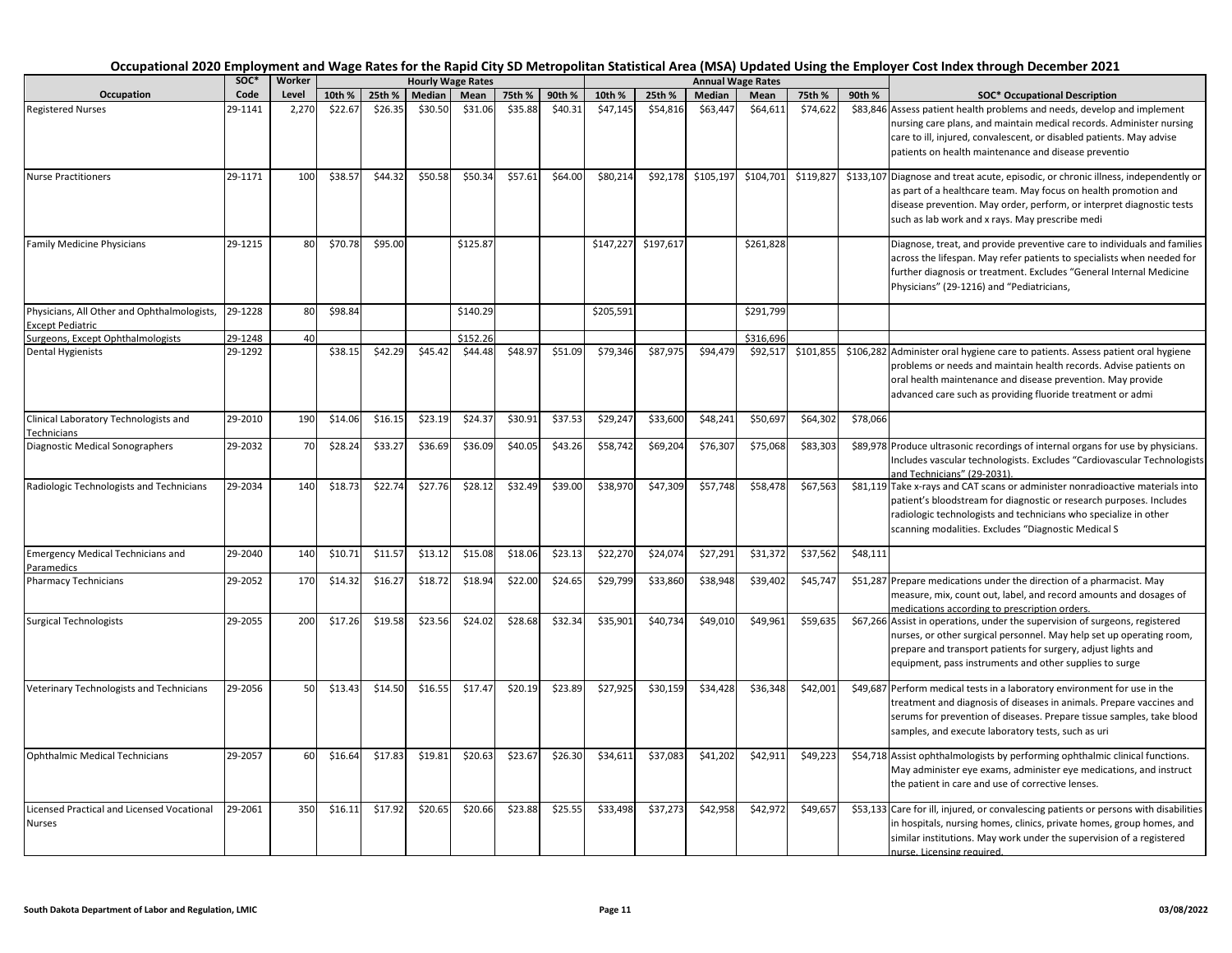|                                                                                                                                                          | soc*    | Worker |         |         |         | <b>Hourly Wage Rates</b> |         |         |          |          |          | <b>Annual Wage Rates</b> |          |           |                                                                                                                                                                                                                                                                                  |
|----------------------------------------------------------------------------------------------------------------------------------------------------------|---------|--------|---------|---------|---------|--------------------------|---------|---------|----------|----------|----------|--------------------------|----------|-----------|----------------------------------------------------------------------------------------------------------------------------------------------------------------------------------------------------------------------------------------------------------------------------------|
| Occupation                                                                                                                                               | Code    | Level  | 10th %  | 25th %  | Median  | Mean                     | 75th %  | 90th %  | 10th %   | 25th %   | Median   | Mean                     | 75th %   | 90th %    | <b>SOC* Occupational Description</b>                                                                                                                                                                                                                                             |
| Opticians, Dispensing                                                                                                                                    | 29-2081 | 80     | \$11.33 | \$13.09 | \$14.82 | \$15.12                  | \$16.81 | \$19.71 | \$23,559 | \$27,242 | \$30,826 | \$31,444                 | \$34,967 |           | \$40,992 Design, measure, fit, and adapt lenses and frames for client according<br>to written optical prescription or specification. Assist client with<br>inserting, removing, and caring for contact lenses. Assist client with<br>selecting frames. Measure customer for size |
| Medical Dosimetrists, Medical Records<br>Specialists, and Health Technologists and<br>Technicians. All Other                                             | 29-2098 | 190    | \$14.68 | \$17.71 | \$22.92 | \$23.61                  | \$28.49 | \$32.57 | \$30,539 | \$36,843 | \$47,680 | \$49,112                 | \$59,257 | \$67,742  |                                                                                                                                                                                                                                                                                  |
| <b>Athletic Trainers</b>                                                                                                                                 | 29-9091 | 10     |         |         |         |                          |         |         | \$42,776 | \$46,108 | \$51,364 | \$53,133                 | \$59,710 |           | \$67,756 Evaluate and treat musculoskeletal injuries or illnesses. Provide<br>preventive, therapeutic, emergency, and rehabilitative care. Excludes<br>"Physical Therapists" (29-1123).                                                                                          |
| Health Information Technologists, Medical<br>Registrars, Surgical Assistants, and<br>Healthcare Practitioners and Technical<br><b>Norkers, All Other</b> | 29-9098 | 30     | \$17.22 | \$20.14 | \$29.34 | \$32.12                  | \$45.73 | \$50.81 | \$35,819 | \$41,886 | \$61,016 | \$66,816                 | \$95,108 | \$105,691 |                                                                                                                                                                                                                                                                                  |
| Home Health and Personal Care Aides                                                                                                                      | 31-1120 | 340    | \$12.68 | \$14.12 | \$15.49 | \$15.70                  | \$16.86 | \$19.53 | \$26,379 | \$29,368 | \$32,220 | \$32,639                 | \$35,068 | \$40,626  |                                                                                                                                                                                                                                                                                  |
| <b>Nursing Assistants</b>                                                                                                                                | 31-1131 | 90C    | \$11.61 | \$13.46 | \$16.48 | \$16.73                  | \$19.74 | \$22.03 | \$24,153 | \$28,002 | \$34,273 | \$34,799                 | \$41,048 |           | \$45,818 Provide or assist with basic care or support under the direction of<br>onsite licensed nursing staff. Perform duties such as monitoring of<br>health status, feeding, bathing, dressing, grooming, toileting, or<br>ambulation of patients in a health or nursing facil |
| <b>Occupational Therapy Assistants</b>                                                                                                                   | 31-2011 | 10     | \$13.63 | \$19.44 | \$27.41 | \$24.84                  | \$31.16 | \$33.42 | \$28,354 | \$40,441 | \$57,000 | \$51,685                 | \$64,820 |           | \$69,502 Assist occupational therapists in providing occupational therapy<br>treatments and procedures. May, in accordance with State laws, assist<br>in development of treatment plans, carry out routine functions, direct<br>activity programs, and document the progress of  |
| <b>Physical Therapist Assistants</b>                                                                                                                     | 31-2021 | 50     | \$18.12 | \$20.08 | \$23.48 | \$23.60                  | \$27.09 | \$30.59 | \$37,686 | \$41,764 | \$48,848 | \$49,081                 | \$56,343 |           | \$63,623 Assist physical therapists in providing physical therapy treatments and<br>procedures. May, in accordance with State laws, assist in the<br>development of treatment plans, carry out routine functions,<br>document the progress of treatment, and modify specific tre |
| <b>Massage Therapists</b>                                                                                                                                | 31-9011 |        | \$11.25 | \$12.42 | \$14.75 | \$15.36                  | \$16.76 | \$22.27 | \$23,398 | \$25,825 | \$30,675 | \$31,929                 | \$34,864 |           | \$46,310 Perform therapeutic massages of soft tissues and joints. May assist in<br>the assessment of range of motion and muscle strength, or propose<br>client therapy plans.                                                                                                    |
| <b>Dental Assistants</b>                                                                                                                                 | 31-9091 | 160    | \$15.30 | \$17.04 | \$19.95 | \$20.15                  | \$22.46 | \$26.02 | \$31,814 | \$35,447 | \$41,488 | \$41,918                 | \$46,714 |           | \$54,131 Perform limited clinical duties under the direction of a dentist. Clinical<br>duties may include equipment preparation and sterilization, preparing<br>patients for treatment, assisting the dentist during treatment, and<br>providing patients with instructions for  |
| <b>Medical Assistants</b>                                                                                                                                | 31-9092 | 150    | \$14.42 | \$15.69 | \$17.92 | \$18.06                  | \$20.46 | \$22.16 | \$29,998 | \$32,638 | \$37,273 | \$37,567                 | \$42,553 |           | \$46,100 Perform administrative and certain clinical duties under the direction<br>of a physician. Administrative duties may include scheduling<br>appointments, maintaining medical records, billing, and coding<br>information for insurance purposes. Clinical duties may inc |
| <b>Medical Transcriptionists</b>                                                                                                                         | 31-9094 | 70     | \$13.98 | \$16.27 | \$19.44 | \$19.87                  | \$23.01 | \$27.32 | \$29,068 | \$33,830 | \$40,440 | \$41,335                 | \$47,858 |           | \$56,837 Transcribe medical reports recorded by physicians and other<br>healthcare practitioners using various electronic devices, covering<br>office visits, emergency room visits, diagnostic imaging studies,<br>operations, chart reviews, and final summaries. Transcribe d |
| Veterinary Assistants and Laboratory Animal 31-9096<br>Caretakers                                                                                        |         |        | \$11.46 | \$12.75 | \$15.06 | \$14.87                  | \$16.71 | \$18.11 | \$23,845 | \$26,518 | \$31,330 | \$30,939                 | \$34,764 |           | \$37,653 Feed, water, and examine pets and other nonfarm animals for signs of<br>illness, disease, or injury in laboratories and animal hospitals and<br>clinics. Clean and disinfect cages and work areas, and sterilize<br>laboratory and surgical equipment. May provide rout |
| Phlebotomists                                                                                                                                            | 31-9097 | 80     | \$13.70 | \$14.50 | \$15.75 | \$15.82                  | \$17.02 | \$19.48 | \$28,505 | \$30,164 | \$32,772 | \$32,908                 | \$35,386 |           | \$40,520 Draw blood for tests, transfusions, donations, or research. May explain<br>the procedure to patients and assist in the recovery of patients with<br>adverse reactions.                                                                                                  |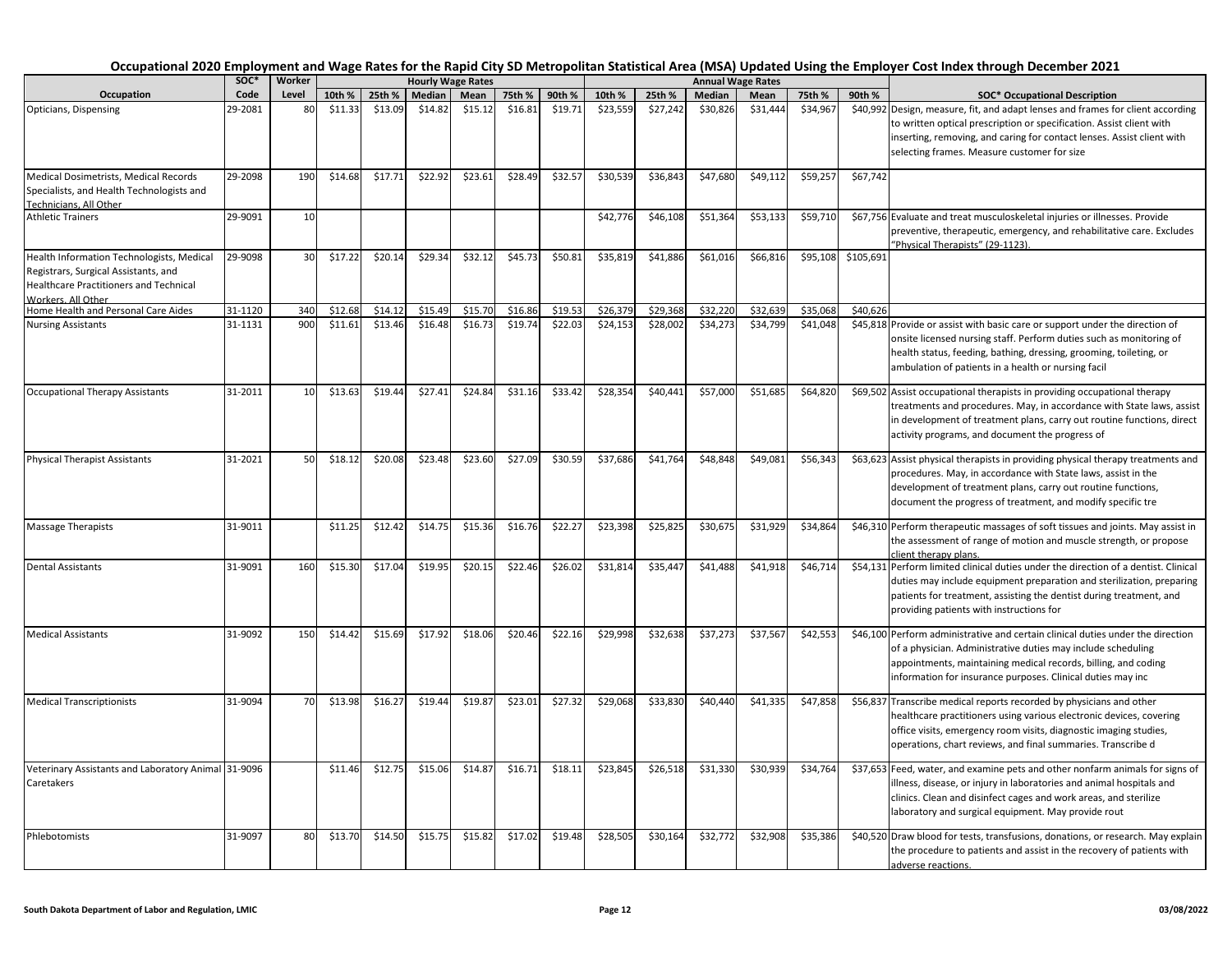|                                                | SOC*    | Worker |         |         |         | <b>Hourly Wage Rates</b> |         |         |          |          |          | <b>Annual Wage Rates</b> |           |          |                                                                                                            |
|------------------------------------------------|---------|--------|---------|---------|---------|--------------------------|---------|---------|----------|----------|----------|--------------------------|-----------|----------|------------------------------------------------------------------------------------------------------------|
| Occupation                                     | Code    | Level  | 10th %  | 25th %  | Median  | Mean                     | 75th %  | 90th %  | 10th %   | 25th %   | Median   | Mean                     | 75th %    | 90th %   | <b>SOC* Occupational Description</b>                                                                       |
| First-Line Supervisors of Police and           | 33-1012 | 30     | \$29.58 | \$33.52 | \$46.67 | \$45.62                  | \$53.66 | \$68.86 | \$61,520 | \$69,728 | \$97,070 | \$94,874                 | \$111,609 |          | \$143,226 Directly supervise and coordinate activities of members of police force.                         |
| <b>Detectives</b>                              |         |        |         |         |         |                          |         |         |          |          |          |                          |           |          |                                                                                                            |
| First-Line Supervisors of Firefighting and     | 33-1021 | 20     | \$27.13 | \$28.98 | \$31.62 | \$32.44                  | \$34.54 | \$37.01 | \$56,445 | \$60,293 | \$65,773 | \$67,472                 | \$71,840  |          | \$76,975 Directly supervise and coordinate activities of workers engaged in                                |
| <b>Prevention Workers</b>                      |         |        |         |         |         |                          |         |         |          |          |          |                          |           |          | irefighting and fire prevention and control.                                                               |
| Miscellaneous First-Line Supervisors,          | 33-1090 | 20     | \$21.67 | \$25.56 | \$30.39 | \$31.42                  | \$38.22 | \$40.65 | \$45,088 | \$53,173 | \$63,206 | \$65,343                 | \$79,489  | \$84,546 |                                                                                                            |
| Protective Service Workers                     |         |        |         |         |         |                          |         |         |          |          |          |                          |           |          |                                                                                                            |
| Firefighters                                   | 33-2011 | 140    |         |         |         |                          |         |         |          |          |          |                          |           |          | Control and extinguish fires or respond to emergency situations where                                      |
|                                                |         |        |         |         |         |                          |         |         |          |          |          |                          |           |          | life, property, or the environment is at risk. Duties may include fire                                     |
|                                                |         |        |         |         |         |                          |         |         |          |          |          |                          |           |          | prevention, emergency medical service, hazardous material response,                                        |
|                                                |         |        |         |         |         |                          |         |         |          |          |          |                          |           |          | search and rescue, and disaster assistance.                                                                |
| Correctional Officers and Jailers              | 33-3012 | 170    | \$19.21 | \$21.23 | \$25.00 | \$25.67                  | \$28.61 | \$34.33 | \$39,961 | \$44,177 | \$52,004 | \$53,387                 | \$59,496  |          | \$71,422 Guard inmates in penal or rehabilitative institutions in accordance with                          |
|                                                |         |        |         |         |         |                          |         |         |          |          |          |                          |           |          | established regulations and procedures. May guard prisoners in transit                                     |
|                                                |         |        |         |         |         |                          |         |         |          |          |          |                          |           |          | between jail, courtroom, prison, or other point. Includes deputy                                           |
|                                                |         |        |         |         |         |                          |         |         |          |          |          |                          |           |          | sheriffs and police who spend the majority of                                                              |
|                                                |         |        |         |         |         |                          |         |         |          |          |          |                          |           |          |                                                                                                            |
| Detectives and Criminal Investigators          | 33-3021 | 60     | \$26.07 | \$29.21 | \$32.78 | \$38.83                  | \$46.02 | \$64.37 | \$54,228 | \$60,763 | \$68,191 | \$80,767                 | \$95,717  |          | \$133,900 Conduct investigations related to suspected violations of federal, state,                        |
|                                                |         |        |         |         |         |                          |         |         |          |          |          |                          |           |          | or local laws to prevent or solve crimes. Excludes "Private Detectives                                     |
|                                                |         |        |         |         |         |                          |         |         |          |          |          |                          |           |          | and Investigators" (33-9021)                                                                               |
| Police and Sheriff's Patrol Officers           | 33-3051 | 320    | \$22.08 | \$23.81 | \$26.35 | \$27.46                  | \$30.54 | \$35.50 | \$45,940 | \$49,533 | \$54,813 | \$57,126                 | \$63,512  |          | \$73,831 Maintain order and protect life and property by enforcing local, tribal,                          |
|                                                |         |        |         |         |         |                          |         |         |          |          |          |                          |           |          | State, or Federal laws and ordinances. Perform a combination of the                                        |
|                                                |         |        |         |         |         |                          |         |         |          |          |          |                          |           |          | following duties: patrol a specific area; direct traffic; issue traffic                                    |
|                                                |         |        |         |         |         |                          |         |         |          |          |          |                          |           |          | summonses; investigate accidents; apprehe                                                                  |
|                                                |         |        |         |         |         |                          |         |         |          |          |          |                          |           |          |                                                                                                            |
| <b>Security Guards</b>                         | 33-9032 | 130    | \$11.27 | \$12.48 | \$15.19 | \$15.75                  | \$18.99 | \$20.91 | \$23,447 | \$25,954 | \$31,591 | \$32,762                 | \$39,497  |          | \$43,502 Guard, patrol, or monitor premises to prevent theft, violence, or                                 |
|                                                |         |        |         |         |         |                          |         |         |          |          |          |                          |           |          | infractions of rules. May operate x-ray and metal detector equipment.                                      |
|                                                |         |        |         |         |         |                          |         |         |          |          |          |                          |           |          | Excludes "Police Officers" (33-3050) and "Transportation Security                                          |
|                                                |         |        |         |         |         |                          |         |         |          |          |          |                          |           |          | Screeners" (33-9093)                                                                                       |
| Lifeguards, Ski Patrol, and Other              | 33-9092 |        | \$10.89 | \$11.49 | \$12.77 | \$13.03                  | \$14.23 | \$15.92 | \$22,636 | \$23,899 | \$26,549 | \$27,103                 | \$29,613  |          | \$33,111 Monitor recreational areas, such as pools, beaches, or ski slopes, to                             |
| <b>Recreational Protective Service Workers</b> |         |        |         |         |         |                          |         |         |          |          |          |                          |           |          | provide assistance and protection to participants.                                                         |
| <b>Transportation Security Screeners</b>       | 33-9093 | 40     | \$19.13 | \$20.73 | \$21.13 | \$21.96                  | \$22.86 | \$25.11 | \$39,805 | \$43,110 | \$43,965 | \$45,673                 | \$47,548  |          | \$52,237 Conduct screening of passengers, baggage, or cargo to ensure                                      |
|                                                |         |        |         |         |         |                          |         |         |          |          |          |                          |           |          | compliance with Transportation Security Administration (TSA)                                               |
|                                                |         |        |         |         |         |                          |         |         |          |          |          |                          |           |          | regulations. May operate basic security equipment such as x-ray                                            |
|                                                |         |        |         |         |         |                          |         |         |          |          |          |                          |           |          | machines and hand wands at screening checkpoints                                                           |
| School Bus Monitors and Protective Service     | 33-9098 | 20     | \$18.4  | \$18.4  | \$18.48 | \$24.44                  | \$30.80 | \$35.46 | \$38,421 | \$38,429 | \$38,442 | \$50,819                 | \$64,060  | \$73,759 |                                                                                                            |
| Workers, All Other                             |         |        |         |         |         |                          |         |         |          |          |          |                          |           |          |                                                                                                            |
| Chefs and Head Cooks                           | 35-1011 | 50     | \$18.21 | \$19.2  | \$21.06 | \$21.37                  | \$23.58 | \$26.40 | \$37,865 | \$40,090 | \$43,795 | \$44,440                 | \$49,044  |          | \$54,907 Direct and may participate in the preparation, seasoning, and cooking                             |
|                                                |         |        |         |         |         |                          |         |         |          |          |          |                          |           |          | of salads, soups, fish, meats, vegetables, desserts, or other foods. May                                   |
|                                                |         |        |         |         |         |                          |         |         |          |          |          |                          |           |          | plan and price menu items, order supplies, and keep records and                                            |
| First-Line Supervisors of Food Preparation     | 35-1012 | 290    | \$15.40 | \$17.55 | \$19.53 | \$19.89                  | \$21.53 | \$25.77 | \$32,029 | \$36,504 | \$40,619 | \$41,367                 | \$44,793  |          | accounts                                                                                                   |
| and Serving Workers                            |         |        |         |         |         |                          |         |         |          |          |          |                          |           |          | \$53,588 Directly supervise and coordinate activities of workers engaged in<br>preparing and serving food. |
| Cooks, Fast Food                               | 35-2011 | 490    | \$10.68 | \$11.3  | \$12.65 | \$13.04                  | \$14.22 | \$16.25 | \$22,212 | \$23,660 | \$26,305 | \$27,137                 | \$29,578  |          | \$33,794 Prepare and cook food in a fast food restaurant with a limited menu.                              |
|                                                |         |        |         |         |         |                          |         |         |          |          |          |                          |           |          |                                                                                                            |
|                                                |         |        |         |         |         |                          |         |         |          |          |          |                          |           |          | Duties of these cooks are limited to preparation of a few basic items                                      |
|                                                |         |        |         |         |         |                          |         |         |          |          |          |                          |           |          | and normally involve operating large-volume single-purpose cooking                                         |
| Cooks, Institution and Cafeteria               | 35-2012 | 290    | \$11.73 | \$13.75 | \$15.66 | \$15.89                  | \$17.54 | \$20.55 | \$24,404 | \$28,594 | \$32,57  | \$33,050                 | \$36,474  |          | equipment<br>\$42,748 Prepare and cook large quantities of food for institutions, such as                  |
|                                                |         |        |         |         |         |                          |         |         |          |          |          |                          |           |          | schools, hospitals, or cafeterias.                                                                         |
| Cooks, Restaurant                              | 35-2014 | 320    | \$12.11 | \$13.84 | \$15.41 | \$15.43                  | \$16.95 | \$19.32 | \$25,181 | \$28,785 | \$32,063 | \$32,104                 | \$35,266  |          | \$40,183 Prepare, season, and cook dishes such as soups, meats, vegetables, or                             |
|                                                |         |        |         |         |         |                          |         |         |          |          |          |                          |           |          | desserts in restaurants. May order supplies, keep records and                                              |
|                                                |         |        |         |         |         |                          |         |         |          |          |          |                          |           |          | accounts, price items on menu, or plan menu.                                                               |
| Cooks, Short Order                             | 35-2015 | 240    | \$10.97 | \$11.80 | \$13.15 | \$13.40                  | \$14.95 | \$16.38 | \$22,828 | \$24,552 | \$27,369 | \$27,872                 | \$31,101  |          | \$34,067 Prepare and cook to order a variety of foods that require only a short                            |
|                                                |         |        |         |         |         |                          |         |         |          |          |          |                          |           |          | preparation time. May take orders from customers and serve patrons                                         |
|                                                |         |        |         |         |         |                          |         |         |          |          |          |                          |           |          | at counters or tables. Excludes "Cooks, Fast Food" (35-2011).                                              |
|                                                |         |        |         |         |         |                          |         |         |          |          |          |                          |           |          |                                                                                                            |
| <b>Food Preparation Workers</b>                | 35-2021 | 410    | \$10.68 | \$11.08 | \$12.39 | \$12.82                  | \$13.96 | \$15.96 | \$22,216 | \$23,044 | \$25,770 | \$26,665                 | \$29,024  |          | \$33,200 Perform a variety of food preparation duties other than cooking, such                             |
|                                                |         |        |         |         |         |                          |         |         |          |          |          |                          |           |          | as preparing cold foods and shellfish, slicing meat, and brewing coffee                                    |
|                                                |         |        |         |         |         |                          |         |         |          |          |          |                          |           |          | or tea                                                                                                     |
| <b>Bartenders</b>                              | 35-3011 | 440    | \$10.53 | \$10.93 | \$12.23 | \$12.67                  | \$13.80 | \$15.94 | \$21.912 | \$22,735 | \$25,442 | \$26.344                 | \$28,718  |          | \$33,143 Mix and serve drinks to patrons, directly or through waitstaff.                                   |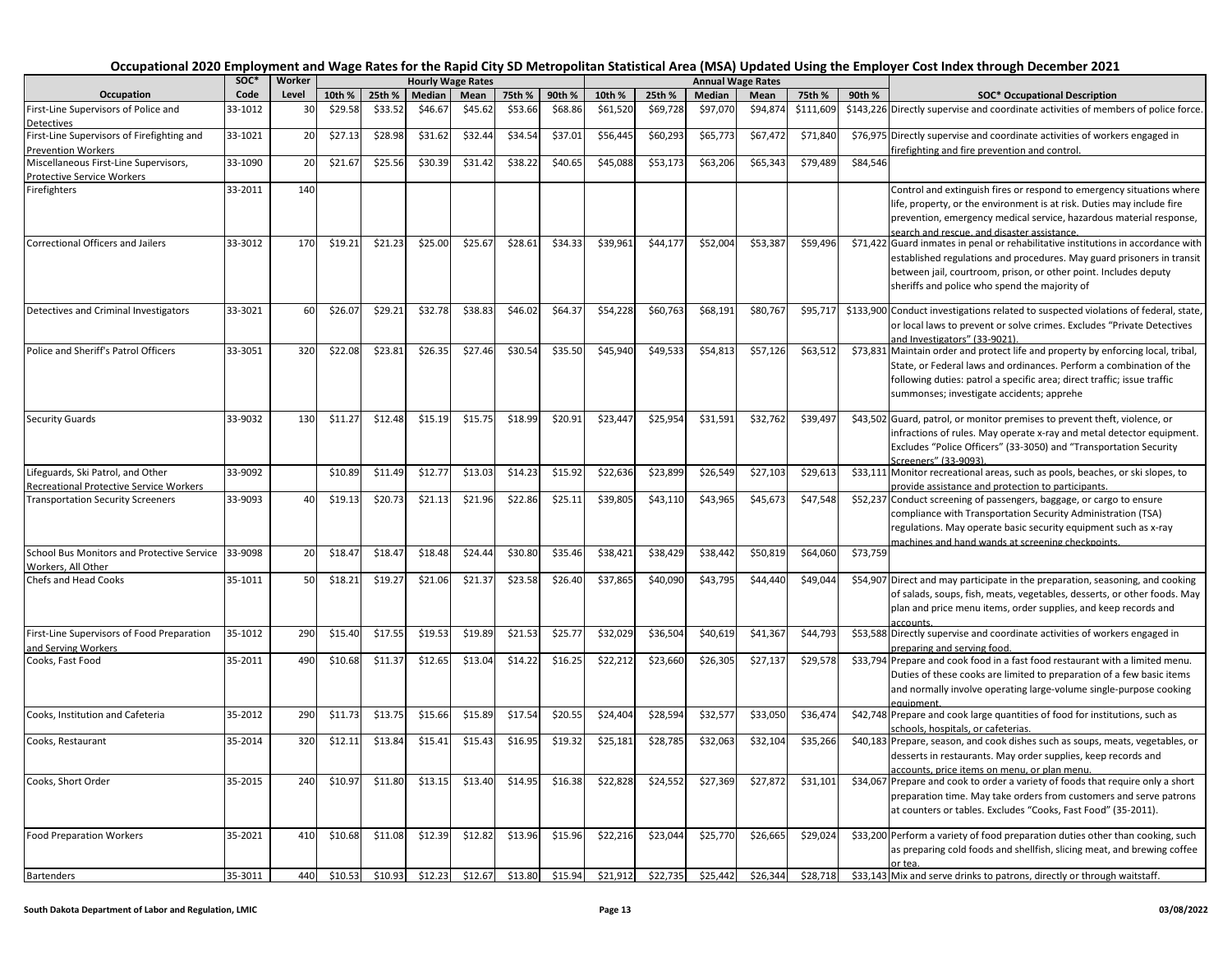|                                                                                                                            | soc*    | Worker |         |         |         | <b>Hourly Wage Rates</b> |         |         |          |          |          | <b>Annual Wage Rates</b> |          |          |                                                                                                                                                                                                                                                                                  |
|----------------------------------------------------------------------------------------------------------------------------|---------|--------|---------|---------|---------|--------------------------|---------|---------|----------|----------|----------|--------------------------|----------|----------|----------------------------------------------------------------------------------------------------------------------------------------------------------------------------------------------------------------------------------------------------------------------------------|
| Occupation                                                                                                                 | Code    | Level  | 10th %  | 25th %  | Median  | Mean                     | 75th %  | 90th %  | 10th %   | 25th %   | Median   | Mean                     | 75th %   | 90th %   | <b>SOC* Occupational Description</b>                                                                                                                                                                                                                                             |
| <b>Fast Food and Counter Workers</b>                                                                                       | 35-3023 | 2,150  | \$10.44 | \$10.70 | \$11.52 | \$12.17                  | \$13.07 | \$15.07 | \$21,695 | \$22,258 | \$23,977 | \$25,332                 | \$27,189 |          | \$31,354 Perform duties such as taking orders and serving food and beverages.<br>Serve customers at counter or from a steam table. May take payment.<br>May prepare food and beverages. Counter attendants who also wait<br>tables are included in "Waiters and Waitresses" (35- |
| <b>Waiters and Waitresses</b>                                                                                              | 35-3031 | 1,060  | \$10.45 | \$10.56 | \$11.00 | \$11.98                  | \$12.91 | \$15.03 | \$21,731 | \$21,959 | \$22,877 | \$24,907                 | \$26,862 |          | \$31,259 Take orders and serve food and beverages to patrons at tables in<br>dining establishment. Excludes "Fast Food and Counter Workers" (35-<br>3023).                                                                                                                       |
| Food Servers, Nonrestaurant                                                                                                | 35-3041 | 30     | \$11.60 | \$12.92 | \$15.23 | \$15.43                  | \$17.85 | \$20.30 | \$24,137 | \$26,878 | \$31,679 | \$32,093                 | \$37,147 |          | \$42,222 Serve food to individuals outside of a restaurant environment, such as<br>in hotel rooms, hospital rooms, residential care facilities, or cars.<br>Excludes "Fast Food and Counter Workers" (35-3023) and "Door-to-<br>Door Sales Workers, News and Street Vendors, and |
| Dining Room and Cafeteria Attendants and<br><b>Bartender Helpers</b>                                                       | 35-9011 | 300    | \$10.37 | \$10.69 | \$11.64 | \$12.08                  | \$12.97 | \$14.38 | \$21,570 | \$22,222 | \$24,194 | \$25,11                  | \$26,981 |          | \$29,909 Facilitate food service. Clean tables; remove dirty dishes; replace soiled<br>table linens; set tables; replenish supply of clean linens, silverware,<br>glassware, and dishes; supply service bar with food; and serve items<br>such as water, condiments, and coffee  |
| <b>Dishwashers</b>                                                                                                         | 35-9021 | 320    | \$10.46 | \$10.56 | \$11.11 | \$11.73                  | \$12.61 | \$13.61 | \$21,747 | \$21,956 | \$23,098 | \$24,398                 | \$26,230 |          | \$28,294 Clean dishes, kitchen, food preparation equipment, or utensils.                                                                                                                                                                                                         |
| Hosts and Hostesses, Restaurant, Lounge,<br>and Coffee Shop                                                                | 35-9031 | 130    | \$10.50 | \$10.64 | \$11.08 | \$12.24                  | \$13.62 | \$15.81 | \$21,842 | \$22,142 | \$23,051 | \$25,468                 | \$28,321 |          | \$32,881 Welcome patrons, seat them at tables or in lounge, and help ensure<br>quality of facilities and service.                                                                                                                                                                |
| First-Line Supervisors of Housekeeping and<br>Janitorial Workers                                                           | 37-1011 | 90     | \$15.40 | \$17.63 | \$20.01 | \$21.04                  | \$22.90 | \$29.40 | \$32,033 | \$36,686 | \$41,635 | \$43,764                 | \$47,628 |          | \$61,154 Directly supervise and coordinate work activities of cleaning personnel<br>in hotels, hospitals, offices, and other establishments.                                                                                                                                     |
| First-Line Supervisors of Landscaping, Lawn<br>Service, and Groundskeeping Workers                                         | 37-1012 | 30     | \$19.73 | \$22.29 | \$25.64 | \$26.45                  | \$30.51 | \$35.26 | \$41,034 | \$46,366 | \$53,331 | \$55,016                 | \$63,468 |          | \$73,345 Directly supervise and coordinate activities of workers engaged in<br>landscaping or groundskeeping activities. Work may involve reviewing<br>contracts to ascertain service, machine, and workforce requirements;<br>answering inquiries from potential customers rega |
| Janitors and Cleaners, Except Maids and<br>Housekeeping Cleaners                                                           | 37-2011 | 1,290  | \$11.00 | \$12.25 | \$14.31 | \$14.82                  | \$16.57 | \$19.56 | \$22,876 | \$25,484 | \$29,772 | \$30,816                 | \$34,453 |          | \$40,694 Keep buildings in clean and orderly condition. Perform heavy cleaning<br>duties, such as cleaning floors, shampooing rugs, washing walls and<br>glass, and removing rubbish. Duties may include tending furnace and<br>boiler, performing routine maintenance activitie |
| Maids and Housekeeping Cleaners                                                                                            | 37-2012 | 900    | \$10.4  | \$10.71 | \$11.52 | \$12.06                  | \$12.86 | \$14.46 | \$21,774 | \$22,275 | \$23,962 | \$25,085                 | \$26,742 |          | \$30,089 Perform any combination of light cleaning duties to maintain private<br>households or commercial establishments, such as hotels and<br>hospitals, in a clean and orderly manner. Duties may include making<br>beds, replenishing linens, cleaning rooms and halls, and  |
| Pest Control Workers                                                                                                       | 37-2021 | 10     | \$14.05 | \$14.85 | \$16.18 | \$17.24                  | \$19.12 | \$23.81 | \$29,212 | \$30,877 | \$33,655 | \$35,858                 | \$39,778 |          | \$49,514 Apply or release chemical solutions or toxic gases and set traps to kill<br>or remove pests and vermin that infest buildings and surrounding<br>areas.                                                                                                                  |
| Landscaping and Groundskeeping Workers                                                                                     | 37-3011 | 400    | \$11.22 | \$12.24 | \$14.34 | \$15.22                  | \$17.60 | \$20.83 | \$23,336 | \$25,465 | \$29,838 | \$31,672                 | \$36,601 |          | \$43,323 Landscape or maintain grounds of property using hand or power tools<br>or equipment. Workers typically perform a variety of tasks, which may<br>include any combination of the following: sod laying, mowing,<br>trimming, planting, watering, fertilizing, digging, ra |
| Pesticide Handlers, Sprayers, and<br>Applicators, Vegetation                                                               | 37-3012 |        | \$17.55 | \$18.34 | \$19.67 | \$19.41                  | \$20.99 | \$21.80 | \$36,487 | \$38,144 | \$40,905 | \$40,376                 | \$43,668 |          | \$45,325 Mix or apply pesticides, herbicides, fungicides, or insecticides through<br>sprays, dusts, vapors, soil incorporation, or chemical application on<br>trees, shrubs, lawns, or crops. Usually requires specific training and<br>state or federal certification. Crop dus |
| First-Line Supervisors of Personal Service<br>and Entertainment and Recreation Workers,<br><b>Except Gambling Services</b> | 39-1098 | 80     | \$13.85 | \$14.90 | \$16.67 | \$17.51                  | \$19.78 | \$22.52 | \$28,793 | \$30,996 | \$34,670 | \$36,425                 | \$41,132 | \$46,855 |                                                                                                                                                                                                                                                                                  |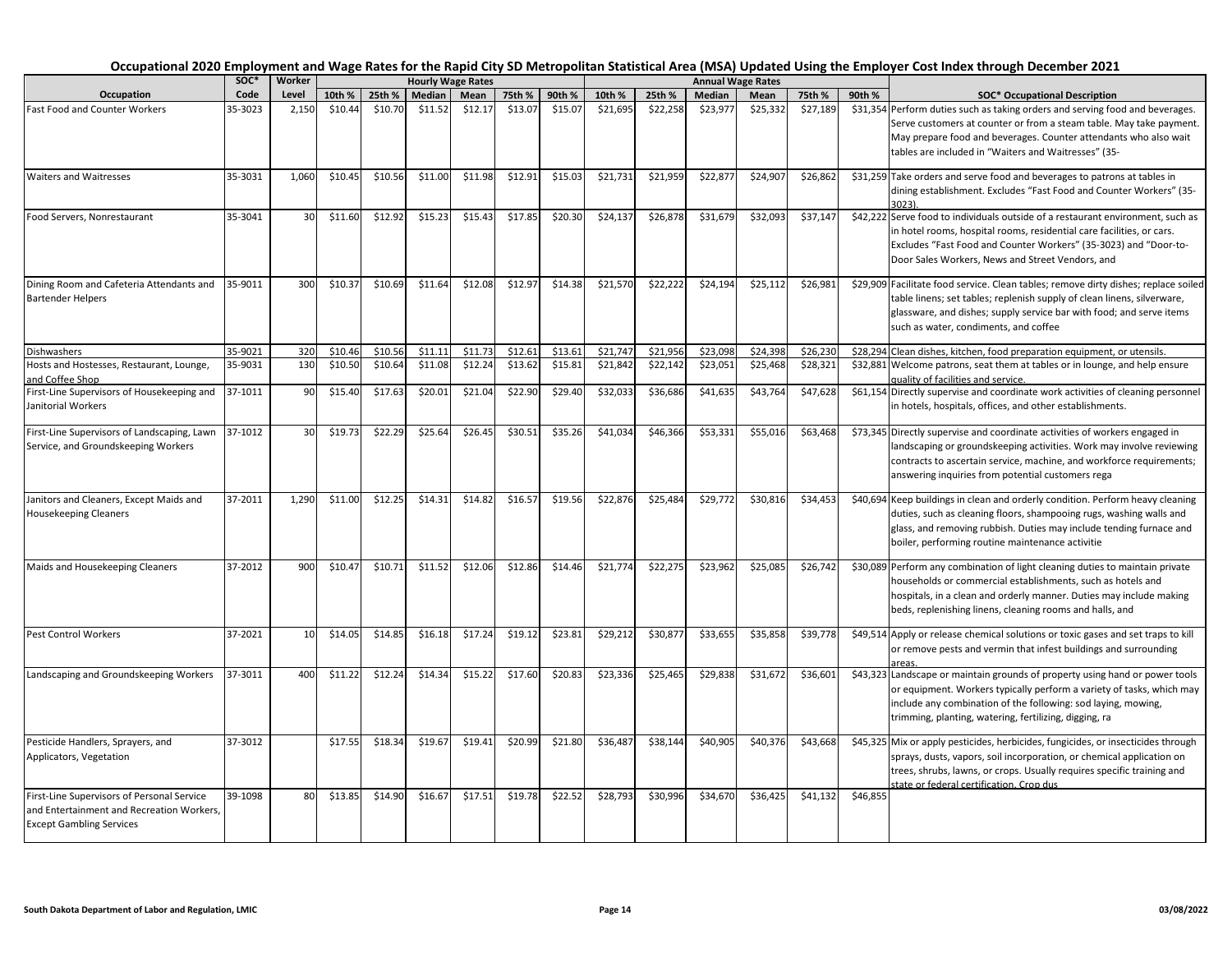|                                                           | SOC <sup>*</sup> | Worker          |         |         |         | <b>Hourly Wage Rates</b> |         |         |                      |          |          | <b>Annual Wage Rates</b> |          |          |                                                                                                                                                                                                                                                                                  |
|-----------------------------------------------------------|------------------|-----------------|---------|---------|---------|--------------------------|---------|---------|----------------------|----------|----------|--------------------------|----------|----------|----------------------------------------------------------------------------------------------------------------------------------------------------------------------------------------------------------------------------------------------------------------------------------|
| Occupation                                                | Code             | Level           | 10th %  | 25th %  | Median  | Mean                     | 75th %  | 90th %  | 10th %               | 25th %   | Median   | Mean                     | 75th %   | 90th %   | <b>SOC* Occupational Description</b>                                                                                                                                                                                                                                             |
| <b>Animal Trainers</b>                                    | 39-2011          |                 | \$12.16 | \$17.33 | \$18.86 | \$17.76                  | \$20.39 | \$21.31 | \$25,294             | \$36,030 | \$39,221 | \$36,936                 | \$42,413 |          | \$44,329 Train animals for riding, harness, security, performance, or obedience,<br>or for assisting persons with disabilities. Accustom animals to human<br>voice and contact, and condition animals to respond to commands.<br>Train animals according to prescribed standards |
| <b>Animal Caretakers</b>                                  | 39-2021          | 160             | \$10.66 | \$11.14 | \$12.19 | \$12.78                  | \$13.26 | \$16.16 | \$22,156             | \$23,163 | \$25,341 | \$26,583                 | \$27,592 |          | \$33,607 Feed, water, groom, bathe, exercise, or otherwise provide care to<br>promote and maintain the well-being of pets and other animals that<br>are not raised for consumption, such as dogs, cats, race horses,<br>ornamental fish or birds, zoo animals, and mice. Work in |
| Ushers, Lobby Attendants, and Ticket Takers 39-3031       |                  | 120             | \$10.44 | \$10.51 | \$11.27 | \$11.94                  | \$12.86 | \$14.84 | \$21,716             | \$21,875 | \$23,440 | \$24,843                 | \$26,737 |          | \$30,867 Assist patrons at entertainment events by performing duties, such as<br>collecting admission tickets and passes from patrons, assisting in<br>finding seats, searching for lost articles, and helping patrons locate<br>such facilities as restrooms and telephones.    |
| Amusement and Recreation Attendants                       | 39-3091          | 250             | \$10.45 | \$10.57 | \$11.43 | \$12.04                  | \$12.78 | \$13.96 | \$21,738             | \$21,971 | \$23,771 | \$25,043                 | \$26,589 |          | \$29,029 Perform a variety of attending duties at amusement or recreation<br>facility. May schedule use of recreation facilities, maintain and provide<br>equipment to participants of sporting events or recreational pursuits,<br>or operate amusement concessions and rides.  |
| <b>Funeral Attendants</b>                                 | 39-4021          | 20              | \$11.10 | \$12.65 | \$16.51 | \$17.07                  | \$21.45 | \$24.90 | \$23,076             | \$26,296 | \$34,333 | \$35,514                 | \$44,630 |          | \$51,782 Perform a variety of tasks during funeral, such as placing casket in<br>parlor or chapel prior to service, arranging floral offerings or lights<br>around casket, directing or escorting mourners, closing casket, and<br>issuing and storing funeral equipment.        |
| Morticians, Undertakers, and Funeral<br>Arrangers         | 39-4031          | 10 <sup>1</sup> | \$17.29 | \$20.57 | \$30.41 | \$29.43                  | \$38.17 | \$42.21 | \$35,963             | \$42,802 | \$63,255 | \$61,231                 | \$79,398 |          | \$87,809 Perform various tasks to arrange and direct individual funeral services,<br>such as coordinating transportation of body to mortuary, interviewing<br>family or other authorized person to arrange details, selecting<br>pallbearers, aiding with the selection of offic |
| Hairdressers, Hairstylists, and<br>Cosmetologists         | 39-5012          | 110             | \$13.51 | \$17.19 | \$19.77 | \$19.45                  | \$21.86 | \$25.46 | \$28,090             | \$35,774 | \$41,116 | \$40,463                 | \$45,476 |          | \$52,962 Provide beauty services, such as cutting, coloring, and styling hair, and<br>massaging and treating scalp. May shampoo hair, apply makeup, dress<br>wigs, remove hair, and provide nail and skincare services. Excludes<br>"Makeup Artists, Theatrical and Performance" |
| Tour and travel guides                                    | 39-7010          | 130             | \$11.02 | \$12.15 | \$14.59 | \$15.64                  | \$17.93 | \$23.05 | $\overline{$}22,923$ | \$25,275 | \$30,330 | \$32,524                 | \$37,306 | \$47,949 |                                                                                                                                                                                                                                                                                  |
| Childcare Workers                                         | 39-9011          | 370             | \$10.66 | \$10.94 | \$11.79 | \$12.34                  | \$13.11 | \$14.88 | \$22,160             | \$22,752 | \$24,530 | \$25,671                 | \$27,260 |          | \$30,946 Attend to children at schools, businesses, private households, and<br>childcare institutions. Perform a variety of tasks, such as dressing,<br>feeding, bathing, and overseeing play. Excludes "Preschool Teachers,<br>Except Special Education" (25-2011) and "Teachin |
| <b>Exercise Trainers and Group Fitness</b><br>Instructors | 39-9031          | 140             | \$12.55 | \$14.32 | \$16.43 | \$17.00                  | \$19.60 | \$21.82 | \$26,095             | \$29,781 | \$34,192 | \$35,351                 | \$40,779 |          | \$45,383 Instruct or coach groups or individuals in exercise activities for the<br>primary purpose of personal fitness. Demonstrate techniques and<br>form, observe participants, and explain to them corrective measures<br>necessary to improve their skills. Develop and impl |
| <b>Recreation Workers</b>                                 | 39-9032          | 90              | \$14.50 | \$16.03 | \$19.90 | \$22.74                  | \$29.13 | \$35.57 | \$30,154             | \$33,339 | \$41,403 | \$47,302                 | \$60,579 |          | \$73,988 Conduct recreation activities with groups in public, private, or<br>volunteer agencies or recreation facilities. Organize and promote<br>activities, such as arts and crafts, sports, games, music, dramatics,<br>social recreation, camping, and hobbies, taking into  |
| <b>Residential Advisors</b>                               | 39-9041          | 530             | \$11.15 | \$12.22 | \$13.98 | \$13.97                  | \$15.67 | \$16.70 | \$23,185             | \$25,411 | \$29,081 | \$29,055                 | \$32,608 |          | \$34,725 Coordinate activities in resident facilities in secondary and college<br>dormitories, group homes, or similar establishments. Order supplies<br>and determine need for maintenance, repairs, and furnishings. May<br>maintain household records and assign rooms. May a |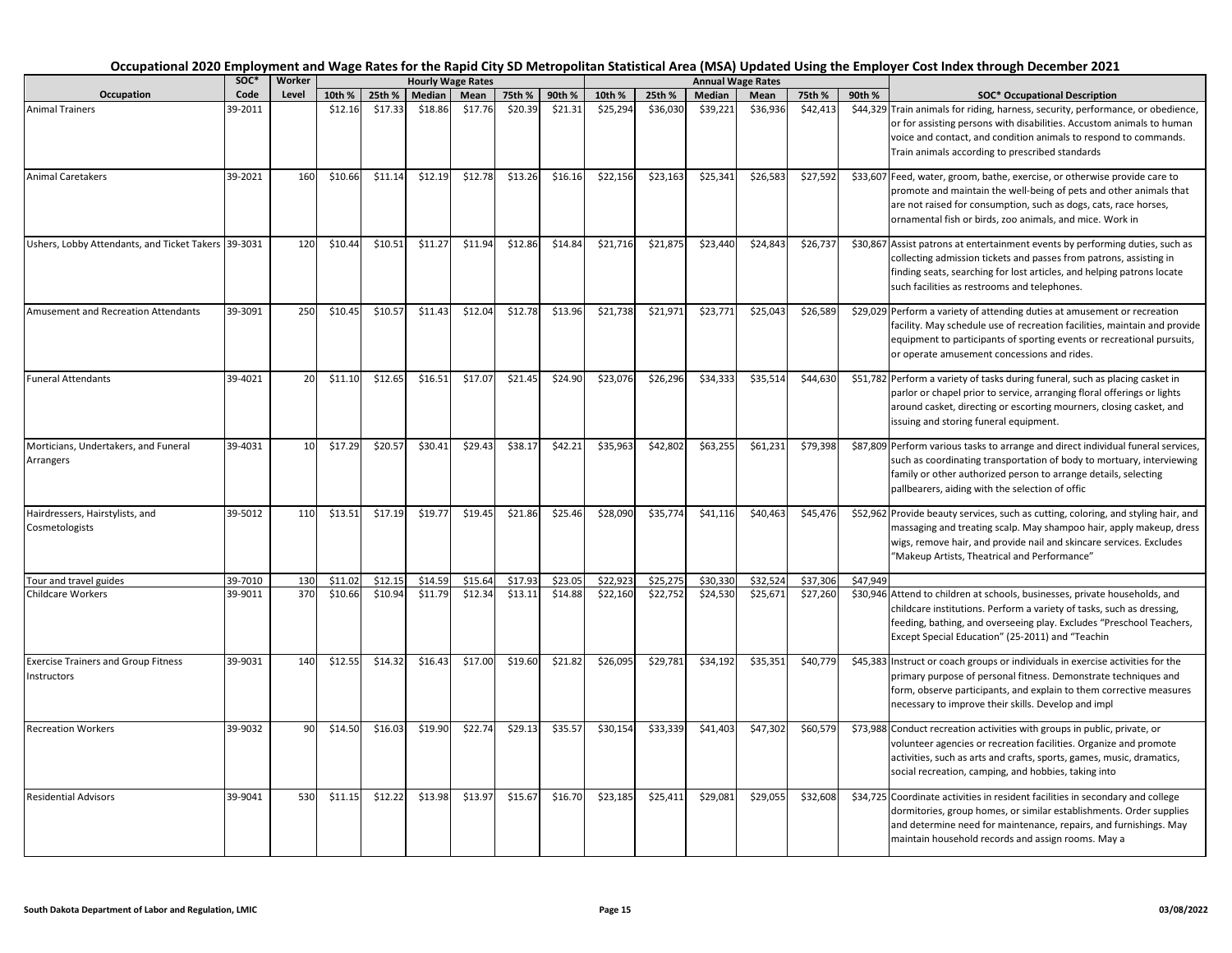|                                                                                                           | SOC <sup>*</sup> | Worker |         |         |         | <b>Hourly Wage Rates</b> |         |         |          |          |          | <b>Annual Wage Rates</b> |           |        |                                                                                                                                                                                                                                                                                   |
|-----------------------------------------------------------------------------------------------------------|------------------|--------|---------|---------|---------|--------------------------|---------|---------|----------|----------|----------|--------------------------|-----------|--------|-----------------------------------------------------------------------------------------------------------------------------------------------------------------------------------------------------------------------------------------------------------------------------------|
| Occupation                                                                                                | Code             | Level  | 10th %  | 25th %  | Median  | Mean                     | 75th %  | 90th %  | 10th %   | 25th %   | Median   | Mean                     | 75th %    | 90th % | <b>SOC* Occupational Description</b>                                                                                                                                                                                                                                              |
| First-Line Supervisors of Retail Sales<br>Workers                                                         | 41-1011          | 530    | \$17.13 | \$20.45 | \$26.98 | \$28.31                  | \$34.61 | \$42.64 | \$35,638 | \$42,550 | \$56,119 | \$58,886                 | \$71,979  |        | \$88,679 Directly supervise and coordinate activities of retail sales workers in an<br>establishment or department. Duties may include management<br>functions, such as purchasing, budgeting, accounting, and personnel<br>work, in addition to supervisory duties.              |
| First-Line Supervisors of Non-Retail Sales<br>Workers                                                     | 41-1012          | 90     | \$30.22 | \$37.61 | \$44.53 | \$45.92                  | \$52.78 | \$58.69 | \$62,872 | \$78,218 | \$92,628 | \$95,532                 | \$109,780 |        | \$122,082 Directly supervise and coordinate activities of sales workers other than<br>retail sales workers. May perform duties such as budgeting,<br>accounting, and personnel work, in addition to supervisory duties.                                                           |
| Cashiers                                                                                                  | 41-2011          | 2,280  | \$10.52 | \$11.07 | \$12.26 | \$12.83                  | \$13.61 | \$16.09 | \$21,870 | \$23,015 | \$25,516 | \$26,700                 | \$28,307  |        | \$33,455 Receive and disburse money in establishments other than financial<br>institutions. May use electronic scanners, cash registers, or related<br>equipment. May process credit or debit card transactions and validate<br>checks. Excludes "Gaming Cage Persons and Booth   |
| <b>Counter and Rental Clerks</b>                                                                          | 41-2021          | 170    | \$10.71 | \$12.53 | \$14.70 | \$14.92                  | \$16.56 | \$19.87 | \$22,288 | \$26,063 | \$30,572 | \$31,039                 | \$34,452  |        | \$41,334 Receive orders, generally in person, for repairs, rentals, and services.<br>May describe available options, compute cost, and accept payment.<br>Excludes "Fast Food and Counter Workers" (35-3023), "Hotel, Motel,<br>and Resort Desk Clerks" (43-4081), "Order Clerks  |
| Parts Salespersons                                                                                        | 41-2022          | 230    | \$14.60 | \$16.5  | \$20.86 | \$21.54                  | \$25.43 | \$28.51 | \$30,359 | \$34,471 | \$43,400 | \$44,796                 | \$52,883  |        | \$59,293 Sell spare and replacement parts and equipment in repair shop or parts                                                                                                                                                                                                   |
| Retail Salespersons                                                                                       | 41-2031          | 2,600  | \$10.44 | \$11.34 | \$13.53 | \$18.13                  | \$20.04 | \$32.76 | \$21,725 | \$23,579 | \$28,156 | \$37,714                 | \$41,690  |        | \$68,127 Sell merchandise, such as furniture, motor vehicles, appliances, or<br>apparel to consumers. Excludes "Cashiers" (41-2011).                                                                                                                                              |
| <b>Advertising Sales Agents</b>                                                                           | 41-3011          | 90     | \$16.99 | \$19.40 | \$24.94 | \$28.55                  | \$36.43 | \$49.35 | \$35,349 | \$40,336 | \$51,87  | \$59,388                 | \$75,779  |        | \$102,658 Sell or solicit advertising space, time, or media in publications, signage,<br>TV, radio, or Internet establishments or public spaces.                                                                                                                                  |
| <b>Insurance Sales Agents</b>                                                                             | 41-3021          | 330    | \$20.67 | \$24.46 | \$32.37 | \$39.99                  | \$50.86 | \$69.09 | \$42,990 | \$50,871 | \$67,324 | \$83,166                 | \$105,77  |        | \$143,709 Sell life, property, casualty, health, automotive, or other types of<br>insurance. May refer clients to independent brokers, work as an<br>ndependent broker, or be employed by an insurance company.                                                                   |
| Securities, Commodities, and Financial<br>Services Sales Agents                                           | 41-3031          |        | \$18.64 | \$21.03 | \$24.93 | \$26.00                  | \$30.11 | \$33.71 | \$38,779 | \$43,751 | \$51,860 | \$54,091                 | \$62,615  |        | \$70,115 Buy and sell securities or commodities in investment and trading firms,<br>or provide financial services to businesses and individuals. May advise<br>customers about stocks, bonds, mutual funds, commodities, and<br>narket conditions                                 |
| Sales Representatives of Services, Except<br>Advertising, Insurance, Financial Services,<br>and Travel    | 41-3091          | 60     | \$16.68 | \$21.79 | \$27.66 | \$28.62                  | \$33.78 | \$43.44 | \$34,686 | \$45,309 | \$57,527 | \$59,529                 | \$70,264  |        | \$90,339 Sell services to individuals or businesses. May describe options or<br>resolve client problems. Excludes "Advertising Sales Agents" (41-3011),<br>"Insurance Sales Agents" (41-3021), "Securities, Commodities, and<br>Financial Services Sales Agents" (41-3031), "Tra  |
| Sales Representatives, Wholesale and<br>Manufacturing, Technical and Scientific<br>Products               | 41-4011          | 80     | \$23.59 | \$33.10 | \$41.29 | \$42.68                  | \$50.18 | \$55.63 | \$49,060 | \$68,846 | \$85,886 | \$88,779                 | \$104,377 |        | \$115,720 Sell goods for wholesalers or manufacturers where technical or<br>scientific knowledge is required in such areas as biology, engineering,<br>chemistry, and electronics, normally obtained from at least 2 years of<br>post-secondary education. Excludes "Sales Engine |
| Sales Representatives, Wholesale and<br>Manufacturing, Except Technical and<br><b>Scientific Products</b> | 41-4012          | 680    | \$18.75 | \$22.23 | \$29.40 | \$32.24                  | \$37.60 | \$51.24 | \$38,990 | \$46,231 | \$61,147 | \$67,062                 | \$78,192  |        | \$106,579 Sell goods for wholesalers or manufacturers to businesses or groups of<br>individuals. Work requires substantial knowledge of items sold.                                                                                                                               |
| Real Estate Sales Agents                                                                                  | 41-9022          |        | \$18.08 | \$19.51 | \$22.06 | \$28.16                  | \$35.38 | \$50.39 | \$37,613 | \$40,582 | \$45,887 | \$58,568                 | \$73,573  |        | \$104,794 Rent, buy, or sell property for clients. Perform duties such as study<br>property listings, interview prospective clients, accompany clients to<br>property site, discuss conditions of sale, and draw up real estate<br>contracts. Includes agents who represent buyer |
| Sales and Related Workers, All Other                                                                      | 41-9099          | 50     | \$10.53 | \$11.15 | \$12.80 | \$14.16                  | \$16.31 | \$19.89 | \$21,904 | \$23,204 | \$26,62  | \$29,454                 | \$33,926  |        | \$41,371 All sales and related workers not listed separately.                                                                                                                                                                                                                     |
| First-Line Supervisors of Office and<br><b>Administrative Support Workers</b>                             | 43-1011          | 230    | \$16.84 | \$19.82 | \$24.31 | \$25.52                  | \$30.13 | \$37.24 | \$35,014 | \$41,231 | \$50,55  | \$53,07                  | \$62,683  |        | \$77,456 Directly supervise and coordinate the activities of clerical and<br>administrative support workers.                                                                                                                                                                      |
| <b>Bill and Account Collectors</b>                                                                        | 43-3011          | 280    | \$11.12 | \$12.19 | \$14.38 | \$15.57                  | \$18.08 | \$22.06 | \$23,124 | \$25,365 | \$29,902 | \$32,377                 | \$37,608  |        | \$45,877 Locate and notify customers of delinquent accounts by mail,<br>telephone, or personal visit to solicit payment. Duties include receiving<br>payment and posting amount to customer's account, preparing<br>statements to credit department if customer fails to respond  |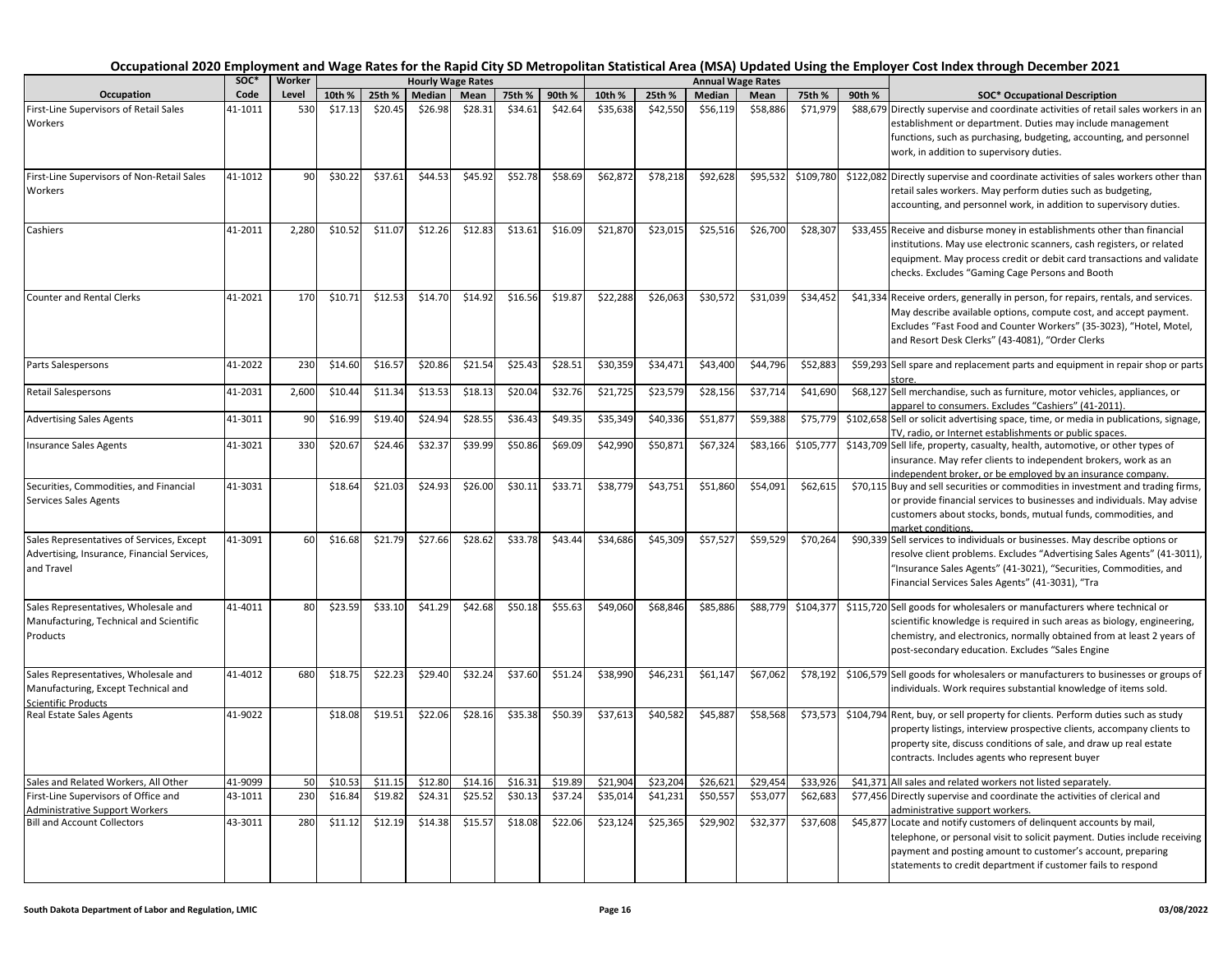|                                                                       | soc*    | Worker |         |         |         | <b>Hourly Wage Rates</b> |         |         |          |          |          | <b>Annual Wage Rates</b> |          |        |                                                                                                                                                                                                                                                                                  |
|-----------------------------------------------------------------------|---------|--------|---------|---------|---------|--------------------------|---------|---------|----------|----------|----------|--------------------------|----------|--------|----------------------------------------------------------------------------------------------------------------------------------------------------------------------------------------------------------------------------------------------------------------------------------|
| Occupation                                                            | Code    | Level  | 10th %  | 25th %  | Median  | Mean                     | 75th %  | 90th %  | 10th %   | 25th %   | Median   | Mean                     | 75th %   | 90th % | <b>SOC* Occupational Description</b>                                                                                                                                                                                                                                             |
| <b>Billing and Posting Clerks</b>                                     | 43-3021 | 80     | \$14.02 | \$15.76 | \$18.77 | \$19.00                  | \$22.61 | \$25.22 | \$29,150 | \$32,767 | \$39,039 | \$39,531                 | \$47,029 |        | \$52,467 Compile, compute, and record billing, accounting, statistical, and other<br>numerical data for billing purposes. Prepare billing invoices for services<br>rendered or for delivery or shipment of goods. Excludes "Medical<br>Records Specialists" (29-2072)            |
| Bookkeeping, Accounting, and Auditing<br>Clerks                       | 43-3031 | 1,500  | \$12.59 | \$15.29 | \$18.46 | \$18.43                  | \$21.60 | \$25.13 | \$26,185 | \$31,806 | \$38,41  | \$38,333                 | \$44,928 |        | \$52,256 Compute, classify, and record numerical data to keep financial records<br>complete. Perform any combination of routine calculating, posting, and<br>verifying duties to obtain primary financial data for use in maintaining<br>accounting records. May also check the  |
| Payroll and Timekeeping Clerks                                        | 43-3051 | 30     | \$16.89 | \$18.58 | \$20.93 | \$20.96                  | \$23.96 | \$25.81 | \$35,134 | \$38,652 | \$43,534 | \$43,598                 | \$49,823 |        | \$53,689 Compile and record employee time and payroll data. May compute<br>employees' time worked, production, and commission. May compute<br>and post wages and deductions, or prepare paychecks. Excludes<br>"Bookkeeping, Accounting, and Auditing Clerks" (43-3031).         |
| <b>Procurement Clerks</b>                                             | 43-3061 | 40     | \$16.97 | \$20.18 | \$22.79 | \$22.02                  | \$23.76 | \$26.48 | \$35,283 | \$41,981 | \$47,413 | \$45,798                 | \$49,411 |        | \$55,079 Compile information and records to draw up purchase orders for<br>procurement of materials and services. Excludes "Wholesale and Retail<br>Buyers, Except Farm Products" (13-1022)                                                                                      |
| <b>Tellers</b>                                                        | 43-3071 | 280    | \$12.71 | \$13.92 | \$15.45 | \$15.93                  | \$17.79 | \$20.63 | \$26,446 | \$28,959 | \$32,130 | \$33,132                 | \$37,002 |        | \$42,894 Receive and pay out money. Keep records of money and negotiable<br>instruments involved in a financial institution's various transactions.                                                                                                                              |
| Court, Municipal, and License Clerks                                  | 43-4031 | 100    | \$13.98 | \$15.63 | \$17.39 | \$17.66                  | \$19.34 | \$20.74 | \$29,094 | \$32,502 | \$36,168 | \$36,733                 | \$40,221 |        | \$43,145 Perform clerical duties for courts of law, municipalities, or<br>governmental licensing agencies and bureaus. May prepare docket of<br>cases to be called; secure information for judges and court; prepare<br>draft agendas or bylaws for town or city council; answer |
| <b>Customer Service Representatives</b>                               | 43-4051 | 1,160  | \$10.46 | \$11.60 | \$13.71 | \$15.10                  | \$17.68 | \$21.39 | \$21,769 | \$24,115 | \$28,512 | \$31,401                 | \$36,776 |        | \$44,488 Interact with customers to provide basic or scripted information in<br>response to routine inquiries about products and services. May handle<br>and resolve general complaints. Excludes individuals whose duties are<br>primarily installation, sales, repair, and tec |
| Hotel, Motel, and Resort Desk Clerks                                  | 43-4081 | 660    | \$10.09 | \$10.44 | \$11.48 | \$12.10                  | \$12.68 | \$15.30 | \$20,999 | \$21,716 | \$23,873 | \$25,159                 | \$26,376 |        | \$31,831 Accommodate hotel, motel, and resort patrons by registering and<br>assigning rooms to guests, issuing room keys or cards, transmitting and<br>receiving messages, keeping records of occupied rooms and guests'<br>accounts, making and confirming reservations, and pr |
| Interviewers, Except Eligibility and Loan                             | 43-4111 | 90     | \$13.59 | \$14.49 | \$15.99 | \$16.62                  | \$19.40 | \$20.82 | \$28,265 | \$30,140 | \$33,263 | \$34,566                 | \$40,344 |        | \$43,295 Interview persons by telephone, mail, in person, or by other means for<br>the purpose of completing forms, applications, or questionnaires. Ask<br>specific questions, record answers, and assist persons with completing<br>form. May sort, classify, and file forms.  |
| Loan Interviewers and Clerks                                          | 43-4131 | 270    | \$15.90 | \$17.93 | \$20.80 | \$20.81                  | \$24.10 | \$26.14 | \$33,079 | \$37,297 | \$43,253 | \$43,284                 | \$50,112 |        | \$54,382 Interview loan applicants to elicit information; investigate applicants'<br>backgrounds and verify references; prepare loan request papers; and<br>forward findings, reports, and documents to appraisal department.<br>Review loan papers to ensure completeness, and  |
| Human Resources Assistants, Except Payroll 43-4161<br>and Timekeeping |         | 20     | \$14.23 | \$16.33 | \$19.97 | \$20.11                  | \$23.15 | \$26.48 | \$29,593 | \$33,957 | \$41,534 | \$41,813                 | \$48,165 |        | \$55,084 Compile and keep personnel records. Record data for each employee,<br>such as address, weekly earnings, absences, amount of sales or<br>production, supervisory reports, and date of and reason for<br>termination. May prepare reports for employment records, file em |
| Receptionists and Information Clerks                                  | 43-4171 | 990    | \$11.16 | \$12.80 | \$14.63 | \$14.92                  | \$16.61 | \$19.68 | \$23,214 | \$26,616 | \$30,444 | \$31,027                 | \$34,549 |        | \$40,941 Answer inquiries and provide information to the general public,<br>customers, visitors, and other interested parties regarding activities<br>conducted at establishment and location of departments, offices, and<br>employees within the organization. Excludes "Switc |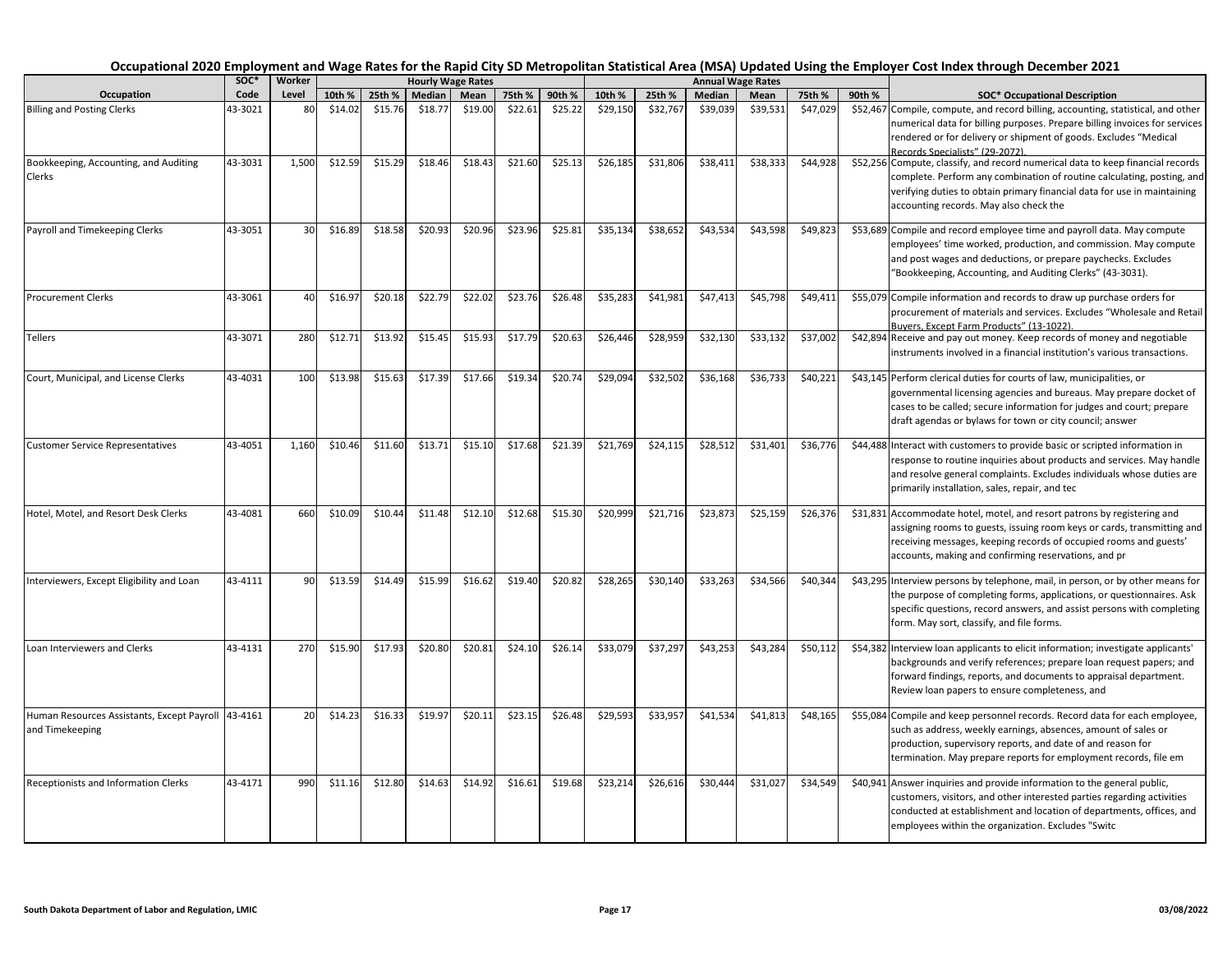|                                                                                     | SOC*    | Worker    |         |         |         | <b>Hourly Wage Rates</b> |         |         |          |          |          | <b>Annual Wage Rates</b> |          |        |                                                                                                                                                                                                                                                                                  |
|-------------------------------------------------------------------------------------|---------|-----------|---------|---------|---------|--------------------------|---------|---------|----------|----------|----------|--------------------------|----------|--------|----------------------------------------------------------------------------------------------------------------------------------------------------------------------------------------------------------------------------------------------------------------------------------|
| Occupation                                                                          | Code    | Level     | 10th %  | 25th %  | Median  | Mean                     | 75th %  | 90th %  | 10th %   | 25th %   | Median   | Mean                     | 75th %   | 90th % | <b>SOC* Occupational Description</b>                                                                                                                                                                                                                                             |
| Reservation and Transportation Ticket<br><b>Agents and Travel Clerks</b>            | 43-4181 | <b>60</b> | \$13.25 | \$15.28 | \$17.57 | \$16.96                  | \$19.26 | \$20.28 | \$27,555 | \$31,771 | \$36,545 | \$35,258                 | \$40,066 |        | \$42,179 Make and confirm reservations for transportation or lodging, or sell<br>transportation tickets. May check baggage and direct passengers to<br>designated concourse, pier, or track; deliver tickets and contact<br>individuals and groups to inform them of package tou |
| Cargo and Freight Agents                                                            | 43-5011 |           | \$23.10 | \$27.47 | \$29.79 | \$28.80                  | \$31.91 | \$33.32 | \$48,054 | \$57,134 | \$61,979 | \$59,892                 | \$66,367 |        | \$69,295 Expedite and route movement of incoming and outgoing cargo and<br>freight shipments in airline, train, and trucking terminals and shipping<br>docks. Take orders from customers and arrange pickup of freight and<br>cargo for delivery to loading platform. Prepare an |
| <b>Public Safety Telecommunicators</b>                                              | 43-5031 | 50        | \$16.76 | \$18.25 | \$21.26 | \$21.51                  | \$24.66 | \$26.76 | \$34,880 | \$37,959 | \$44,220 | \$44,731                 | \$51,291 |        | \$55,653 Operate telephone, radio, or other communication systems to receive<br>and communicate requests for emergency assistance at 9-1-1 public<br>safety answering points and emergency operations centers. Take<br>information from the public and other sources regarding c |
| Dispatchers, Except Police, Fire, and<br>Ambulance                                  | 43-5032 | 80        | \$11.13 | \$12.55 | \$17.38 | \$17.97                  | \$22.12 | \$26.14 | \$23,143 | \$26,112 | \$36,144 | \$37,390                 | \$46,011 |        | \$54,380 Schedule and dispatch workers, work crews, equipment, or service<br>vehicles for conveyance of materials, freight, or passengers, or for<br>normal installation, service, or emergency repairs rendered outside the<br>place of business. Duties may include using radi |
| <b>Postal Service Clerks</b>                                                        | 43-5051 | 40        | \$19.26 | \$19.27 | \$23.58 | \$24.46                  | \$32.13 | \$32.78 | \$40,058 | \$40,070 | \$49,049 | \$50,869                 | \$66,830 |        | \$68,173 Perform any combination of tasks in a United States Postal Service<br>(USPS) post office, such as receive letters and parcels; sell postage and<br>revenue stamps, postal cards, and stamped envelopes; fill out and sell<br>money orders; place mail in pigeon holes o |
| <b>Postal Service Mail Carriers</b>                                                 | 43-5052 | 110       | \$19.41 | \$20.40 | \$24.87 | \$26.52                  | \$33.17 | \$33.83 | \$40,374 | \$42,451 | \$51,720 | \$55,155                 | \$68,999 |        | \$70,357 Sort and deliver mail for the United States Postal Service (USPS).<br>Deliver mail on established route by vehicle or on foot. Includes postal<br>service mail carriers employed by USPS contractors.                                                                   |
| Postal Service Mail Sorters, Processors, and<br><b>Processing Machine Operators</b> | 43-5053 | 40        | \$19.26 | \$22.57 | \$30.91 | \$26.97                  | \$32.13 | \$32.14 | \$40,061 | \$46,949 | \$64,294 | \$56,095                 | \$66,832 |        | \$66,845 Prepare incoming and outgoing mail for distribution for the United<br>States Postal Service (USPS). Examine, sort, and route mail. Load,<br>operate, and occasionally adjust and repair mail processing, sorting,<br>and canceling machinery. Keep records of shipments |
| Production, Planning, and Expediting Clerks                                         | 43-5061 | 40        | \$15.01 | \$17.50 | \$20.65 | \$22.58                  | \$28.36 | \$32.79 | \$31,220 | \$36,388 | \$42,946 | \$46,972                 | \$58,988 |        | \$68,185 Coordinate and expedite the flow of work and materials within or<br>between departments of an establishment according to production<br>schedule. Duties include reviewing and distributing production, work,<br>and shipment schedules; conferring with department supe |
| Shipping, Receiving, and Inventory Clerks                                           | 43-5071 | 290       | \$13.51 | \$15.01 | \$17.55 | \$17.58                  | \$19.96 | \$22.39 | \$28,098 | \$31,226 | \$36,494 | \$36,570                 | \$41,505 |        | \$46,559 Verify and maintain records on incoming and outgoing shipments<br>involving inventory. Duties include verifying and recording incoming<br>merchandise or material and arranging for the transportation of<br>products. May prepare items for shipment. Excludes "Weighe |
| <b>Executive Secretaries and Executive</b><br>Administrative Assistants             | 43-6011 | 420       | \$17.49 | \$18.98 | \$21.27 | \$21.73                  | \$24.49 | \$26.56 | \$36,377 | \$39,486 | \$44,243 | \$45,208                 | \$50,932 |        | \$55,248 Provide high-level administrative support by conducting research,<br>preparing statistical reports, and handling information requests, as well<br>as performing routine administrative functions such as preparing<br>correspondence, receiving visitors, arranging con |
| Legal Secretaries and Administrative<br>Assistants                                  | 43-6012 | 240       | \$14.86 | \$17.16 | \$19.70 | \$19.76                  | \$22.75 | \$25.38 | \$30,927 | \$35,681 | \$40,980 | \$41,092                 | \$47,321 |        | \$52,779 Perform secretarial duties using legal terminology, procedures, and<br>documents. Prepare legal papers and correspondence, such as<br>summonses, complaints, motions, and subpoenas. May also assist with<br>egal research                                              |
| Medical Secretaries and Administrative<br>Assistants                                | 43-6013 |           | \$16.66 | \$17.87 | \$19.87 | \$20.09                  | \$22.85 | \$25.36 | \$34,657 | \$37,166 | \$41,347 | \$41,785                 | \$47,540 |        | \$52,742 Perform secretarial duties using specific knowledge of medical<br>terminology and hospital, clinic, or laboratory procedures. Duties may<br>include scheduling appointments, billing patients, and compiling and<br>recording medical charts, reports, and corresponden |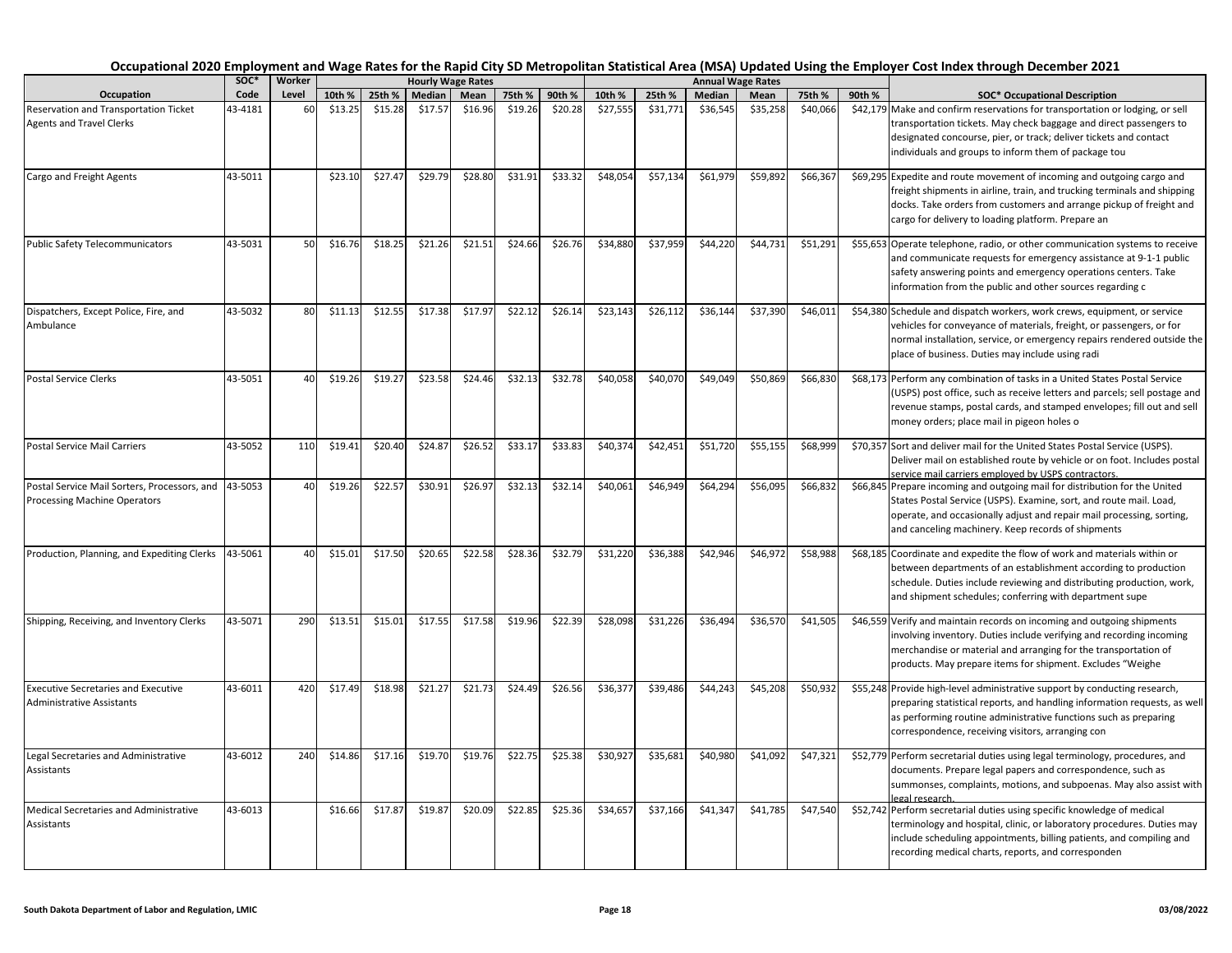|                                                                                    | soc*    | Worker |         |         |               | <b>Hourly Wage Rates</b> |         |         |          |          |          | <b>Annual Wage Rates</b> |          |                                                |                                                                                                                                                                                                                                                                                                         |
|------------------------------------------------------------------------------------|---------|--------|---------|---------|---------------|--------------------------|---------|---------|----------|----------|----------|--------------------------|----------|------------------------------------------------|---------------------------------------------------------------------------------------------------------------------------------------------------------------------------------------------------------------------------------------------------------------------------------------------------------|
| Occupation                                                                         | Code    | Level  | 10th %  | 25th %  | <b>Median</b> | Mean                     | 75th %  | 90th %  | 10th %   | 25th %   | Median   | Mean                     | 75th %   | 90th %<br><b>SOC* Occupational Description</b> |                                                                                                                                                                                                                                                                                                         |
| Secretaries and Administrative Assistants,<br>Except Legal, Medical, and Executive | 43-6014 | 880    | \$12.01 | \$13.89 | \$16.07       | \$16.33                  | \$18.89 | \$20.89 | \$24,978 | \$28,878 | \$33,441 | \$33,965                 | \$39,279 |                                                | \$43,464 Perform routine administrative functions such as drafting<br>correspondence, scheduling appointments, organizing and maintaining<br>paper and electronic files, or providing information to callers. Excludes<br>legal, medical, and executive secretaries (43-6011 thr                        |
| Insurance Claims and Policy Processing<br>Clerks                                   | 43-9041 | 70     | \$14.58 | \$16.59 | \$18.90       | \$19.44                  | \$21.88 | \$25.85 | \$30,329 | \$34,507 | \$39,301 | \$40,426                 | \$45,499 |                                                | \$53,764 Process new insurance policies, modifications to existing policies, and<br>claims forms. Obtain information from policyholders to verify the<br>accuracy and completeness of information on claims forms,<br>applications and related documents, and company records. U                        |
| Mail Clerks and Mail Machine Operators,<br><b>Except Postal Service</b>            | 43-9051 | 60     | \$11.26 | \$12.46 | \$14.32       | \$14.81                  | \$16.24 | \$19.63 | \$23,405 | \$25,908 | \$29,796 | \$30,811                 | \$33,799 |                                                | \$40,828 Prepare incoming and outgoing mail for distribution. Time-stamp,<br>open, read, sort, and route incoming mail; and address, seal, stamp,<br>fold, stuff, and affix postage to outgoing mail or packages. Duties may<br>also include keeping necessary records and compl                        |
| Office Clerks, General                                                             | 43-9061 | 430    | \$10.15 | \$11.90 | \$15.36       | \$15.59                  | \$18.99 | \$21.17 | \$21,128 | \$24,773 | \$31,955 | \$32,423                 | \$39,508 |                                                | \$44,038 Perform duties too varied and diverse to be classified in any specific<br>office clerical occupation, requiring knowledge of office systems and<br>procedures. Clerical duties may be assigned in accordance with the<br>office procedures of individual establishments                        |
| Office and Administrative Support Workers,<br>All Other                            | 43-9199 | 20     | \$16.46 | \$19.86 | \$23.53       | \$23.98                  | \$27.95 | \$30.14 | \$34,224 | \$41,307 | \$48,947 | \$49,878                 | \$58,122 |                                                | \$62,691 All office and administrative support workers not listed separately.                                                                                                                                                                                                                           |
| <b>Logging Equipment Operators</b>                                                 | 45-4022 | 40     | \$11.05 | \$12.87 | \$16.16       | \$15.83                  | \$18.70 | \$20.25 | \$22,963 | \$26,776 | \$33,595 | \$32,917                 | \$38,908 |                                                | \$42,119 Drive logging tractor or wheeled vehicle equipped with one or more<br>accessories, such as bulldozer blade, frontal shear, grapple, logging<br>arch, cable winches, hoisting rack, or crane boom, to fell tree; to skid,<br>load, unload, or stack logs; or to pull stu                        |
| First-Line Supervisors of Construction Trades 47-1011                              |         | 320    | \$26.30 | \$29.55 | \$34.14       | \$35.05                  | \$39.97 | \$46.24 | \$54,718 | \$61,455 | \$71,002 | \$72,888                 | \$83,143 |                                                | \$96,190 Directly supervise and coordinate activities of construction or                                                                                                                                                                                                                                |
| and Extraction Workers<br><b>Brickmasons and Blockmasons</b>                       | 47-2021 | 30     | \$16.39 | \$19.61 | \$33.95       | \$30.28                  | \$40.54 | \$44.49 | \$34,090 | \$40,782 | \$70,624 | \$62,982                 | \$84,325 |                                                | extraction workers.<br>\$92,539 Lay and bind building materials, such as brick, structural tile, concrete<br>block, cinder block, glass block, and terra-cotta block, with mortar and<br>other substances, to construct or repair walls, partitions, arches,<br>sewers, and other structures, Installer |
| Carpenters                                                                         | 47-2031 | 870    | \$13.83 | \$15.89 | \$18.99       | \$19.58                  | \$22.88 | \$26.20 | \$28,764 | \$33,066 | \$39,480 | \$40,718                 | \$47,595 |                                                | \$54,495 Construct, erect, install, or repair structures and fixtures made of wood<br>and comparable materials, such as concrete forms; building<br>frameworks, including partitions, joists, studding, and rafters; and<br>wood stairways, window and door frames, and hardwood                        |
| <b>Cement Masons and Concrete Finishers</b>                                        | 47-2051 | 340    | \$14.48 | \$16.64 | \$19.07       | \$19.35                  | \$22.35 | \$25.35 | \$30,117 | \$34,619 | \$39,660 | \$40,235                 | \$46,492 |                                                | \$52,732 Smooth and finish surfaces of poured concrete, such as floors, walks,<br>sidewalks, roads, or curbs using a variety of hand and power tools.<br>Align forms for sidewalks, curbs, or gutters; patch voids; and use saws<br>to cut expansion ioints. Installers of morta                        |
| <b>Construction Laborers</b>                                                       | 47-2061 | 380    | \$13.02 | \$14.00 | \$15.59       | \$16.09                  | \$18.18 | \$20.42 | \$27,087 | \$29,131 | \$32,414 | \$33,477                 | \$37,817 |                                                | \$42,468 Perform tasks involving physical labor at construction sites. May<br>operate hand and power tools of all types: air hammers, earth<br>tampers, cement mixers, small mechanical hoists, surveying and<br>measuring equipment, and a variety of other equipment and instr                        |
| Paving, Surfacing, and Tamping Equipment<br><b>Operators</b>                       | 47-2071 | 70     | \$16.31 | \$19.50 | \$22.38       | \$21.96                  | \$24.85 | \$26.71 | \$33,926 | \$40,561 | \$46,550 | \$45,688                 | \$51,689 |                                                | \$55,538 Operate equipment used for applying concrete, asphalt, or other<br>materials to road beds, parking lots, or airport runways and taxiways or<br>for tamping gravel, dirt, or other materials. Includes concrete and<br>asphalt paving machine operators, form tampers, t                        |
| Operating Engineers and Other Construction 47-2073<br><b>Equipment Operators</b>   |         | 390    | \$17.22 | \$20.03 | \$23.52       | \$23.73                  | \$27.04 | \$31.52 | \$35,819 | \$41,665 | \$48,905 | \$49,350                 | \$56,254 |                                                | \$65,562 Operate one or several types of power construction equipment, such<br>as motor graders, bulldozers, scrapers, compressors, pumps, derricks,<br>shovels, tractors, or front-end loaders to excavate, move, and grade<br>earth, erect structures, or pour concrete or oth                        |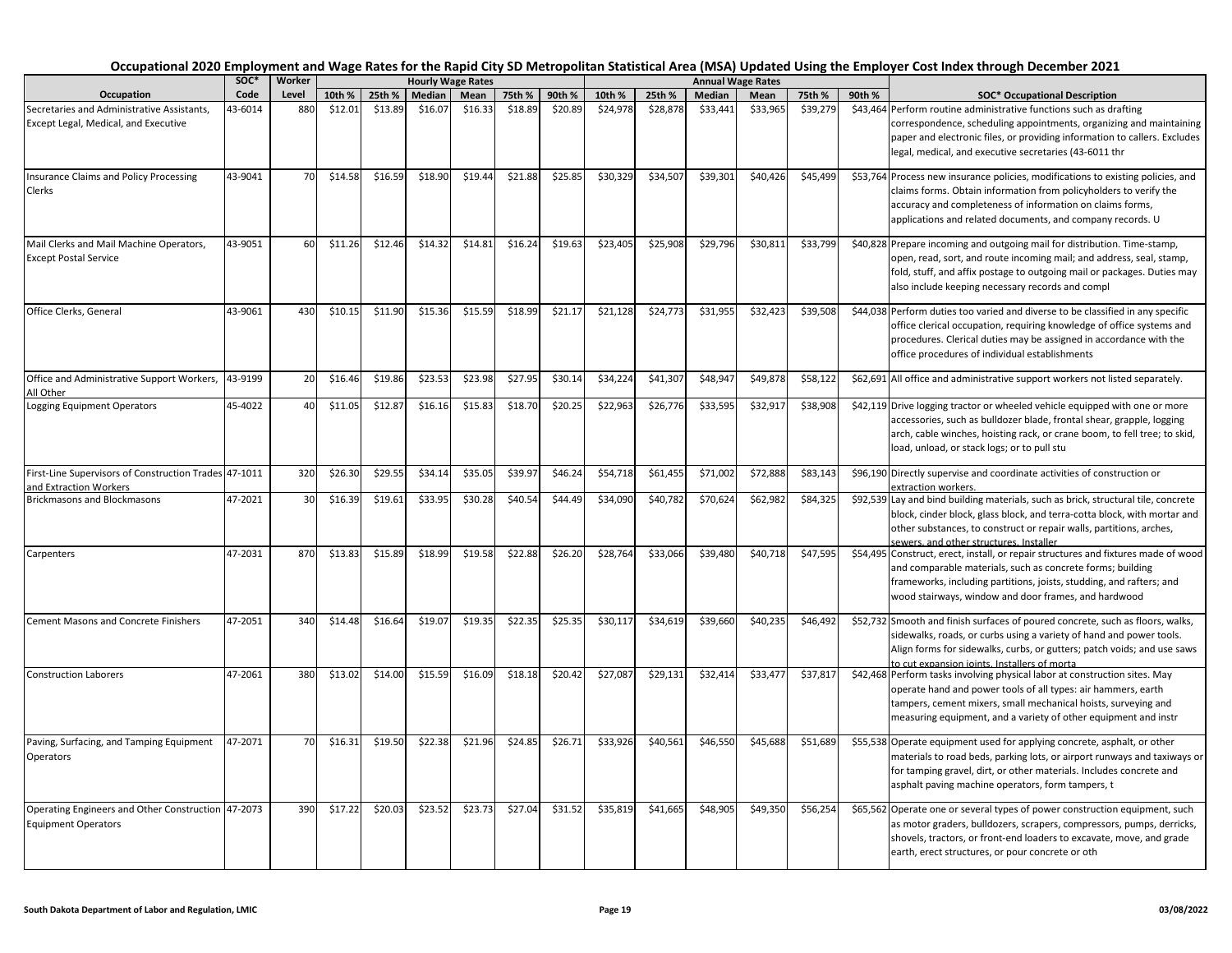|                                                                                | SOC*    | Worker |         |         |         | <b>Hourly Wage Rates</b> |         |         |          |          |          | <b>Annual Wage Rates</b> |          |        |                                                                                                                                                                                                                                                                                  |
|--------------------------------------------------------------------------------|---------|--------|---------|---------|---------|--------------------------|---------|---------|----------|----------|----------|--------------------------|----------|--------|----------------------------------------------------------------------------------------------------------------------------------------------------------------------------------------------------------------------------------------------------------------------------------|
| Occupation                                                                     | Code    | Level  | 10th %  | 25th %  | Median  | Mean                     | 75th %  | 90th %  | 10th %   | 25th %   | Median   | Mean                     | 75th %   | 90th % | <b>SOC* Occupational Description</b>                                                                                                                                                                                                                                             |
| Drywall and Ceiling Tile Installers                                            | 47-2081 | 40     | \$16.43 | \$19.05 | \$22.25 | \$21.78                  | \$24.89 | \$26.61 | \$34,182 | \$39,633 | \$46,269 | \$45,312                 | \$51,763 |        | \$55,353 Apply plasterboard or other wallboard to ceilings or interior walls of<br>buildings. Apply or mount acoustical tiles or blocks, strips, or sheets of<br>shock-absorbing materials to ceilings and walls of buildings to reduce<br>or reflect sound. Materials may be of |
| Electricians                                                                   | 47-2111 | 330    | \$14.97 | \$18.04 | \$22.32 | \$22.31                  | \$26.07 | \$30.56 | \$31,149 | \$37,505 | \$46,442 | \$46,420                 | \$54,220 |        | \$63,567 Install, maintain, and repair electrical wiring, equipment, and fixtures.<br>Ensure that work is in accordance with relevant codes. May install or<br>service street lights, intercom systems, or electrical control systems.<br>Excludes "Security and Fire Alarm Syst |
| Glaziers                                                                       | 47-2121 | 60     | \$16.80 | \$17.69 | \$19.19 | \$20.21                  | \$20.82 | \$27.67 | \$34,940 | \$36,800 | \$39,898 | \$42,049                 | \$43,305 |        | \$57,545 Install glass in windows, skylights, store fronts, and display cases, or on<br>surfaces, such as building fronts, interior walls, ceilings, and tabletops.                                                                                                              |
| Insulation Workers, Floor, Ceiling, and Wall                                   | 47-2131 | 20     | \$13.41 | \$14.47 | \$16.79 | \$16.54                  | \$18.98 | \$20.28 | \$27,886 | \$30,095 | \$34,912 | \$34,401                 | \$39,468 |        | \$42,202 Line and cover structures with insulating materials. May work with<br>batt, roll, or blown insulation materials.                                                                                                                                                        |
| Painters, Construction and Maintenance                                         | 47-2141 | 80     | \$13.28 | \$14.57 | \$17.82 | \$19.43                  | \$23.99 | \$28.76 | \$27,628 | \$30,308 | \$37,069 | \$40,419                 | \$49,901 |        | \$59,827 Paint walls, equipment, buildings, bridges, and other structural<br>surfaces, using brushes, rollers, and spray guns. May remove old paint<br>to prepare surface prior to painting. May mix colors or oils to obtain<br>desired color or consistency. Excludes "Paperha |
| Pipelayers                                                                     | 47-2151 | 60     | \$16.24 | \$17.86 | \$20.43 | \$21.21                  | \$24.57 | \$28.46 | \$33,779 | \$37,147 | \$42,505 | \$44,135                 | \$51,102 |        | \$59,202 Lay pipe for storm or sanitation sewers, drains, and water mains.<br>Perform any combination of the following tasks: grade trenches or<br>culverts, position pipe, or seal joints. Excludes "Welders, Cutters,<br>Solderers, and Brazers" (51-4121).                    |
| Plumbers, Pipefitters, and Steamfitters                                        | 47-2152 | 330    | \$17.16 | \$19.19 | \$22.59 | \$23.01                  | \$26.27 | \$30.92 | \$35,697 | \$39,903 | \$46,974 | \$47,865                 | \$54,640 |        | \$64,303 Assemble, install, alter, and repair pipelines or pipe systems that carry<br>water, steam, air, or other liquids or gases. May install heating and<br>cooling equipment and mechanical control systems. Includes<br>sprinklerfitters.                                   |
| Roofers                                                                        | 47-2181 | 60     | \$13.36 | \$14.54 | \$16.49 | \$16.91                  | \$19.04 | \$20.70 | \$27,786 | \$30,240 | \$34,301 | \$35,159                 | \$39,611 |        | \$43,057 Cover roofs of structures with shingles, slate, asphalt, aluminum,<br>wood, or related materials. May spray roofs, sidings, and walls with<br>material to bind, seal, insulate, or soundproof sections of structures.                                                   |
| <b>Sheet Metal Workers</b>                                                     | 47-2211 | 40     | \$16.29 | \$17.94 | \$20.98 | \$23.30                  | \$26.22 | \$36.42 | \$33,883 | \$37,310 | \$43,632 | \$48,470                 | \$54,537 |        | \$75,762 Fabricate, assemble, install, and repair sheet metal products and<br>equipment, such as ducts, control boxes, drainpipes, and furnace<br>casings. Work may involve any of the following: setting up and<br>operating fabricating machines to cut, bend, and straighten  |
| <b>Structural Iron and Steel Workers</b>                                       | 47-2221 | 210    | \$17.33 | \$19.70 | \$23.51 | \$24.35                  | \$27.43 | \$34.18 | \$36,038 | \$40,992 | \$48,885 | \$50,65                  | \$57,070 |        | \$71,089 Raise, place, and unite iron or steel girders, columns, and other<br>structural members to form completed structures or structural<br>frameworks. May erect metal storage tanks and assemble<br>prefabricated metal buildings. Excludes "Reinforcing Iron and Rebar     |
| Helpers--Brickmasons, Blockmasons,<br>Stonemasons, and Tile and Marble Setters | 47-3011 | 30     | \$13.36 | \$16.01 | \$17.92 | \$17.82                  | \$19.59 | \$20.65 | \$27,790 | \$33,308 | \$37,265 | \$37,083                 | \$40,745 |        | \$42,966 Help brickmasons, blockmasons, stonemasons, or tile and marble<br>setters by performing duties requiring less skill. Duties include using,<br>supplying, or holding materials or tools, and cleaning work area and<br>equipment. Construction laborers who do not prima |
| Helpers--Carpenters                                                            | 47-3012 | 60     | \$11.08 | \$12.43 | \$15.99 | \$15.45                  | \$18.17 | \$19.70 | \$23,037 | \$25,847 | \$33,247 | \$32,127                 | \$37,793 |        | \$40,994 Help carpenters by performing duties requiring less skill. Duties include<br>using, supplying, or holding materials or tools, and cleaning work area<br>and equipment. Construction laborers who do not primarily assist<br>carpenters are classified under "Constructi |
| Helpers--Pipelayers, Plumbers, Pipefitters,<br>and Steamfitters                | 47-3015 | 100    | \$11.21 | \$12.51 | \$14.15 | \$14.32                  | \$15.81 | \$18.42 | \$23,332 | \$26,028 | \$29,430 | \$29,788                 | \$32,874 |        | \$38,303 Help plumbers, pipefitters, steamfitters, or pipelayers by performing<br>duties requiring less skill. Duties include using, supplying, or holding<br>materials or tools, and cleaning work area and equipment.<br>Construction laborers who do not primarily assist plu |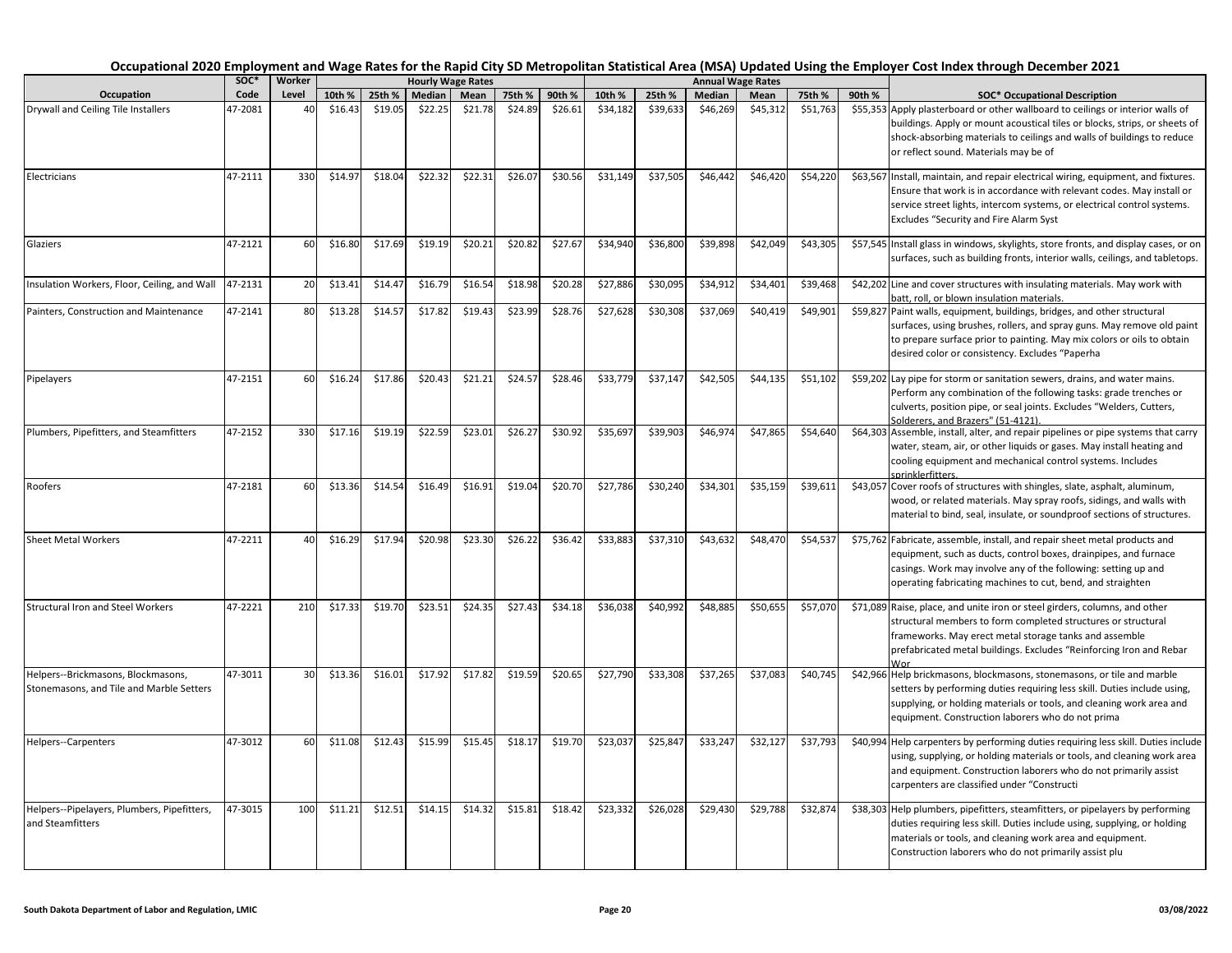|                                                                                         | soc*    | Worker |         |         |               | <b>Hourly Wage Rates</b> |         |         |          |          |               | <b>Annual Wage Rates</b> |          |        |                                                                                                                                                                                                                                                                                   |
|-----------------------------------------------------------------------------------------|---------|--------|---------|---------|---------------|--------------------------|---------|---------|----------|----------|---------------|--------------------------|----------|--------|-----------------------------------------------------------------------------------------------------------------------------------------------------------------------------------------------------------------------------------------------------------------------------------|
| Occupation                                                                              | Code    | Level  | 10th %  | 25th %  | <b>Median</b> | Mean                     | 75th %  | 90th %  | 10th %   | 25th %   | <b>Median</b> | Mean                     | 75th %   | 90th % | <b>SOC* Occupational Description</b>                                                                                                                                                                                                                                              |
| <b>Construction and Building Inspectors</b>                                             | 17-4011 | 30     | \$20.78 | \$21.24 | \$23.76       | \$25.69                  | \$25.97 | \$34.67 | \$43,225 | \$44,171 | \$49,421      | \$53,447                 | \$54,019 |        | \$72,106 Inspect structures using engineering skills to determine structural<br>soundness and compliance with specifications, building codes, and<br>other regulations. Inspections may be general in nature or may be<br>limited to a specific area, such as electrical systems  |
| <b>Highway Maintenance Workers</b>                                                      | 47-4051 | 180    | \$14.64 | \$17.34 | \$19.30       | \$19.83                  | \$21.81 | \$25.52 | \$30,438 | \$36,070 | \$40,156      | \$41,253                 | \$45,347 |        | \$53,083 Maintain highways, municipal and rural roads, airport runways, and<br>rights-of-way. Duties include patching broken or eroded pavement and<br>repairing guard rails, highway markers, and snow fences. May also<br>mow or clear brush from along road, or plow snow fro  |
| Excavating and Loading Machine and<br>Dragline Operators, Surface Mining                | 47-5022 | 60     | \$14.11 | \$15.69 | \$18.13       | \$18.20                  | \$20.53 | \$23.63 | \$29,335 | \$32,641 | \$37,703      | \$37,871                 | \$42,700 |        | \$49,148 Operate or tend machinery at surface mining site, equipped with<br>scoops, shovels, or buckets to excavate and load loose materials.                                                                                                                                     |
| First-Line Supervisors of Mechanics,<br>nstallers, and Repairers                        | 49-1011 | 180    | \$27.84 | \$31.15 | \$37.46       | \$38.27                  | \$44.10 | \$52.16 | \$57,897 | \$64,793 | \$77,928      | \$79,601                 | \$91,714 |        | \$108,494 Directly supervise and coordinate the activities of mechanics, installers,<br>and repairers. May also advise customers on recommended services.<br>Excludes team or work leaders.                                                                                       |
| Computer, Automated Teller, and Office<br><b>Machine Repairers</b>                      | 49-2011 |        | \$15.63 | \$17.19 | \$19.28       | \$19.69                  | \$22.43 | \$25.35 | \$32,505 | \$35,754 | \$40,087      | \$40,949                 | \$46,654 |        | \$52,717 Repair, maintain, or install computers, word processing systems,<br>automated teller machines, and electronic office machines, such as<br>duplicating and fax machines.                                                                                                  |
| <b>Telecommunications Equipment Installers</b><br>and Repairers, Except Line Installers | 49-2022 | 100    | \$21.51 | \$23.48 | \$26.79       | \$27.97                  | \$31.70 | \$37.99 | \$44,743 | \$48,835 | \$55,723      | \$58,180                 | \$65,930 |        | \$79,018 Install, set up, rearrange, or remove switching, distribution, routing,<br>and dialing equipment used in central offices or headends. Service or<br>repair telephone, cable television, Internet, and other communications<br>equipment on customers' property. May ins  |
| Electrical and Electronics Repairers,<br>Commercial and Industrial Equipment            | 49-2094 | 50     | \$17.21 | \$19.91 | \$25.60       | \$27.05                  | \$32.29 | \$35.36 | \$35,784 | \$41,402 | \$53,261      | \$56,263                 | \$67,147 |        | \$73,539 Repair, test, adjust, or install electronic equipment, such as industrial<br>controls, transmitters, and antennas. Excludes "Avionics Technicians"<br>(49-2091), "Electrical and Electronics Installers and Repairers,<br>Transportation Equipment" (49-2093), and "Ele  |
| Electronic Equipment Installers and<br>Repairers, Motor Vehicles                        | 49-2096 |        | \$13.81 | \$15.18 | \$17.47       | \$17.97                  | \$20.00 | \$23.36 | \$28,738 | \$31,587 | \$36,347      | \$37,37                  | \$41,599 |        | \$48,577 Install, diagnose, or repair communications, sound, security, or<br>navigation equipment in motor vehicles.                                                                                                                                                              |
| Audiovisual Equipment Installers and<br>Repairers                                       | 49-2097 |        | \$14.68 | \$17.64 | \$21.14       | \$21.87                  | \$25.81 | \$30.85 | \$30,531 | \$36,688 | \$43,974      | \$45,48                  | \$53,686 |        | \$64,173   Install, repair, or adjust audio or television receivers, stereo systems,<br>camcorders, video systems, or other electronic entertainment<br>equipment in homes or other venues. May perform routine<br>maintenance. Excludes "Audio and Video Technicians" (27-4011). |
| Security and Fire Alarm Systems Installers                                              | 49-2098 |        | \$17.35 | \$20.17 | \$31.93       | \$29.76                  | \$37.63 | \$40.98 | \$36,087 | \$41,957 | \$66,420      | \$61,888                 | \$78,267 |        | \$85,228 Install, program, maintain, and repair security and fire alarm wiring and<br>equipment. Ensure that work is in accordance with relevant codes.<br>Excludes "Electricians" (47-2111) who do a broad range of electrical<br>wiring                                         |
| Automotive Body and Related Repairers                                                   | 49-3021 | 160    | \$15.47 | \$17.31 | \$19.36       | \$21.81                  | \$23.37 | \$33.61 | \$32,170 | \$36,017 | \$40,270      | \$45,363                 | \$48,604 |        | \$69,889 Repair and refinish automotive vehicle bodies and straighten vehicle<br>frames. Excludes "Automotive Glass Installers and Repairers" (49-3022)<br>and "Coating, Painting, and Spraying Machine Setters, Operators, and<br>Tenders" (51-9124)                             |
| Automotive Service Technicians and<br>Mechanics                                         | 49-3023 | 250    | \$14.26 | \$18.21 | \$22.41       | \$22.25                  | \$25.73 | \$30.48 | \$29,647 | \$37,869 | \$46,615      | \$46,27                  | \$53,524 |        | \$63,400 Diagnose, adjust, repair, or overhaul automotive vehicles. Excludes<br>"Automotive Body and Related Repairers" (49-3021), "Bus and Truck<br>Mechanics and Diesel Engine Specialists" (49-3031), and "Electronic<br>Equipment Installers and Repairers, Motor Vehicles"   |
| Bus and Truck Mechanics and Diesel Engine<br><b>Specialists</b>                         | 49-3031 | 190    | \$16.78 | \$18.16 | \$20.51       | \$21.67                  | \$24.45 | \$29.79 | \$34,891 | \$37,775 | \$42,652      | \$45,082                 | \$50,864 |        | \$61,961 Diagnose, adjust, repair, or overhaul buses and trucks, or maintain and<br>repair any type of diesel engines. Includes mechanics working primarily<br>with automobile or marine diesel engines.                                                                          |
| Farm Equipment Mechanics and Service<br>Technicians                                     | 49-3041 | 30     | \$14.78 | \$17.44 | \$22.24       | \$23.47                  | \$29.19 | \$32.80 | \$30,756 | \$36,266 | \$46,258      | \$48,81                  | \$60,709 |        | \$68,242 Diagnose, adjust, repair, or overhaul farm machinery and vehicles, such<br>as tractors, harvesters, dairy equipment, and irrigation systems.<br>Excludes "Bus and Truck Mechanics and Diesel Engine Specialists" (49-<br>3031)                                           |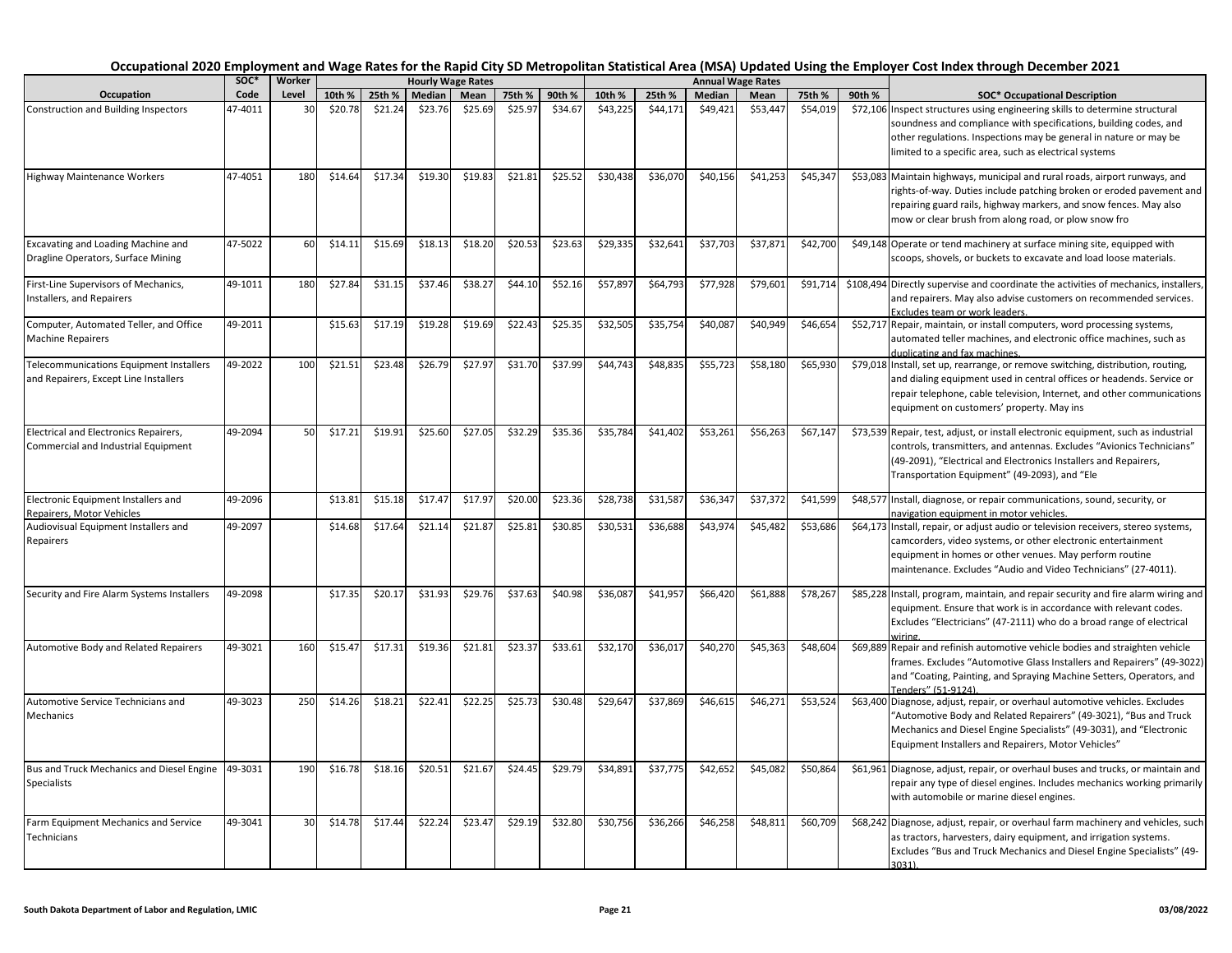| Occupation                                                                                                 | soc*    | Worker |         |         |         | <b>Hourly Wage Rates</b> |         |         |          |          |          | <b>Annual Wage Rates</b> |          |          |                                                                                                                                                                                                                                                                                  |
|------------------------------------------------------------------------------------------------------------|---------|--------|---------|---------|---------|--------------------------|---------|---------|----------|----------|----------|--------------------------|----------|----------|----------------------------------------------------------------------------------------------------------------------------------------------------------------------------------------------------------------------------------------------------------------------------------|
|                                                                                                            | Code    | Level  | 10th %  | 25th %  | Median  | Mean                     | 75th %  | 90th %  | 10th %   | 25th %   | Median   | Mean                     | 75th %   | 90th %   | <b>SOC* Occupational Description</b>                                                                                                                                                                                                                                             |
| Mobile Heavy Equipment Mechanics, Except<br>Engines                                                        | 49-3042 | 140    | \$20.38 | \$23.37 | \$28.65 | \$30.03                  | \$34.65 | \$45.17 | \$42,402 | \$48,608 | \$59,597 | \$62,458                 | \$72,081 |          | \$93,954 Diagnose, adjust, repair, or overhaul mobile mechanical, hydraulic, and<br>pneumatic equipment, such as cranes, bulldozers, graders, and<br>conveyors, used in construction, logging, and mining. Excludes "Bus<br>and Truck Mechanics and Diesel Engine Specialists" ( |
| Outdoor Power Equipment and Other Small<br><b>Engine Mechanics</b>                                         | 49-3053 | 10     | \$13.71 | \$14.59 | \$16.06 | \$17.68                  | \$21.44 | \$24.58 | \$28,518 | \$30,353 | \$33,410 | \$36,778                 | \$44,585 |          | \$51,130 Diagnose, adjust, repair, or overhaul small engines used to power lawn<br>mowers, chain saws, recreational sporting equipment, and related<br>eauipment.                                                                                                                |
| Recreational Vehicle Service Technicians                                                                   | 49-3092 | 30     | \$14.11 | \$15.38 | \$18.14 | \$19.13                  | \$22.50 | \$25.91 | \$29,342 | \$32,003 | \$37,719 | \$39,783                 | \$46,797 |          | \$53,895 Diagnose, inspect, adjust, repair, or overhaul recreational vehicles<br>including travel trailers. May specialize in maintaining gas, electrical,<br>hydraulic, plumbing, or chassis/towing systems as well as repairing<br>generators, appliances, and interior compon |
| <b>Tire Repairers and Changers</b>                                                                         | 49-3093 | 70     | \$11.85 | \$13.44 | \$15.04 | \$15.51                  | \$17.01 | \$20.21 | \$24,648 | \$27,964 | \$31,280 | \$32,263                 | \$35,369 |          | \$42,033 Repair and replace tires.                                                                                                                                                                                                                                               |
| Heating, Air Conditioning, and Refrigeration<br>Mechanics and Installers                                   | 49-9021 |        | \$14.71 | \$18.60 | \$25.27 | \$25.11                  | \$31.10 | \$34.85 | \$30,598 | \$38,688 | \$52,567 | \$52,232                 | \$64,687 |          | \$72,485 Install or repair heating, central air conditioning, HVAC, or refrigeration<br>systems, including oil burners, hot-air furnaces, and heating stoves.                                                                                                                    |
| <b>Industrial Machinery Mechanics</b>                                                                      | 49-9041 | 50     | \$19.02 | \$21.86 | \$25.20 | \$25.00                  | \$29.00 | \$31.45 | \$39,557 | \$45,458 | \$52,422 | \$51,991                 | \$60,316 |          | \$65,429 Repair, install, adjust, or maintain industrial production and processing<br>machinery or refinery and pipeline distribution systems. May also<br>install, dismantle, or move machinery and heavy equipment according<br>to plans. Excludes "Mobile Heavy Equipment Mec |
| Maintenance Workers, Machinery                                                                             | 49-9043 | 10     | \$12.14 | \$13.88 | \$15.94 | \$17.70                  | \$22.63 | \$25.01 | \$25,246 | \$28,858 | \$33,165 | \$36,824                 | \$47,065 |          | \$52,013 Lubricate machinery, change parts, or perform other routine<br>machinery maintenance. Excludes "Maintenance and Repair Workers,<br>General" (49-9071)                                                                                                                   |
| Electrical Power-Line Installers and<br>Repairers                                                          | 49-9051 | 190    | \$25.54 | \$35.00 | \$38.73 | \$38.31                  | \$42.82 | \$50.01 | \$53,119 | \$72,793 | \$80,550 | \$79,67                  | \$89,061 |          | \$104,020 Install or repair cables or wires used in electrical power or distribution<br>systems. May erect poles and light or heavy duty transmission towers.<br>Excludes "Electrical and Electronics Repairers, Powerhouse, Substation,<br>and Relay" (49-2095).                |
| Telecommunications Line Installers and<br>Repairers                                                        | 49-9052 | 120    | \$15.23 | \$18.59 | \$27.84 | \$27.63                  | \$37.17 | \$40.67 | \$31,662 | \$38,665 | \$57,897 | \$57,470                 | \$77,303 |          | \$84,583 Install and repair telecommunications cable, including fiber optics.                                                                                                                                                                                                    |
| <b>Medical Equipment Repairers</b>                                                                         | 49-9062 | 50     | \$16.92 | \$17.89 | \$19.51 | \$20.22                  | \$21.29 | \$24.71 | \$35,192 | \$37,208 | \$40,569 | \$42,06:                 | \$44,277 |          | \$51,384 Test, adjust, or repair biomedical or electromedical equipment.                                                                                                                                                                                                         |
| Maintenance and Repair Workers, General                                                                    | 49-9071 | 460    | \$14.67 | \$17.07 | \$19.40 | \$20.12                  | \$23.26 | \$27.07 | \$30,501 | \$35,499 | \$40,363 | \$41,858                 | \$48,384 |          | \$56,304 Perform work involving the skills of two or more maintenance or craft<br>occupations to keep machines, mechanical equipment, or the structure<br>of a building in repair. Duties may involve pipe fitting; HVAC<br>maintenance; insulating; welding; machining; carpent |
| Coin, Vending, and Amusement Machine<br>Servicers and Repairers                                            | 49-9091 |        | \$13.09 | \$13.76 | \$14.88 | \$15.08                  | \$16.01 | \$18.95 | \$27,208 | \$28,613 | \$30,955 | \$31,374                 | \$33,297 |          | \$39,423 Install, service, adjust, or repair coin, vending, or amusement machines<br>including video games, juke boxes, pinball machines, or slot machines.                                                                                                                      |
| Installation, Maintenance, and Repair<br>Workers. All Other                                                | 49-9099 | 70     | \$15.33 | \$19.20 | \$24.42 | \$24.19                  | \$28.08 | \$33.43 | \$31,893 | \$39,931 | \$50,803 | \$50,31                  | \$58,402 |          | \$69,534 All installation, maintenance, and repair workers not listed separately.                                                                                                                                                                                                |
| First-Line Supervisors of Production and<br><b>Operating Workers</b>                                       | 51-1011 | 90     | \$23.05 | \$26.80 | \$32.81 | \$33.73                  | \$39.90 | \$48.56 | \$47,942 | \$55,750 | \$68,245 | \$70,164                 | \$82,989 |          | \$101,005 Directly supervise and coordinate the activities of production and<br>operating workers, such as inspectors, precision workers, machine<br>setters and operators, assemblers, fabricators, and plant and system<br>pperators. Excludes team or work leaders.           |
| Electrical, electronic, and electromechanical<br>assemblers, except coil winders, tapers, and<br>finishers | 51-2028 | 40     | \$14.72 | \$17.26 | \$19.72 | \$20.91                  | \$24.18 | \$30.77 | 530,625  | \$35,900 | \$41,019 | \$43,491                 | \$50,281 | \$64,010 |                                                                                                                                                                                                                                                                                  |
| Miscellaneous Assemblers and Fabricators                                                                   | 51-2090 | 200    | \$10.80 | \$12.27 | \$14.60 | \$15.57                  | \$17.36 | \$22.93 | \$22,449 | \$25,515 | \$30,365 | \$32,390                 | \$36,102 | \$47,702 |                                                                                                                                                                                                                                                                                  |
| Bakers                                                                                                     | 51-3011 | 40     | \$10.08 | \$11.74 | \$15.13 | \$15.32                  | \$18.41 | \$20.92 | \$20,967 | \$24,428 | \$31,460 | \$31,861                 | \$38,296 |          | \$43,508 Mix and bake ingredients to produce breads, rolls, cookies, cakes, pies,<br>pastries, or other baked goods. Pastry chefs in restaurants and hotels<br>are included with "Chefs and Head Cooks" (35-1011).                                                               |
| <b>Butchers and Meat Cutters</b>                                                                           | 51-3021 | 80     | \$12.43 | \$14.23 | \$16.37 | \$16.89                  | \$19.56 | \$21.57 | \$25,843 | \$29,586 | \$34,061 | \$35,130                 | \$40,672 |          | \$44,868 Cut, trim, or prepare consumer-sized portions of meat for use or sale in<br>retail establishments.                                                                                                                                                                      |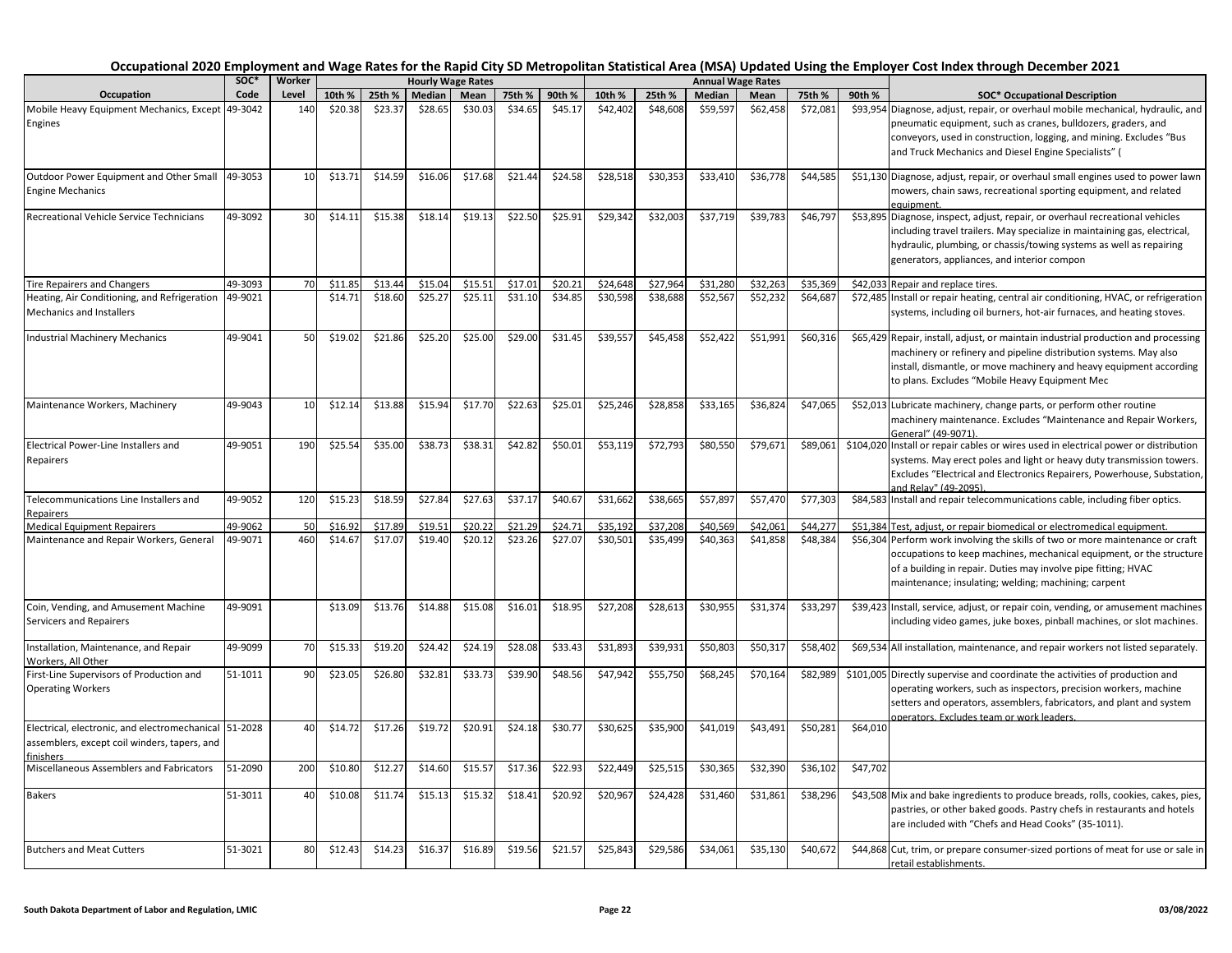| Occupation                                                                                        | soc*    | Worker |         |         |         | <b>Hourly Wage Rates</b> |         |         |          |          |          | <b>Annual Wage Rates</b> |          |        |                                                                                                                                                                                                                                                                                  |
|---------------------------------------------------------------------------------------------------|---------|--------|---------|---------|---------|--------------------------|---------|---------|----------|----------|----------|--------------------------|----------|--------|----------------------------------------------------------------------------------------------------------------------------------------------------------------------------------------------------------------------------------------------------------------------------------|
|                                                                                                   | Code    | Level  | 10th %  | 25th %  | Median  | Mean                     | 75th %  | 90th %  | 10th %   | 25th %   | Median   | Mean                     | 75th %   | 90th % | <b>SOC* Occupational Description</b>                                                                                                                                                                                                                                             |
| <b>Food Batchmakers</b>                                                                           | 51-3092 | 2C     | \$10.80 | \$12.98 | \$15.11 | \$15.42                  | \$16.93 | \$20.80 | \$22,447 | \$26,997 | \$31,424 | \$32,07                  | \$35,219 |        | \$43,264 Set up and operate equipment that mixes or blends ingredients used in<br>the manufacturing of food products. Includes candy makers and<br>cheese makers.                                                                                                                |
| Machinists                                                                                        | 51-4041 | 70     | \$17.50 | \$18.65 | \$20.56 | \$22.14                  | \$25.75 | \$30.64 | \$36,405 | \$38,790 | \$42,763 | \$46,060                 | \$53,561 |        | \$63,747 Set up and operate a variety of machine tools to produce precision<br>parts and instruments out of metal. Includes precision instrument<br>makers who fabricate, modify, or repair mechanical instruments. May<br>also fabricate and modify parts to make or repair mac |
| Molding, Coremaking, and Casting Machine<br>Setters, Operators, and Tenders, Metal and<br>Plastic | 51-4072 |        | \$13.35 | \$15.4  | \$19.41 | \$19.06                  | \$23.08 | \$25.34 | \$27,760 | \$32,184 | \$40,368 | \$39,648                 | \$48,011 |        | \$52,689 Set up, operate, or tend metal or plastic molding, casting, or<br>coremaking machines to mold or cast metal or thermoplastic parts or<br>products.                                                                                                                      |
| Welders, Cutters, Solderers, and Brazers                                                          | 51-4121 | 160    | \$15.26 | \$17.43 | \$19.95 | \$21.56                  | \$24.92 | \$31.69 | \$31,728 | \$36,265 | \$41,508 | \$44,85                  | \$51,825 |        | \$65,923 Use hand-welding, flame-cutting, hand-soldering, or brazing equipment<br>to weld or join metal components or to fill holes, indentations, or<br>seams of fabricated metal products.                                                                                     |
| Plating Machine Setters, Operators, and<br>Tenders, Metal and Plastic                             | 51-4193 | 10     | \$12.60 | \$14.4  | \$16.34 | \$16.75                  | \$19.1  | \$21.54 | \$26,214 | \$30,112 | \$33,985 | \$34,83                  | \$39,879 |        | \$44,804 Set up, operate, or tend plating machines to coat metal or plastic<br>products with chromium, zinc, copper, cadmium, nickel, or other metal<br>to protect or decorate surfaces. Typically, the product being coated is<br>immersed in molten metal or an electrolytic s |
| <b>Printing Press Operators</b>                                                                   | 51-5112 | 90     | \$11.93 | \$13.5  | \$16.32 | \$17.98                  | \$20.11 | \$29.36 | \$24,826 | \$28,223 | \$33,945 | \$37,39                  | \$41,847 |        | \$61,067 Set up and operate digital, letterpress, lithographic, flexographic,<br>gravure, or other printing machines. Includes short-run offset printing                                                                                                                         |
| Laundry and Dry-Cleaning Workers                                                                  | 51-6011 | 200    | \$10.22 | \$10.5  | \$11.89 | \$12.53                  | \$13.94 | \$16.00 | \$21,243 | \$21,961 | \$24,729 | \$26,08                  | \$28,987 |        | \$33,282 Operate or tend washing or dry-cleaning machines to wash or dry-<br>clean industrial or household articles, such as cloth garments, suede,<br>leather, furs, blankets, draperies, linens, rugs, and carpets. Includes<br>spotters and dvers of these articles           |
| Sewing Machine Operators                                                                          | 51-6031 | 20     | \$11.98 | \$14.04 | \$16.96 | \$16.39                  | \$19.18 | \$20.36 | \$24,900 | \$29,200 | \$35,290 | \$34,090                 | \$39,900 |        | \$42,357 Operate or tend sewing machines to join, reinforce, decorate, or<br>perform related sewing operations in the manufacture of garment or<br>nongarment products.                                                                                                          |
| Cabinetmakers and Bench Carpenters                                                                | 51-7011 |        | \$17.97 | \$19.64 | \$22.53 | \$22.34                  | \$25.37 | \$27.07 | \$37,387 | \$40,847 | \$46,861 | \$46,480                 | \$52,762 |        | \$56,302 Cut, shape, and assemble wooden articles or set up and operate a<br>variety of woodworking machines, such as power saws, jointers, and<br>mortisers to surface, cut, or shape lumber or to fabricate parts for<br>wood products. Excludes "Woodworking Machine Setters, |
| Sawing Machine Setters, Operators, and<br>Tenders, Wood                                           | 51-7041 | 100    | \$13.35 | \$14.04 | \$15.15 | \$15.48                  | \$16.27 | \$18.86 | \$27,767 | \$29,201 | \$31,515 | \$32,200                 | \$33,830 |        | \$39,226 Set up, operate, or tend wood sawing machines. May operate<br>computer numerically controlled (CNC) equipment. Includes lead<br>sawyers. Workers who primarily program or operate CNC equipment<br>are classified in "Computer Numerically Controlled Tool Operators an |
| Woodworking Machine Setters, Operators,<br>and Tenders, Except Sawing                             | 51-7042 | 250    | \$13.03 | \$13.95 | \$15.38 | \$15.89                  | \$17.13 | \$20.47 | \$27,094 | \$29,015 | \$31,991 | \$33,059                 | \$35,634 |        | \$42,563 Set up, operate, or tend woodworking machines, such as drill presses,<br>lathes, shapers, routers, sanders, planers, and wood nailing machines.<br>May operate computer numerically controlled (CNC) equipment.<br>Workers who primarily program or operate CNC equipme |
| <b>Stationary Engineers and Boiler Operators</b>                                                  | 51-8021 | 20     | \$17.96 | \$20.18 | \$25.80 | \$25.34                  | \$30.08 | \$31.61 | \$37,350 | \$41,961 | \$53,657 | \$52,69                  | \$62,567 |        | \$65,745 Operate or maintain stationary engines, boilers, or other mechanical<br>equipment to provide utilities for buildings or industrial processes.<br>Operate equipment such as steam engines, generators, motors,<br>urbines, and steam boilers                             |
| Water and Wastewater Treatment Plant and 51-8031<br><b>System Operators</b>                       |         | 100    | \$16.88 | \$18.42 | \$21.04 | \$21.88                  | \$25.30 | \$29.62 | \$35,112 | \$38,307 | \$43,753 | \$45,518                 | \$52,635 |        | \$61,627 Operate or control an entire process or system of machines, often<br>through the use of control boards, to transfer or treat water or<br>wastewater.                                                                                                                    |
| Plant and System Operators, All Other                                                             | 51-8099 | 20     | \$19.00 | \$22.38 | \$28.15 | \$26.48                  | \$30.99 | \$32.28 | \$39.511 | \$46,533 | \$58,544 | \$55,09                  | \$64,461 |        | \$67,148 All plant and system operators not listed separately.                                                                                                                                                                                                                   |
| Crushing, Grinding, and Polishing Machine<br>Setters, Operators, and Tenders                      | 51-9021 | 30     | \$16.23 | \$18.31 | \$21.38 | \$21.97                  | \$25.64 | \$30.06 | \$33,770 | \$38,097 | \$44,459 | \$45,687                 | \$53,330 |        | \$62,540 Set up, operate, or tend machines to crush, grind, or polish materials,<br>such as coal, glass, grain, stone, food, or rubber.                                                                                                                                          |
| Mixing and Blending Machine Setters,<br>Operators, and Tenders                                    | 51-9023 | 30     | \$14.71 | \$17.13 | \$19.34 | \$19.31                  | \$21.70 | \$24.81 | \$30,596 | \$35,633 | \$40,241 | \$40,169                 | \$45,128 |        | \$51,598 Set up, operate, or tend machines to mix or blend materials, such as<br>chemicals, tobacco, liquids, color pigments, or explosive ingredients.<br>Excludes "Food Batchmakers" (51-3092).                                                                                |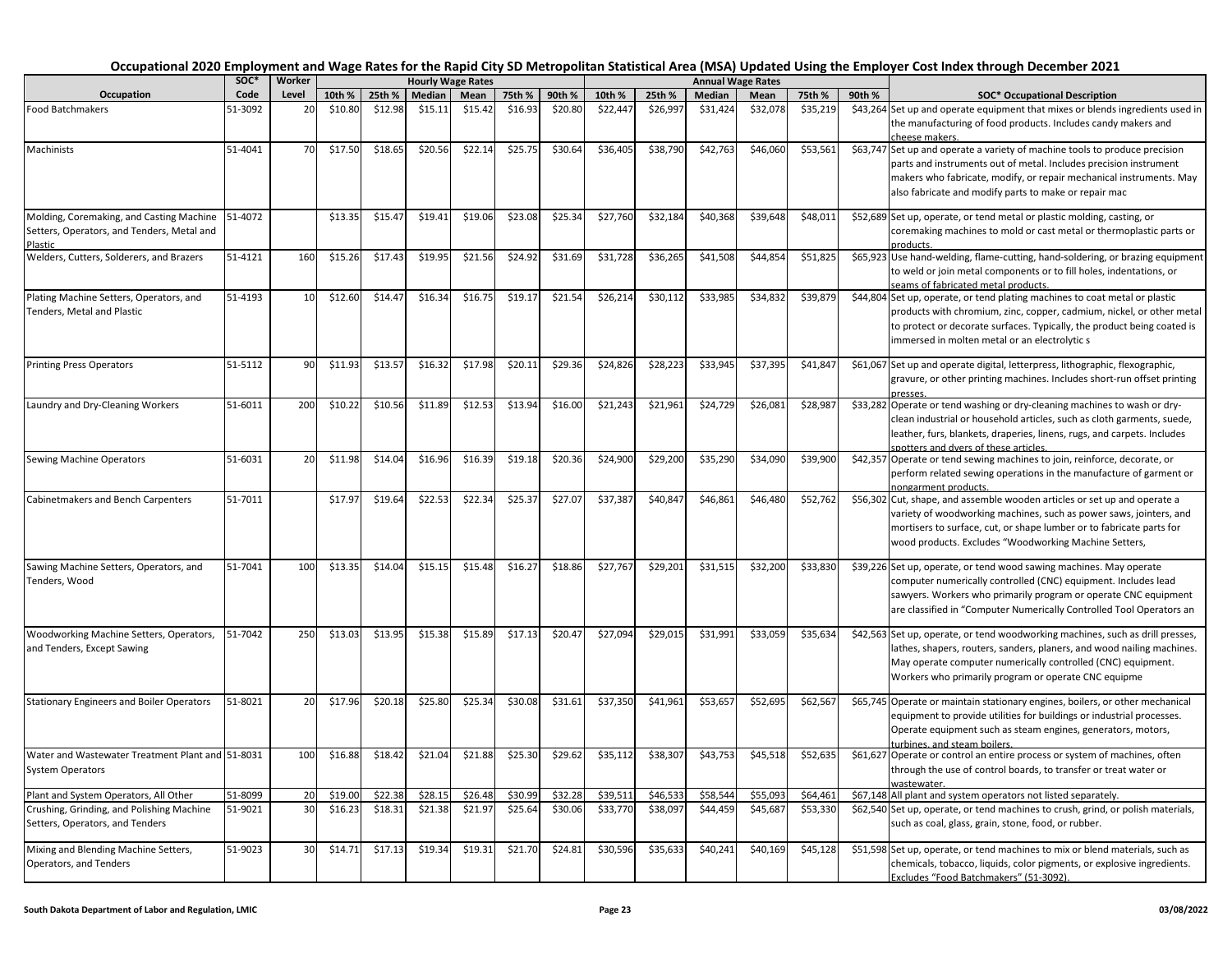| soc*<br>Code<br>Occupation                                                                                             |         | Worker |         |         | <b>Hourly Wage Rates</b> |         |         |         |          |          |          | <b>Annual Wage Rates</b> |          |          |                                                                                                                                                                                                                                                                                  |
|------------------------------------------------------------------------------------------------------------------------|---------|--------|---------|---------|--------------------------|---------|---------|---------|----------|----------|----------|--------------------------|----------|----------|----------------------------------------------------------------------------------------------------------------------------------------------------------------------------------------------------------------------------------------------------------------------------------|
|                                                                                                                        |         | Level  | 10th %  | 25th %  | Median                   | Mean    | 75th %  | 90th %  | 10th %   | 25th %   | Median   | Mean                     | 75th %   | 90th %   | <b>SOC* Occupational Description</b>                                                                                                                                                                                                                                             |
| Extruding, Forming, Pressing, and<br>Compacting Machine Setters, Operators,<br>and Tenders                             | 51-9041 | 110    | \$13.54 | \$14.49 | \$16.04                  | \$16.88 | \$19.12 | \$21.65 | \$28,165 | \$30,137 | \$33,369 | \$35,096                 | \$39,759 |          | \$45,027 Set up, operate, or tend machines, such as glass-forming machines,<br>plodder machines, and tuber machines, to shape and form products<br>such as glassware, food, rubber, soap, brick, tile, clay, wax, tobacco, or<br>cosmetics. Excludes "Shoe Machine Operators and |
| Inspectors, Testers, Sorters, Samplers, and<br>Weighers                                                                | 51-9061 | 40     | \$14.90 | \$16.87 | \$19.30                  | \$20.29 | \$23.35 | \$28.66 | \$30,995 | \$35,089 | \$40,144 | \$42,199                 | \$48,575 |          | \$59,608 Inspect, test, sort, sample, or weigh nonagricultural raw materials or<br>processed, machined, fabricated, or assembled parts or products for<br>defects, wear, and deviations from specifications. May use precision<br>measuring instruments and complex test equipme |
| Dental Laboratory Technicians                                                                                          | 51-9081 |        | \$10.35 | \$17.19 | \$20.00                  | \$19.57 | \$23.83 | \$26.76 | \$21,525 | \$35,759 | \$41,594 | \$40,69                  | \$49,584 |          | \$55,663 Construct and repair full or partial dentures or dental appliances.<br>Excludes "Dental Assistants" (31-9091).                                                                                                                                                          |
| Packaging and Filling Machine Operators<br>and Tenders                                                                 | 51-9111 | 40     | \$10.58 | \$11.63 | \$13.19                  | \$14.58 | \$17.32 | \$20.56 | \$22,022 | \$24,187 | \$27,424 | \$30,332                 | \$36,015 |          | \$42,764 Operate or tend machines to prepare industrial or consumer products<br>for storage or shipment. Includes cannery workers who pack food<br>products.                                                                                                                     |
| Coating, Painting, and Spraying Machine<br>Setters, Operators, and Tenders                                             | 51-9124 | 20     | \$17.36 | \$18.70 | \$20.91                  | \$24.04 | \$24.78 | \$46.07 | \$36,117 | \$38,883 | \$43,494 | \$50,001                 | \$51,536 |          | \$95,825 Set up, operate, or tend spraying or rolling machines to coat or paint<br>any of a wide variety of products, including glassware, cloth, ceramics,<br>metal, plastic, paper, or wood, with lacquer, silver, copper, rubber,<br>varnish, glaze, enamel, oil, or rust-pro |
| First-Line Supervisors of Transportation and<br>Material-Moving Workers, Except Aircraft<br>Cargo Handling Supervisors | 53-1047 | 120    | \$21.40 | \$24.90 | \$30.53                  | \$30.86 | \$35.92 | \$41.50 | \$44,514 | \$51,777 | \$63,510 | \$64,175                 | \$74,711 | \$86,336 |                                                                                                                                                                                                                                                                                  |
| <b>Commercial Pilots</b>                                                                                               | 53-2012 | 30     |         |         |                          |         |         |         | \$50,694 | \$60,262 | \$70,178 | \$73,646                 | \$88,414 |          | \$104,586 Pilot and navigate the flight of fixed-wing aircraft on nonscheduled air<br>carrier routes, or helicopters. Requires Commercial Pilot certificate.<br>Includes charter pilots with similar certification, and air ambulance and<br>air tour pilots. Excludes regional, |
| Driver/Sales Workers                                                                                                   | 53-3031 | 240    | \$10.4  | \$10.64 | \$12.71                  | \$17.09 | \$23.00 | \$30.81 | \$21,779 | \$22,116 | \$26,431 | \$35,553                 | \$47,842 |          | \$64,100 Drive truck or other vehicle over established routes or within an<br>established territory and sell or deliver goods, such as food products,<br>including restaurant take-out items, or pick up or deliver items such as<br>commercial laundry. May also take orders, c |
| Heavy and Tractor-Trailer Truck Drivers                                                                                | 53-3032 | 910    | \$16.99 | \$19.62 | \$23.84                  | \$25.52 | \$28.12 | \$36.90 | \$35,353 | \$40,795 | \$49,581 | \$53,090                 | \$58,483 |          | \$76,769 Drive a tractor-trailer combination or a truck with a capacity of at least<br>26,001 pounds Gross Vehicle Weight (GVW). May be required to<br>unload truck. Requires commercial drivers' license. Includes tow truck<br>drivers. Excludes "Refuse and Recyclable Materi |
| <b>Light Truck Drivers</b>                                                                                             | 53-3033 | 790    | \$10.54 | \$13.04 | \$17.61                  | \$18.15 | \$23.08 | \$26.14 | \$21,909 | \$27,137 | \$36,63  | \$37,746                 | \$48,009 |          | \$54,375 Drive a light vehicle, such as a truck or van, with a capacity of less than<br>26,001 pounds Gross Vehicle Weight (GVW), primarily to pick up<br>merchandise or packages from a distribution center and deliver. May<br>load and unload vehicle. Excludes "Couriers and |
| Passenger Vehicle Drivers, Except Bus<br>Drivers, Transit and Intercity                                                | 53-3058 | 250    | \$11.83 | \$13.41 | \$15.77                  | \$15.75 | \$18.34 | \$20.20 | \$24,624 | \$27,889 | \$32,800 | \$32,769                 | \$38,162 | \$42,008 |                                                                                                                                                                                                                                                                                  |
| <b>Automotive and Watercraft Service</b><br>Attendants                                                                 | 53-6031 | 110    | \$11.42 | \$12.15 | \$13.29                  | \$13.71 | \$14.89 | \$16.54 | \$23,769 | \$25,254 | \$27,642 | \$28,521                 | \$30,967 |          | \$34,402 Service automobiles, buses, trucks, boats, and other automotive or<br>marine vehicles with fuel, lubricants, and accessories. Collect payment<br>for services and supplies. May lubricate vehicle, change motor oil, refill<br>antifreeze, or replace lights or other a |
| Aircraft Service Attendants and                                                                                        | 53-6098 | 40     | \$10.31 | \$10.41 | \$15.08                  | \$15.41 | \$18.06 | \$21.84 | \$21,444 | \$21,649 | \$31,363 | \$32,054                 | \$37,574 | \$45,442 |                                                                                                                                                                                                                                                                                  |
| Transportation Workers, All Other<br><b>Industrial Truck and Tractor Operators</b>                                     | 53-7051 | 170    | \$14.72 | \$16.97 | \$19.16                  | \$19.14 | \$21.30 | \$24.67 | \$30,601 | \$35,300 | \$39,859 | \$39,824                 | \$44,320 |          | \$51,321 Operate industrial trucks or tractors equipped to move materials<br>around a warehouse, storage yard, factory, construction site, or similar<br>location. Excludes "Logging Equipment Operators" (45-4022).                                                             |